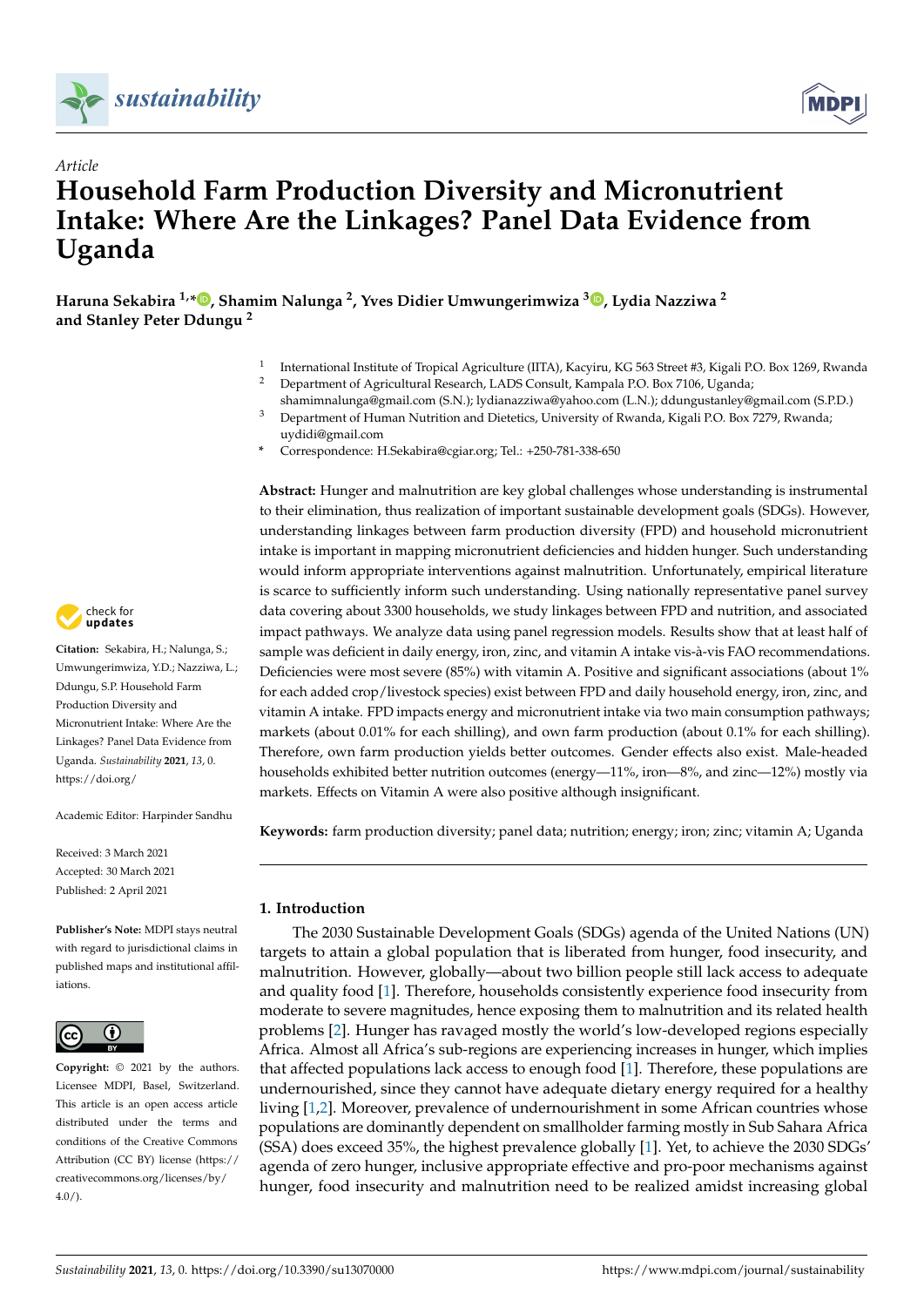challenges to sufficient food supplies like; climate change, increasing global population (144 million babies born per year), and conflict [\[2\]](#page-19-1). In general, the UN believe that hunger, food insecurity and malnutrition can be resolved through ensuring proper food systems. However, food systems are a complex nexus involving key components, for instance: food crops/livestock identification, food production, food processing and marketing, market access and purchasing power (income), and food consumption and utilization [\[1,](#page-19-0)[3](#page-19-2)[–6\]](#page-19-3). Moreover, different factors can be responsible for determining intended outcomes of each component [\[2\]](#page-19-1). Therefore, food systems are characteristic of several interlinkages—which if not well understood, designing appropriate, inclusive, effective and pro-poor interventions against hunger may be impossible.

Unfortunately, empirical literature that would facilitate the understanding of these food system linkages is fragmented. Most literature studies individual components of food systems, yet studying the nexus for instance interlinkages between farm production (agriculture) and nutrition would provide a more comprehensive understanding [\[4,](#page-19-4)[6,](#page-19-3)[7\]](#page-20-0). Moreover, most empirical literature has only highlighted importance of certain mechanisms through which these interlinkages manifest their impact on food consumption and nutrition, leaving the nexus limitedly understood. For example, some of the key mechanisms or pathways put forward through which smallholder farmers can enhance their nutrition while relying on their farm production diversity is access to markets [\[8](#page-20-1)[–10\]](#page-20-2). These authors argue that enabling households to access markets where they can sell their produce competitively, enables households to galvanize incomes, which they in turn use to smooth consumption. Moreover, other evidence has also linked markets to better food security and nutrition outcomes [\[11,](#page-20-3)[12\]](#page-20-4). However, other evidence suggests that if households are able to produce various crops or livestock (farm production diversity), households can then directly consume this produce thus resolving hunger, food insecurity and malnutrition problems [\[2,](#page-19-1)[5,](#page-19-5)[7](#page-20-0)[,13–](#page-20-5)[17\]](#page-20-6). Therefore, evidence is mixed and it would be an oversight to assume that mechanisms through which farm production diversity interlinks with nutrition outcomes can be universally deployed to produce similar nutrition outcomes. Moreover, country- or region-specific contextual factors could be important in determining what farm production diversity mechanisms would more effectively improve household food security, and nutrition outcomes [\[6,](#page-19-3)[8–](#page-20-1)[10](#page-20-2)[,13](#page-20-5)[,18](#page-20-7)[,19\]](#page-20-8).

Therefore, we contribute to the gap in knowledge around the nexus of agriculture (farm production diversity) and nutrition, by studying interlinkages between farm production diversity (FPD) and nutrition outcomes. We also study various impact pathways concurrently to give a more comprehensive understanding of the nexus of these interlinkages. Previous literature mostly focused on individual components in the nexus. We use nationally representative panel data on farm production and food consumption from Uganda to answer these questions: (1) Does FPD impact on household daily energy and micronutrient intake? (2) Through what pathways does FPD impact daily energy and micronutrient intake? (3) Does FPD impact differently on daily energy and micronutrient intake, attained via different consumption pathways (own production, and markets)? (4) If yes in 3, which pathway is more effectively?

Moreover, most studies on FPD and nutrition have studied FPD impacts on household nutrition using household dietary diversity scores (HDDS) which is a dietary quality indicator that provides no clear understanding of the magnitudes of dietary components [\[18](#page-20-7)[,20\]](#page-20-9). Therefore, as a novelty, to the best of our knowledge, this is the first study exploring empirical associations of farm production diversity with regards to energy and micronutrient intake among smallholder farmers.

#### *Conceptual Framework*

We conceptualize that farm production diversity (FPD) impacts daily energy and micronutrients available to households positively, hence those that are subsequently consumed. In our study, we focus on energy and strategic micronutrients that are indispensable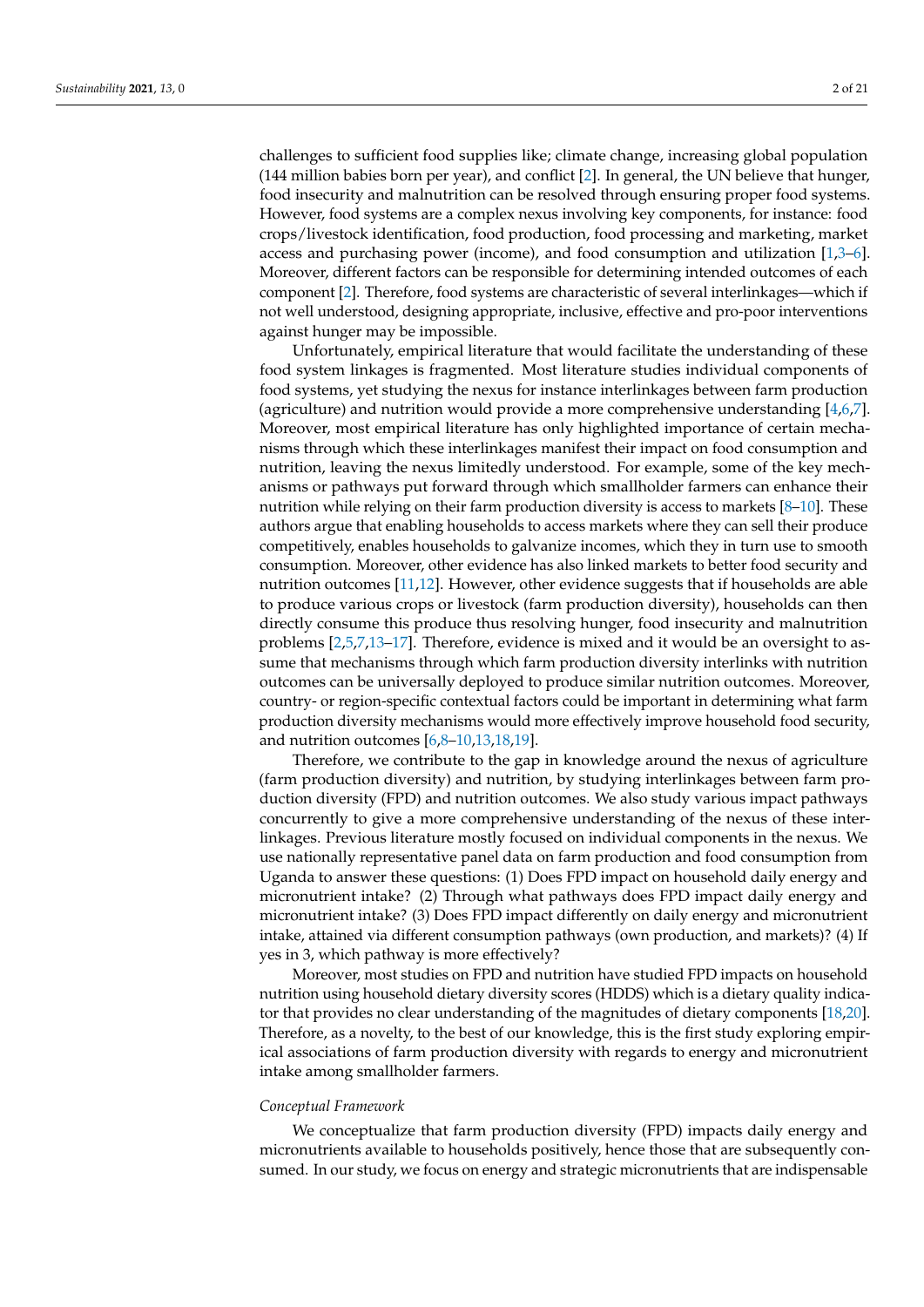for human growth and development (iron, zinc, and vitamin A), yet often deficient across populations especially in developing economies [\[21\]](#page-20-10).

If assessed via different consumption pathways (own farm production, and markets), there could be differential effects of FPD on food consumption, and subsequently on daily energy and micronutrient intake. We depict these potential differences using different thickness of the arrows between FPD and the two perceived consumption pathways (Figure [1\)](#page-2-0). Nevertheless, we hypothesize that these differential impacts are stronger via their own farm production consumption pathway, since our sample is largely of subsistence smallholder farmers. smallholder farmers.  $\alpha$  be unferential effects of  $\alpha$  b on food consumption, and subsequently own farm production consumption pathway, since our sample is largely of subsistence

<span id="page-2-0"></span>

Figure 1. FPD (farm production diversity) impact consumption pathways for energy and micronutrients intake.

Theoretically, when households produce crops and livestock on their farms (farm Theoretically, when households produce crops and livestock on their farms (farm production diversity), we assume that there are two main pathways through which farm production contributes to household food consumption namely: (1) own farm production, and (2) market's consumption pathways. Under the own farm consumption pathway, we hypothesize that households produce crops and livestock and consume them directly, On the other hand, we hypothesize that households produce crops and livestock, and inhence contributing to daily per capita household energy and micronutrient requirements. On the other hand, we hypothesize that households produce crops and livestock, and instead sell them and earn incomes, which are used to purchase food for daily energy and micronutrient requirements. We rely on such conceptualization to answer the research *2.1. Data*  questions above.

#### 2. Materials and Methods **Exercise 2. Materials and Methods** (UBS) that is representative nationally. This data is representative nationally. This data is composed of the Uganda Nationally. This data is composed of the Uganda Nationally. The Uganda Nationally,  $\mathcal{L}(\mathcal{L})$

#### $P$ uth survey (UNPS) collected annually with support from the World Banks's Living  $\mathcal{L}$  Living  $\mathcal{L}$  Living  $\mathcal{L}$  Living  $\mathcal{L}$  Living  $\mathcal{L}$  Living  $\mathcal{L}$  Living  $\mathcal{L}$  Living  $\mathcal{L}$  Living  $\mathcal{L}$  L *2.1. Data*

We used panel survey data from Uganda collected by Uganda Bureau of Statistics (UBOS) that is representative nationally. This data is composed of the Uganda National Panel Survey (UNPS) collected annually with support from the World Banks's Living Standards Measurement Study-Integrated Surveys on Agriculture (LSMS-ISA) segment [\[22\]](#page-20-11). We used three (3) panel waves (2009/10, 2010/11, and 2011/12) that uninterruptedly comprised of about 3300 households. The UNPS is a subsection of the 2005/6 Uganda National Household Survey (UNHS) that is nationally representative and comprising of 6775 households. Uganda was selected for this study because LSMS-ISA data waves consecutively existed to comprise a panel. Furthermore, we have used the same data to study farm production diversity and household dietary diversity. In brief, we used the Stata SE 16.0 software and its programming algorithms to identify and select data on crops and livestock species farmed in interviewed households, and other demographic data like age, education, and gender of household heads and other variables. Using these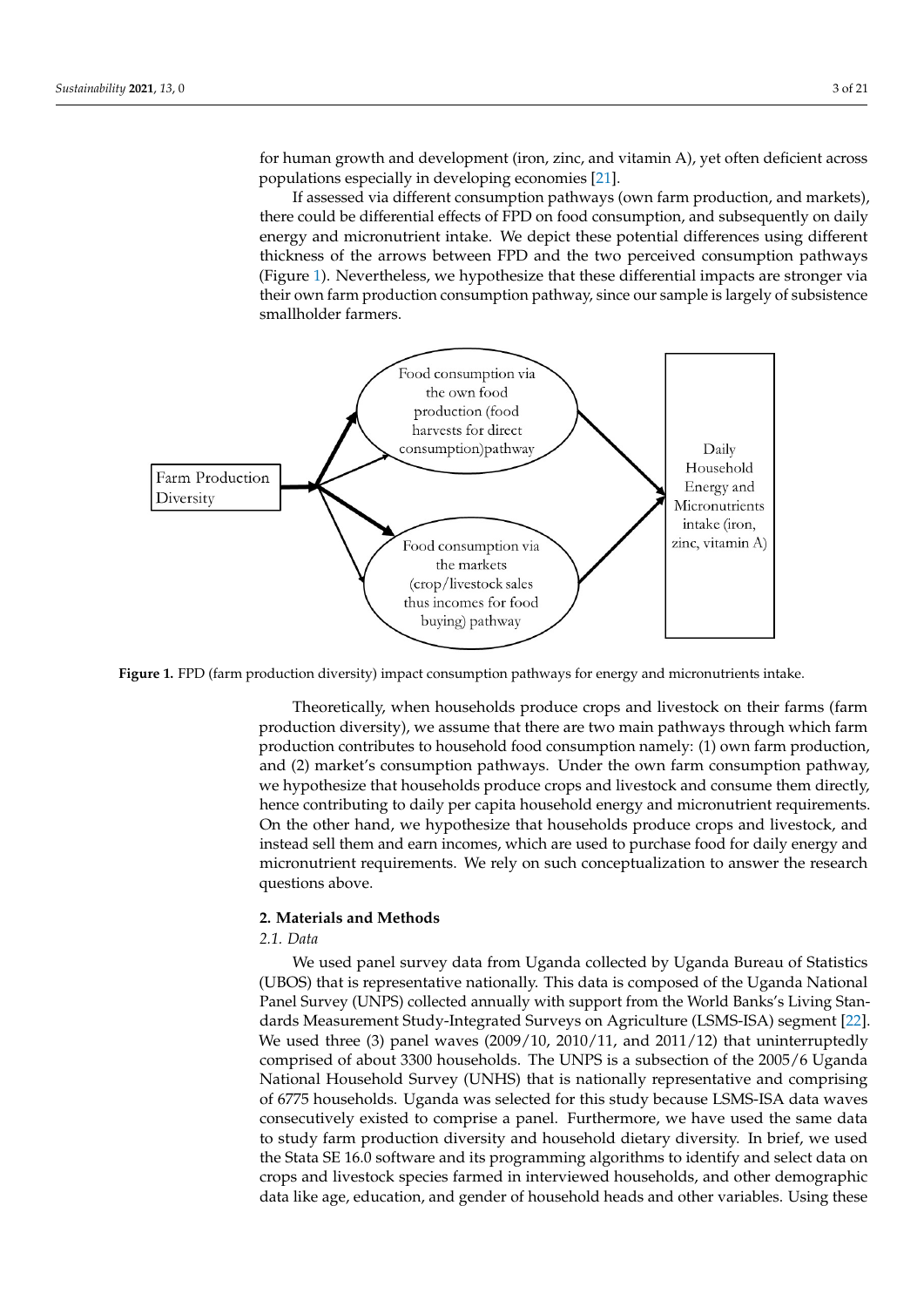algorithms, we also selected and retained data on household consumption for food types and quantities that we later used to calculate energy and other micronutrients' quantities used in this study. Essentially, all households that reported consumption data (nearly all households) were selected. After identifying and filtering the needed data variables, we used the algorithm to drop all other data variables that were not needed for this study, so that data files could be managed easily.

#### *2.2. Measurement of Farm Production Diversity and Nutrition Variables*

We measured farm production diversity (FPD) using the household biodiversity index (HBI) which is a simple count of all crops and livestock species produced on farms. The index has been previously used by Di Falco and Chavas [\[23\]](#page-20-12), Jones et al. [\[13\]](#page-20-5), and more recently by Sibhatu et al. [\[8\]](#page-20-1). Daily per capita consumption was measured as consumption expenditure in Uganda shilling (UGX), (1 US\$ = 3500 UGX). Earlier years' consumption values were deflated using a certified consumer price index (CPI) provided by UBOS [\[24\]](#page-20-13) to make comparison across years possible. Nutrition has been measured using energy and selected micronutrients including iron, zinc, vitamin A, on a daily intake per adult equivalent (AE) basis, computed by basing on guidelines of Hotz et al. [\[25\]](#page-20-14) and the United Nations [\[26\]](#page-20-15). Studying energy and micronutrients help assess households' nutrition status. Nearly two billion people globally, most of who are in developing countries suffer deficiencies in these micronutrients, yet these are central to mental and physical human development, hence reducing vulnerabilities to diseases and early deaths [\[21\]](#page-20-10).

#### *2.3. Empirical Strategy*

To analyze the descriptive nature of our data, we use descriptive measures, for instance, the mean to report averages of continuous variables, and percentages to report on categorical variables like energy and micronutrient deficiencies.

However, to analyze linkages between farm production diversity (FPD) and daily household energy and micronutrient intake, we employ panel regression models illustrated in Equation (1).

$$
EM_{it} = \alpha_0 + \alpha_1 FPD_{it} + \alpha_2 T_t + \alpha_i X_{it} + \varepsilon_{it}
$$
\n<sup>(1)</sup>

where  $EM_{it}$  indicates a nutrition outcome (daily energy or micronutrient intake) of household *i* during year *t*.  $\alpha_0$  is a constant, and  $\alpha_1$  is the farm production diversity *FPD<sub>it</sub>* effect to be determined.  $α_2$  is a parameter for time fixed effects, while  $α_i$  is a vector of coefficients to be determined for household and contextual characteristics. *T* is a year identifier. *εit* is normally distributed error term.  $X_{it}$  is a vector of observed household (age, education, household size, etc.), and contextual (distance to town centers, locality, etc.) characteristics, that along with FPD affect nutrition outcomes. Due to households self-selected into farming or not farming given species of livestock or crops, this could have bred endogeneity due to observed and unobserved heterogeneity thus biases. Henceforth, instead of using a fixed effects (FE) estimator, we instead used the random effects (RE) estimator. However, because the RE estimator strongly assumes that FPD is uncorrelated with unobserved factors (that may affect nutrition outcomes), the assumption may be violated due to self-selection thus yielding biased estimates. We control for this potential violation of the RE estimator assumption by estimating the Mundlak (MK) estimator, which is a pseudo fixed-effects model [\[27\]](#page-20-16). The MK estimator controls for mean values of independent variables alongside other covariates, thus limiting potential biases stemming from time-invariant unobserved heterogeneity [\[28\]](#page-20-17), as would have been achieved with a normal fixed-effects (FE) estimator [\[29\]](#page-20-18). Hence, we interpret our results following MK estimators. However, we present both RE and MK models for comparison.

To analyze impact pathways, we estimated Equation (2), which is a modification of Equation (1), but controlling for potential impact consumption pathways including: (1) own farm production, and (2) market purchases, for nutrition outcomes. Since we only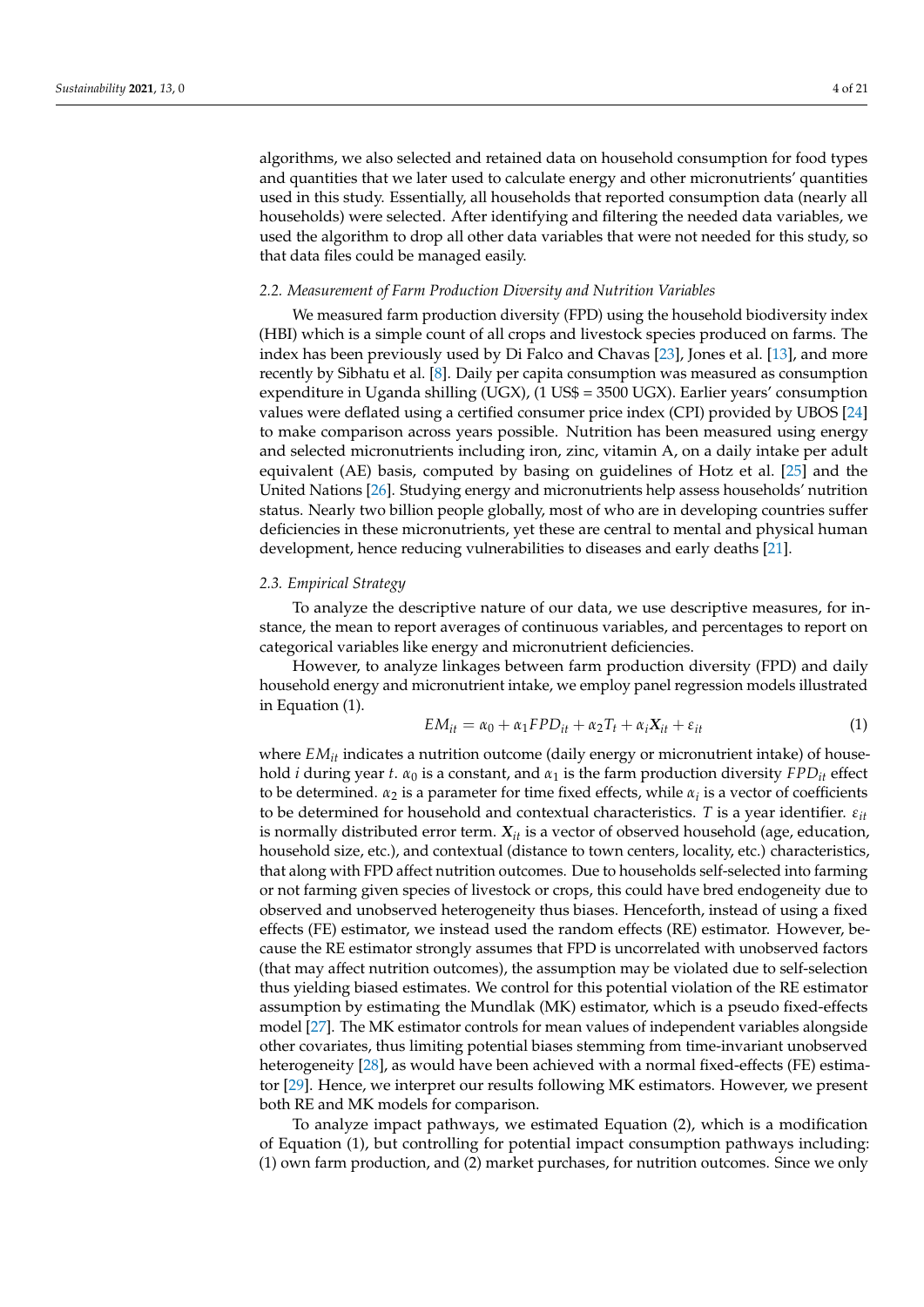interpreted MK estimator results after Equation (1), we only estimated Equation (2) using an MK estimator.

$$
EM_{it} = \delta_0 + \delta_1 OwnFarm_{it} + \delta_2 Markets_{it} + \delta_3 FPD_{it} + \delta_4 T_t + \delta_i X_{it} + \varepsilon_{it}
$$
 (2)

where *OwnFarm*<sub>*it*</sub> is daily household food consumption from own farm production, and  $\delta_1$ is the effect of such consumption on nutrition outcomes. *Marketsit* is daily household food consumption from markets, and  $\delta_2$  is its effect. Non-defined variables under Equation (2), are the same as those defined under Equation (1), and their respective parameters to be estimated; to minimize space, we do not redefine them.

To analyze potential differential effects of FPD on nutrition outcomes sourced via different consumption pathways, we estimated Equation (3), a modification of Equation (1), only that nutrition outcomes are disaggregated by source consumption pathway.

$$
EM\_OwnFarm \text{ or } EM\_Markets_{it} = \vartheta_0 + \vartheta_1 FPD_{it} + \vartheta_2 T_t + \vartheta_i X_{it} + \varepsilon_{it}
$$
(3)

where *EM*\_*OwnFarm orEM*\_*Marketsit* is daily household energy or micronutrients intake generated from either own farm production consumption pathway or markets respectively.  $\vartheta_1$  is the effect of FPD on respective nutrition outcomes. Non-defined variables under Equation (3), are the same as those defined under Equation (1), and their respective parameters to be estimated, but to minimize space, we do not redefine them. We only present and discuss MK estimator results. To further ascertain robustness of our results, we estimated a three-stage least squares regression (see Appendix  $D$  for the detailed analytical methodology), and present results after discussions.

#### **3. Results**

#### *3.1. Descriptive Results*

We present descriptive statistics in Table [1](#page-4-0) for variables used in regressions. On average, household consumption expenditure was higher on market-sourced foods (1820 UGX) compared to that from own farms (888 UGX). Households were mostly rural (77%), and located about 30 km from the nearest main markets. Furthermore, sample households were mostly male-headed (70%), with an average size of 7 persons who generally never completed primary school (7 years).

| <b>Variables</b>                                       | Mean    | Std. Dev. |
|--------------------------------------------------------|---------|-----------|
| Daily per capita consumption via markets (UGX)         | 1819.62 | 2204.26   |
| Daily per capita consumption from own production (UGX) | 888.24  | 841.14    |
| Distance to nearest major market (kilometers)          | 29.543  | 20.016    |
| Annual precipitation (millimeters)                     | 1237.61 | 182.572   |
| Elevation (meters)                                     | 1228.23 | 231.368   |
| Urban households (percentage)                          | 22.995  | 42.082    |
| Male-headed households (percentage)                    | 70.286  | 45.703    |
| Household size (persons)                               | 6.956   | 3.639     |
| Household size (adult equivalents)                     | 4.241   | 2.285     |
| Education (years)                                      | 5.335   | 3.996     |
| Household heads using mobile phones (percentage)       | 55.971  | 49.645    |
| Productive assets (millions UGX)                       | 19.700  | 93.900    |
| Experienced shocks (percentage)                        | 46.854  | 49.904    |
| Land size (acres by GPS)                               | 3.282   | 20.217    |
| Free/lease land holders (percentage)                   | 33.678  | 47.264    |
| Accessed extension services (percentage)               | 18.255  | 38.632    |

<span id="page-4-0"></span>**Table 1.** Descriptive statistics for variables of the pooled sample  $(N = 8617)$ .

Source: Authors' calculations. UGX is Uganda shilling (1 US\$ = 3500 UGX); GPS is Global Positioning System.

About 56% of household heads owned and used mobile phones, however, only 18% accessed extension services. Households had a productive assets' value of nearly 20 million UGX, and a land size of 3 acres, with about 34% of households possessing free or lease hold land titles. Nearly half of the sample (47%) experienced shocks to household well-being including death of the head, severe illnesses, floods, famine or drought.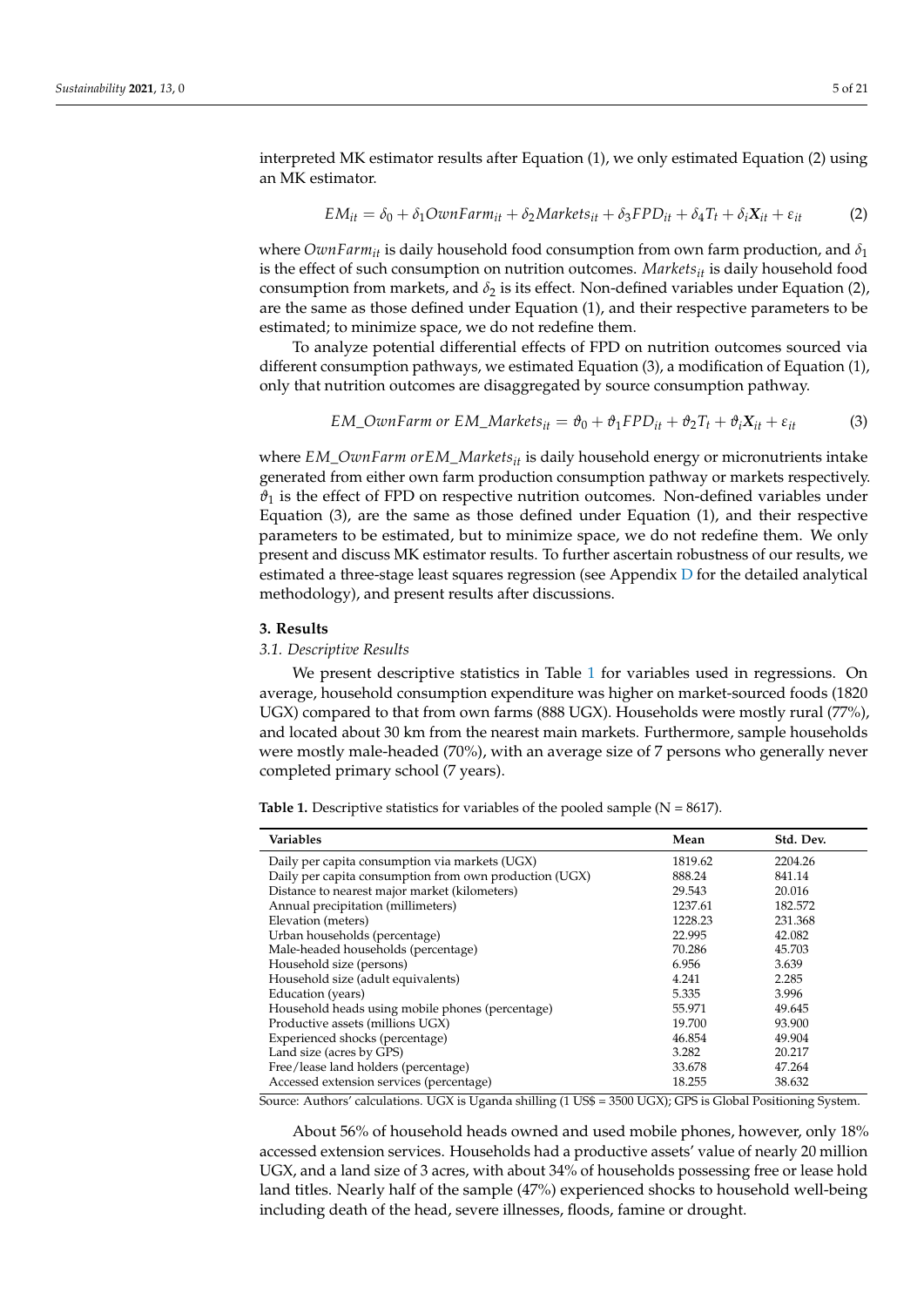In Table [2,](#page-5-0) we present mean values of nutrition outcome variables. We disaggregate these variables by respective consumption pathways (markets versus own farm sources). Generally, the sample average for daily energy and iron intake was slightly above FAO recommended thresholds, while that for zinc and vitamin A was clearly below FAO thresholds. About 50% of the sample was deficient in energy and zinc, while a whopping 67% and 85% were deficient in iron and vitamin A respectively.

| Daily Household Energy and Micronutrients Intake per AE | Mean  | Std. Dev. |
|---------------------------------------------------------|-------|-----------|
| Total from all sources $(N = 8574)$                     |       |           |
| Energy (Kilocalories)                                   | 2636  | 1567      |
| Iron (milligrams)                                       | 19.70 | 11.02     |
| Zinc (milligrams)                                       | 13.36 | 8.156     |
| Vitamin A (RAE—micrograms)                              | 331.9 | 329.7     |
| Markets sourced $(N = 8311)$                            |       |           |
| Energy (Kilocalories)                                   | 1726  | 1481      |
| Iron (milligrams)                                       | 11.74 | 10.66     |
| Zinc (milligrams)                                       | 9.270 | 8.302     |
| Vitamin A (RAE-micrograms)                              | 145.7 | 205.9     |
| Own farm sourced ( $N = 6374$ )                         |       |           |
| Energy (Kilocalories)                                   | 1227  | 1133      |
| Iron (milligrams)                                       | 11.26 | 9.403     |
| Zinc (milligrams)                                       | 5.914 | 5.490     |
| Vitamin A (RAE—micrograms)                              | 249.0 | 314.1     |
| Consumption Deficiency, $0-1$ scale (N = 8574)          |       |           |
| Energy                                                  | 0.502 | 0.500     |
| Iron                                                    | 0.504 | 0.500     |
| Zinc                                                    | 0.655 | 0.476     |
| Vitamin A                                               | 0.849 | 0.358     |
| FAO recommended minimum thresholds per AE               |       |           |
| Energy (Kilocalories)                                   | 2400  |           |
| Iron (milligrams)                                       | 18.27 |           |
| Zinc (milligrams)                                       | 15.00 |           |
| Vitamin A (RAE—micrograms)                              | 625.0 |           |
|                                                         |       |           |

<span id="page-5-0"></span>**Table 2.** Descriptive statistics for nutrition outcome variables.

Source: Authors' calculations. RAE is retinal activity equivalents. AE is adult equivalent. N is number of observations.

From Table 2[, e](#page-5-0)nergy, iron, and zinc were mainly sourced from markets unlike vitamin A, and we use this data to make graphical illustrations of energy and micronutrient sources in [Fig](#page-5-1)ure 2.

<span id="page-5-1"></span>

micronutrient intake per AE. micronutrient intake per AE. **Figure 2.** Source (markets or own farm) mean percentage contribution to total daily energy and

#### *3.2. Empirical Results*

In Table 3, we present results after estimating Equation (1). As had been hypothesized, columns 2, 4, 6, and 8 showed that FPD was positively and significantly associated with household daily energy, iron, zinc, and vitamin A intake. Specifically, a one species increase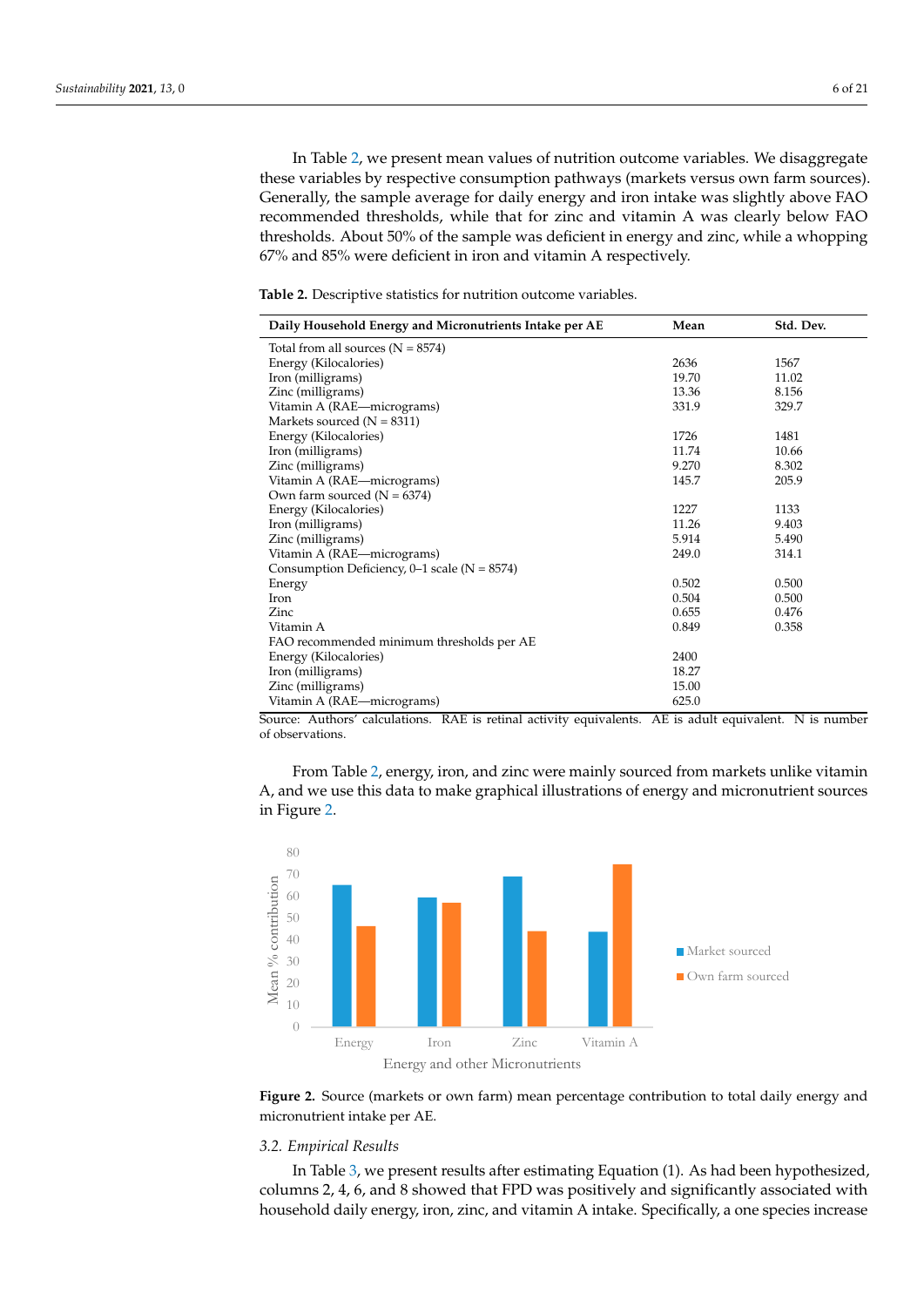in the number of crops and livestock produced on farm was associated with increments in daily intake of 6.5 kilocalories, 0.1 milligrams, 0.06 milligrams, and 4.7 RAE—micrograms of energy, iron, zinc, and vitamin A respectively. These incremental associations imply a 0.3, 0.5, 0.4, and 1.4 percentage point increases in daily household energy, iron, zinc, and vitamin A intake, respectively.

**Table 3.** Regression results for the impact of FPD on daily household energy and micronutrient intake.

<span id="page-6-0"></span>

| <b>Variables</b>            | <b>Energy (Kilocalories)</b> |                     | Iron (Milligrams)     |                        | Zinc (Milligrams)      |                      | Vitamin A (Rae-Mc)     |                        |
|-----------------------------|------------------------------|---------------------|-----------------------|------------------------|------------------------|----------------------|------------------------|------------------------|
|                             | RE(1)                        | MK(2)               | RE(3)                 | MK(4)                  | RE(5)                  | MK(6)                | RE(7)                  | <b>MK (8)</b>          |
| FPD (biodiversity index)    | $7.711**$<br>(3.868)         | $6.535*$<br>(3.906) | $0.114***$<br>(0.030) | $0.102$ ***<br>(0.031) | $0.066$ ***<br>(0.022) | $0.058**$<br>(0.023) | $5.004$ ***<br>(0.873) | $4.704$ ***<br>(0.900) |
| Distance nearest main       | $-1.493*$                    | 2.275               | 0.005                 | $-0.006$               | $-0.003$               | $-0.0001$            | $0.963***$             | $-1.408$               |
| market (km)                 | (0.897)                      | (3.918)             | (0.007)               | (0.032)                | (0.005)                | (0.021)              | (0.182)                | (1.087)                |
| Head uses mobile phone      | $217.8***$                   | $-23.11$            | $0.627**$             | $-0.557$               | $1.442$ ***            | $-0.007$             | $-27.05$ ***           | $-7.935$               |
| (dummy)                     | (35.10)                      | (50.66)             | (0.276)               | (0.420)                | (0.203)                | (0.292)              | (7.991)                | (13.51)                |
| Household size (adult       | $-126.9$ ***                 | $-194.5$ ***        | $-0.877$ ***          | $-1.382$ ***           | $-0.691$ ***           | $-0.994$ ***         | $-9.353$ ***           | $-15.16$ ***           |
| equivalent)                 | (7.907)                      | (18.45)             | (0.061)               | (0.145)                | (0.045)                | (0.100)              | (1.696)                | (4.266)                |
| Male head (dummy)           | 23.79                        | 279.9**             | $-0.046$              | $1.642**$              | 0.352                  | $1.574**$            | $-6.288$               | 0.855                  |
|                             | (39.41)                      | (110.5)             | (0.302)               | (0.783)                | (0.224)                | (0.627)              | (8.148)                | (31.37)                |
| Age of head (years)         | 1.905                        | $15.58**$           | 0.0325                | $0.129**$              | 0.001                  | $0.084**$            | $-0.919$               | 2.078                  |
|                             | (4.593)                      | (7.575)             | (0.034)               | (0.065)                | (0.026)                | (0.041)              | (1.025)                | (2.282)                |
| Age squared of head         | $-0.028$                     | $-0.214$ **         | $-0.0004$             | $-0.001$               | $-0.0001$              | $-0.001**$           | 0.015                  | $-0.025$               |
| (years)                     | (0.047)                      | (0.097)             | (0.0004)              | (0.001)                | (0.0003)               | (0.001)              | (0.010)                | (0.031)                |
| Education of head (years)   | $-16.53$                     | $-36.64$ **         | 0.004                 | $-0.274$ **            | $-0.097$               | $-0.300$ ***         | 2.884                  | 0.999                  |
|                             | (11.45)                      | (17.24)             | (0.089)               | (0.137)                | (0.066)                | (0.099)              | (2.587)                | (4.353)                |
| Educ. squared of head       | $2.625***$                   | $3.696**$           | 0.007                 | $0.027**$              | $0.016$ ***            | $0.024$ ***          | $-0.155$               | 0.100                  |
| (years)                     | (0.893)                      | (1.441)             | (0.007)               | (0.011)                | (0.005)                | (0.008)              | (0.200)                | (0.344)                |
| Shock experience            | $-69.56**$                   | $-45.74$            | 0.007                 | $-0.107$               | $-0.219$               | $-0.197$             | $-5.570$               | $-16.05$               |
| (dummy)                     | (30.80)                      | (37.53)             | (0.245)               | (0.308)                | (0.180)                | (0.226)              | (7.406)                | (10.23)                |
| Land size (acres by GPS)    | 1.188                        | $-0.926$            | 0.026                 | $-0.002$               | $0.027*$               | $-0.001$             | 0.650                  | $-0.195$               |
|                             | (2.449)                      | (2.930)             | (0.019)               | (0.026)                | (0.014)                | (0.017)              | (0.572)                | (0.791)                |
| Land size squared (acres    | $-0.004$                     | $-0.002$            | $-5\times10^{-5}$ *   | $-2\times10^{-5}$      | $-5\times10^{-5}$ **   | $-1 \times 10^{-5}$  | $-0.001$               | $-0.0001$              |
| by GPS)                     | (0.004)                      | (0.004)             | $(3 \times 10^{-5})$  | $(4 \times 10^{-5})$   | $(2 \times 10^{-5})$   | $(3 \times 10^{-5})$ | (0.001)                | (0.001)                |
|                             | 34.99                        | 57.38 *             | 0.264                 | 0.295                  | $-0.018$               | 0.049                | $-18.11**$             | $-21.14$ **            |
| Year 2010                   | (33.28)                      | (33.87)             | (0.271)               | (0.271)                | (0.197)                | (0.197)              | (8.868)                | (9.143)                |
|                             | 9.166                        | 49.32               | 0.227                 | 0.301                  | $-0.146$               | $-0.006$             | $-16.91*$              | $-21.48**$             |
| Year 2011                   | (33.37)                      | (34.52)             | (0.271)               | (0.277)                | (0.197)                | (0.203)              | (8.818)                | (9.088)                |
| Mean values                 |                              | Yes                 |                       | Yes                    |                        | Yes                  |                        | Yes                    |
|                             | 4757 ***                     | 4795 ***            | $20.53$ ***           | $21.33***$             | 14.76 ***              | 14.74 ***            | $322.5***$             | 337.8 ***              |
| Constant                    | (115.1)                      | (145.8)             | (0.892)               | (1.196)                | (0.657)                | (0.900)              | (25.50)                | (31.11)                |
| Observations                | 8574                         | 8574                | 8574                  | 8574                   | 8574                   | 8574                 | 8574                   | 8574                   |
| No. of households           | 3258                         | 3258                | 3258                  | 3258                   | 3258                   | 3258                 | 3258                   | 3258                   |
| Wald Chi <sub>2</sub> value | 358.80***                    | 368.45***           | 229.67***             | 262.13***              | 344.79 ***             | $409.63$ ***         | 138.00***              | 158.75***              |

Standard errors in parentheses; \*\*\*  $p < 0.01$ , \*\*  $p < 0.05$ , \*  $p < 0.1$ ; FPD is farm production diversity; GPS is Global Positioning System; rae-mcg is Retinal Activity Equivalents—micrograms; KM is kilometer; MK is Mundlak estimation; RE is random effects estimation. See Appendix [A](#page-12-0) for details.

> Table [3](#page-6-0) results also unearthed other factors that were important determinants of nutrition outcomes. For instance, increments in normal age of household heads, as well as higher education (squared normal education years) were positively and significantly associated with increases in daily energy and micronutrient intake. An increasing household size was also negatively and significantly associated with all nutrition outcomes. Surprisingly, gender effects were also explicit, whereby male-headed households were associated with significantly better nutrition outcomes. For instance, male-headed households had an associated increase in their daily energy, iron, and zinc intake of 11% (279.9 kilocalories), 8% (1.642 milligrams) and 12% (1.574 milligrams) respectively. Associated increments for vitamin A were also positive even though they were not significant.

> In Table [4,](#page-7-0) we present results after estimating Equation (2). However, now, for each added livestock or crop species, daily intake reduced from 6.5 to 1.8 kilocalories, 0.1 to 0.05 milligrams, 0.06 to 0.05 milligrams, and 4.7 to 1.9 RAE—micrograms for energy, iron, zinc, and vitamin A respectively. Therefore, food consumption via markets and own farm impact pathways helped households attain about 72%, 50%, 17%, and 60% of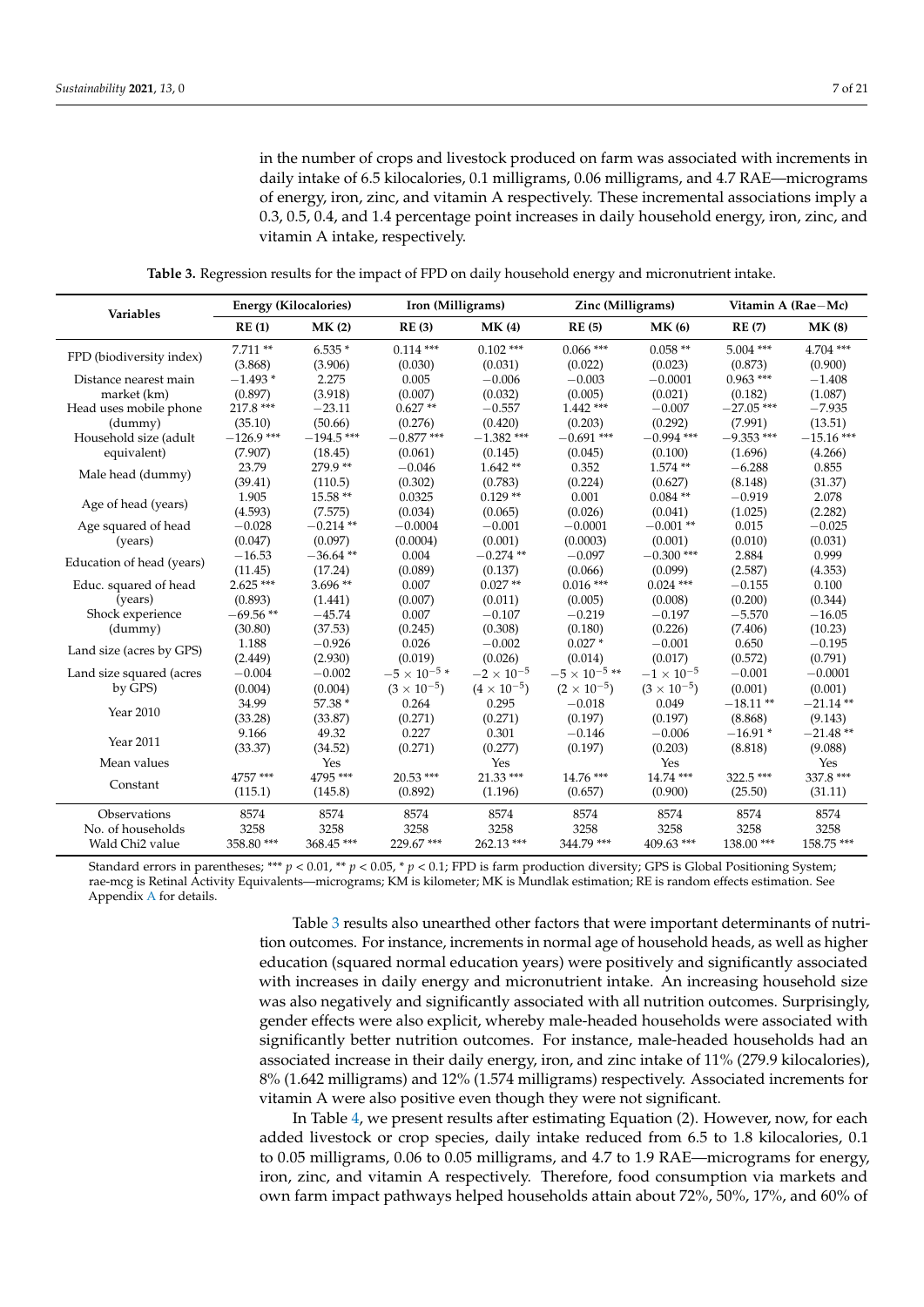their daily intake for energy, iron, zinc, and vitamin A respectively based on averages in Table [2.](#page-5-0) Essentially, with each Uganda shilling (UGX) spent via markets, consumption was associated with increments of 0.007% (0.181 kilocalories), 0.005% (0.001 milligrams), 0.007% (0.001 milligrams), and 0.001% (0.004 rae-mcg) in daily energy, iron, zinc, and vitamin A respectively. However, a similar size of expenditure via own-farm production consumption was associated with increments of 0.055% (1.441 kilocalories), 0.061% (0.012 milligrams), 0.059% (0.008 milligrams), and 0.089% (0.0297 rae-mcg) in daily energy, iron, zinc, and vitamin A respectively.

<span id="page-7-0"></span>

| Variables                                                       | Energy<br>(Kilocalories) | Iron<br>(Milligrams) | Zinc<br>(Milligrams) | Vitamin A<br>$(Rae-Mcg)$ |
|-----------------------------------------------------------------|--------------------------|----------------------|----------------------|--------------------------|
|                                                                 | MK(1)                    | MK(2)                | MK(3)                | MK(4)                    |
| Farm Production Diversity (biodiversity index)                  | 1.758                    | 0.050                | $0.047**$            | $1.962**$                |
|                                                                 | (3.788)                  | (0.031)              | (0.022)              | (0.920)                  |
| Daily per AE consumption via markets (Uganda shilling)          | $0.181***$               | $0.001$ ***          | $0.001$ ***          | $0.004*$                 |
|                                                                 | (0.011)                  | $(8 \times 10^{-5})$ | $(6 \times 10^{-5})$ | (0.002)                  |
| Daily per AE consumption from home production (Uganda shilling) | $1.441$ ***              | $0.012$ ***          | $0.008$ ***          | $0.297***$               |
|                                                                 | (0.122)                  | (0.001)              | (0.001)              | (0.024)                  |
| Distance nearest main market (kilometers)                       | $-5.469$                 | $-0.064*$            | $-0.051**$           | $-2.286**$               |
|                                                                 | (4.576)                  | (0.034)              | (0.025)              | (1.114)                  |
| Head uses mobile phone (dummy)                                  | $-58.08$                 | $-0.806*$            | $-0.265$             | $-9.416$                 |
|                                                                 | (51.44)                  | (0.427)              | (0.304)              | (13.50)                  |
| Household size (adult equivalent)                               | $-112.8$ ***             | $-0.802$ ***         | $-0.403$ ***         | $-10.38**$               |
|                                                                 | (18.82)                  | (0.146)              | (0.103)              | (4.244)                  |
| Male head (dummy)                                               | $309.7***$               | $1.857**$            | $1.804$ ***          | 2.094                    |
|                                                                 | (111.4)                  | (0.800)              | (0.660)              | (31.19)                  |
| Age of head (years)                                             | $-1.416$                 | 0.005                | $-0.034$             | 0.608                    |
|                                                                 | (8.259)                  | (0.069)              | (0.046)              | (2.287)                  |
|                                                                 | $-0.053$                 | $3 \times 10^{-5}$   | $7 \times 10^{-5}$   | $-0.009$                 |
| Age squared of head (years)                                     | (0.105)                  | (0.001)              | (0.001)              | (0.031)                  |
|                                                                 | $-51.98$ ***             | $-0.381$ ***         | $-0.412$ ***         | 0.340                    |
| Education of head (years)                                       | (17.98)                  | (0.142)              | (0.104)              | (4.392)                  |
|                                                                 | $4.650***$               | $0.033***$           | $0.031***$           | 0.158                    |
| Educ. squared of head (years)                                   | (1.511)                  | (0.012)              | (0.009)              | (0.347)                  |
|                                                                 | $-79.47**$               | $-0.348$             | $-0.420*$            | $-19.31*$                |
| Shock experience (dummy)                                        | (38.32)                  | (0.312)              | (0.232)              | (10.29)                  |
|                                                                 | $-0.738$                 | $-4 \times 10^{-5}$  | 0.001                | $-0.182$                 |
| Land size (acres by GPS)                                        | (3.100)                  | (0.028)              | (0.019)              | (0.765)                  |
|                                                                 | $-0.002$                 | $-2 \times 10^{-5}$  | $-2 \times 10^{-5}$  | $-0.0002$                |
| Land size squared (acres by GPS)                                | (0.005)                  | $(4 \times 10^{-5})$ | $(3 \times 10^{-5})$ | (0.001)                  |
|                                                                 | 14.86                    | $-0.006$             | $-0.254$             | $-24.18$ ***             |
| Year 2010                                                       | (34.57)                  | (0.276)              | (0.202)              | (9.125)                  |
|                                                                 | $-86.24**$               | $-0.670**$           | $-0.951$ ***         | $-32.36$ ***             |
| Year 2011                                                       | (35.73)                  | (0.286)              | (0.212)              | (9.157)                  |
| Mean values                                                     | Yes                      | Yes                  | Yes                  | Yes                      |
|                                                                 | 3921 ***                 | $15.36***$           | 7.858 ***            | 327.3 ***                |
| Constant                                                        | (148.0)                  | (1.178)              | (0.844)              | (33.22)                  |
| Observations                                                    | 8574                     | 8574                 | 8574                 | 8574                     |
| No. of households                                               | 3258                     | 3258                 | 3258                 | 3258                     |
| Wald Chi <sub>2</sub> value                                     | 694.19***                | 579.94 ***           | 947.38 ***           | 325.80 ***               |

**Table 4.** Regression results for impact pathways of FPD on daily energy and micronutrient intake.

Robust standard errors in parentheses; \*\*\* *p* < 0.01, \*\* *p* < 0.05, \* *p* < 0.1; AE is adult equivalent; GPS is Global Positioning System; rae-mcg is Retinal Activity Equivalents—micrograms; MK is Mundlak estimation. See Appendix [B](#page-13-0) for details.

> In Table [5,](#page-8-0) we present results after estimating Equation (3). FPD is negatively and significantly associated with daily energy and micronutrient intake sourced via the markets consumption pathway, whereas such impact is positive and significant for these nutrition outcomes sourced via the own farm consumption pathway.

> There were also differential impacts of gender towards nutrition outcomes vis-à-vis consumption pathways. Gender (household male headship) effects with regards to energy, iron, and zinc intake were more pronounced via the market consumption pathway.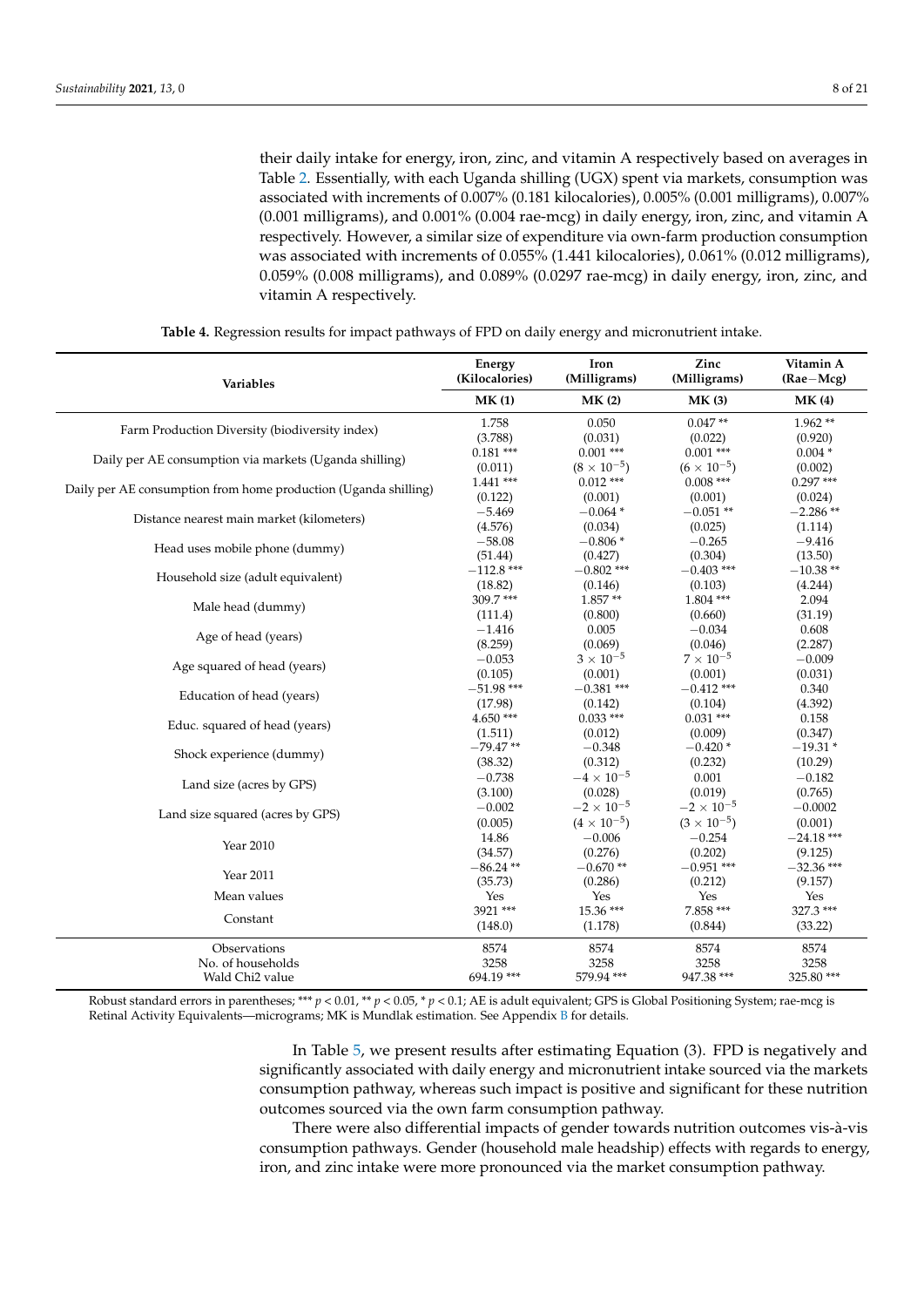<span id="page-8-0"></span>

|                             |                | <b>Energy (Kilocalories)</b> |                      | Iron (Milligrams)    | Zinc (Milligrams)    |                      | Vitamin A (Rae-Mcg) |               |
|-----------------------------|----------------|------------------------------|----------------------|----------------------|----------------------|----------------------|---------------------|---------------|
| Variables                   | <b>Markets</b> | Own Farm                     | <b>Markets</b>       | Own Farm             | <b>Markets</b>       | Own Farm             | <b>Markets</b>      | Own Farm      |
|                             | MK(1)          | MK(2)                        | <b>MK(3)</b>         | <b>MK(4)</b>         | <b>MK (5)</b>        | <b>MK (6)</b>        | <b>MK(7)</b>        | <b>MK (8)</b> |
| FPD (biodiversity index)    | $-74.58$ ***   | $20.75$ ***                  | $-0.208$ ***         | $0.179***$           | $-0.099$ ***         | $0.098***$           | $-2.535$ ***        | 4.057 ***     |
|                             | (10.94)        | (2.423)                      | (0.029)              | (0.023)              | (0.020)              | (0.012)              | (0.507)             | (0.927)       |
| Distance to nearest market  | $-8.043$       | $4.222*$                     | $-0.017$             | 0.014                | $-0.015$             | 0.014                | 0.291               | $-2.215$      |
| (kilometers)                | (10.43)        | (2.450)                      | (0.028)              | (0.026)              | (0.019)              | (0.013)              | (0.995)             | (1.636)       |
| Head uses mobile phone      | 104.7          | $-34.70$                     | 0.224                | $-0.391$             | 0.272                | $-0.158$             | 4.798               | $-10.80$      |
| (dummy)                     | (142.4)        | (33.79)                      | (0.378)              | (0.303)              | (0.256)              | (0.161)              | (7.200)             | (14.71)       |
| Household size (Adult       | $-358.7$ ***   | $-98.36$ ***                 | $-0.519$ ***         | $-0.932$ ***         | $-0.434$ ***         | $-0.493$ ***         | $-13.84$ ***        | $-7.768$      |
| equivalents)                | (45.89)        | (10.69)                      | (0.114)              | (0.099)              | (0.077)              | (0.053)              | (2.444)             | (4.779)       |
|                             | 444.7          | 111.8                        | $1.232*$             | 0.652                | $0.825*$             | 0.529                | 1.182               | 11.39         |
| Male heads (dummy)          | (280.4)        | (76.69)                      | (0.740)              | (0.690)              | (0.495)              | (0.374)              | (14.91)             | (36.30)       |
|                             | 15.90          | 1.514                        | 0.005                | 0.059                | 0.008                | 0.021                | 0.824               | 0.368         |
| Age of head (years)         | (21.55)        | (4.757)                      | (0.058)              | (0.047)              | (0.039)              | (0.024)              | (1.499)             | (2.331)       |
|                             | $-0.215$       | $-0.002$                     | $-9 \times 10^{-5}$  | $-0.0003$            | $-8 \times 10^{-5}$  | $-0.0002$            | $-0.016$            | 0.008         |
| Age squared of head (years) | (0.263)        | (0.060)                      | (0.001)              | (0.001)              | (0.001)              | (0.0003)             | (0.022)             | (0.027)       |
|                             | $-33.75$       | $-8.453$                     | $-0.090$             | $-0.115$             | $-0.123$             | $-0.049$             | $-2.612$            | 3.381         |
| Education of head (years)   | (47.40)        | (11.47)                      | (0.124)              | (0.106)              | (0.084)              | (0.056)              | (2.686)             | (4.895)       |
| Education squared of head   | 6.028          | 0.535                        | 0.012                | 0.007                | $0.012*$             | 0.003                | $0.467**$           | $-0.357$      |
| (years)                     | (3.925)        | (1.002)                      | (0.010)              | (0.009)              | (0.007)              | (0.005)              | (0.226)             | (0.397)       |
|                             | 5.254          | $-54.36**$                   | $-0.009$             | $-0.389*$            | $-0.009$             | $-0.227*$            | $-5.863$            | $-9.351$      |
| Shock experience (dummy)    | (103.6)        | (24.82)                      | (0.273)              | (0.228)              | (0.189)              | (0.119)              | (6.238)             | (10.59)       |
|                             | 5.714          | $-2.876$                     | 0.024                | $-0.027*$            | 0.017                | $-0.015**$           | 0.216               | $-1.185*$     |
| Land size (acres by GPS)    | (6.710)        | (1.777)                      | (0.020)              | (0.015)              | (0.013)              | (0.007)              | (0.779)             | (0.660)       |
| Land size squared (acres by | $-0.015$       | 0.004                        | $-5 \times 10^{-5}$  | $4\times10^{-5}$ *   | $-4\times10^{-5}$ *  | $2\times10^{-5}$ **  | $-5 \times 10^{-5}$ | 0.001         |
| GPS)                        | (0.009)        | (0.003)                      | $(3 \times 10^{-5})$ | $(2 \times 10^{-5})$ | $(2 \times 10^{-5})$ | $(1 \times 10^{-5})$ | (0.001)             | (0.001)       |
|                             | $-25.37$       | $61.01$ ***                  | $-0.232$             | $0.363*$             | $-0.219$             | $0.304$ ***          | $-11.41**$          | $-17.34*$     |
| Year 2010                   | (92.81)        | (23.16)                      | (0.248)              | (0.210)              | (0.169)              | (0.111)              | (5.689)             | (10.08)       |
|                             | 184.9*         | $-18.24$                     | 0.371                | $-0.220$             | 0.173                | $-0.078$             | $-9.840*$           | $-19.02*$     |
| Year 2011                   | (95.15)        | (23.09)                      | (0.252)              | (0.211)              | (0.171)              | (0.110)              | (5.869)             | (9.923)       |
| Mean values                 | Yes            | Yes                          | Yes                  | Yes                  | Yes                  | Yes                  | Yes                 | Yes           |
| Constant                    | 13,104 ***     | 1632***                      | 18.97***             | $9.411***$           | $11.15***$           | $3.092$ ***          | $250.4***$          | 270.6 ***     |
|                             | (437.1)        | (103.4)                      | (1.183)              | (0.927)              | (0.829)              | (0.499)              | (19.40)             | (37.68)       |
| Observations                | 8310           | 6373                         | 8310                 | 6373                 | 8310                 | 6373                 | 8310                | 6373          |
| No. of households           | 3207           | 2633                         | 3207                 | 2633                 | 3207                 | 2633                 | 3207                | 2633          |
| Wald Chi <sub>2</sub> value | 929.55***      | 278.44 ***                   | 542.38 ***           | 275.79 ***           | 623.55***            | 275.61 ***           | 347.1 ***           | 337.03 ***    |

**Table 5.** Differential FPD impacts on daily energy, iron, zinc, and vitamin A intake given consumption pathways.

Robust standard errors in parentheses; \*\*\* *p* < 0.01, \*\* *p* < 0.05, \* *p* < 0.1; FPD is farm production diversity; GPS is Global Positioning System; MK is Mundlak estimation; rae-mcg is Retinal Activity Equivalents—micrograms. See Appendix [C](#page-14-0) for details.

#### **4. Discussion**

#### *4.1. Descriptive Results Discussions*

High consumption expenditure on market-sourced foods does not necessarily mean that food volumes from respective sources followed a similar trend but may only reflect prices; moreover, market prices are usually higher than farm gate prices. However, by the fact that most household heads had not studied beyond the primary level of education could point to high sample illiteracy levels, which is typical of subsistence farmers. On the other hand, the high micronutrient deficiency levels depicted a serious hidden hunger problem. Moreover, this has been persistent, for instance, the Uganda demographic household survey (UDHS) of 2006 in a supplementary study revealed that 88% of women were iron deficient [\[7\]](#page-20-0). The disparity in dominance of sources (markets or own farm production) of micronutrients may be explained by samples' cultural and social behavior, concurring with evidence which points to home production of fruits and vegetables (dominant sources of vitamin A) being associated with more diversity in dietary intakes [\[14](#page-20-19)[,15\]](#page-20-20). Foods like vegetables and fruits are also not usually bought by most consumers in Uganda [\[7\]](#page-20-0). Furthermore, consumption of such foods is usually seen as a reflection of poverty, while other households would mostly grow them for selling [\[14\]](#page-20-19). However, we may not conclude that markets are the more reliable consumption pathway for nutrition outcomes. Moreover, as a novelty, to the best of our knowledge, this is the first study exploring disaggregation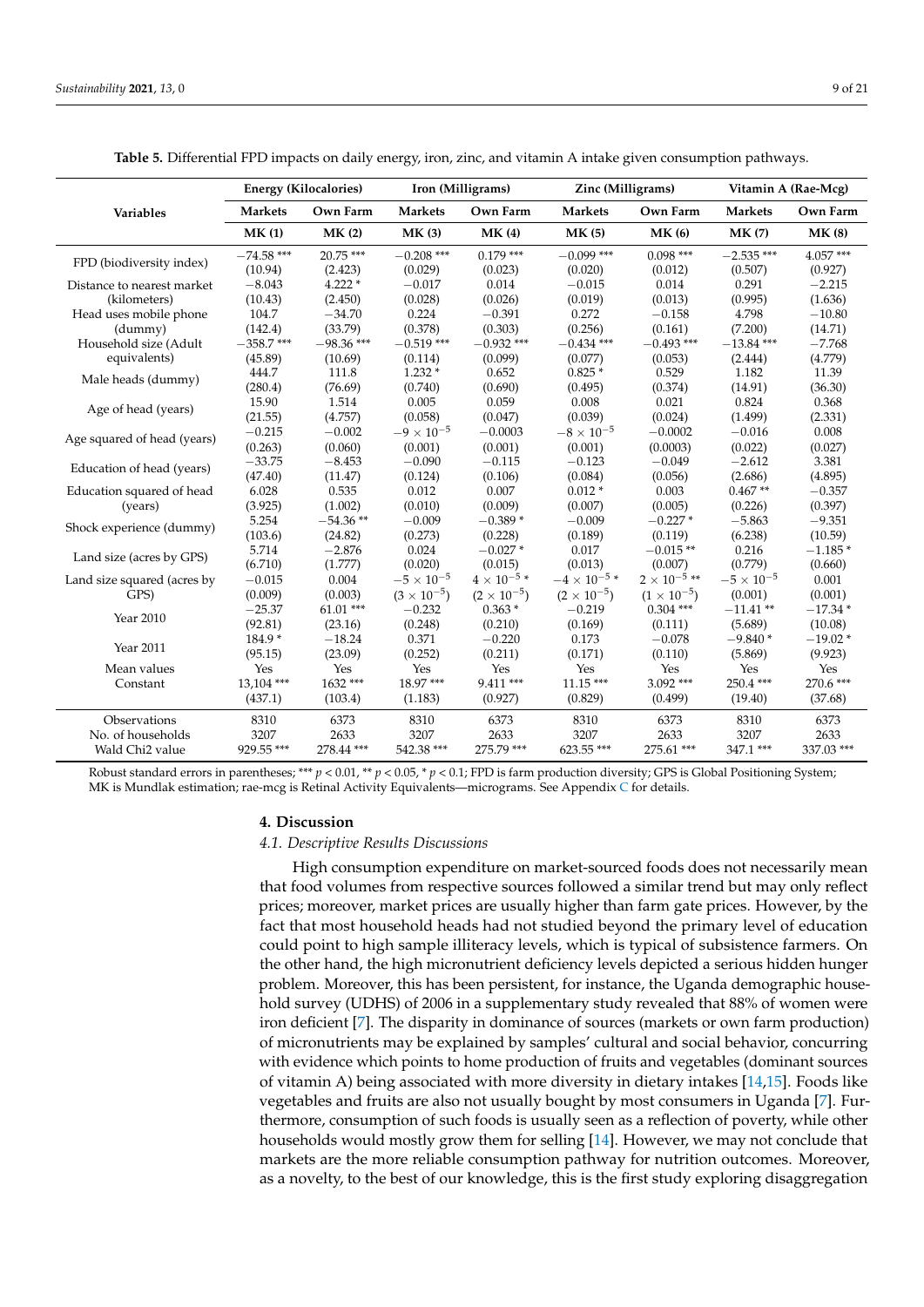of daily household energy and micronutrient intake by source. Such disaggregation is instrumental in establishing appropriate sustainable interventions.

#### *4.2. Empirical Results Discussions*

#### 4.2.1. The Impact of FPD on Daily Household Energy and Micronutrient Intake

Although the associated FPD impact on nutrition outcomes was positive and significant, it was less pronounced on daily household energy, iron, zinc, and vitamin A intake, respectively. The trend may not be surprising since, generally, the most consumed foods were the energy dense ones (staple foods), hence the unit incremental effects are smallest for energy, and largest for micronutrients because micronutrient rich foods are less consumed, most notably vitamin A. Our findings are in agreement with McKinney [\[30\]](#page-20-21) who found that Ugandan households dominantly consume staples (cereals, roots and tubers or banana) on a daily basis, but micronutrient dense foods like milk, eggs, meat, vegetables, and fruit were consumed infrequently. FANTA-2 [\[7\]](#page-20-0) also found that meals were inadequately varied in Uganda especially for children, and fruits and vegetables were rarely fed to children. The positive effects of age and education of the household heads on nutrition outcomes could be achieved through the income pathway for education, and the knowledge pathway for old age. With better education, households can access better paying jobs and earn better incomes to smooth consumption, while with old age, household heads garner experience on nutrition concepts which may inform proper allocation of resources to optimize nutritional benefits. However, with more persons, available food per capita decreases, hence reductions in nutrition outcomes. Positive male gender effects on nutrition outcomes could be related to increasingly available nutrition information. Besides, households with males usually have better incomes since both man and woman contribute, unlike female-headed households where males have either died or divorced.

#### 4.2.2. Impact Pathways of FPD on Daily Energy and Micronutrient Intake

When we control for consumption pathways, the effect of FPD on daily household energy and micronutrient intake ceases to be significant (energy and iron), and/or reduces in magnitude and significance level (zinc and vitamin A). This confirms that indeed markets or own farm impact pathways are FPD impact pathways for household nutrition outcomes. Moreover, daily consumption from either source exhibited a strong significant and positive association with nutrition outcomes. However, by the fact that FPD remained positive and, in some instances, significant after controlling for studied consumption pathways, it implies that there are other pathways through which FPD impacts nutrition outcomes, for instance, nutrition information and knowledge pathways.

4.2.3. Differential FPD Impacts on Daily Energy, Iron, Zinc, and Vitamin A Intake Given Consumption Pathways

The fact that FPD effects on nutrition outcomes via the market consumption pathway were negative but positive via their own farm production pathway is not surprising. Our sample was predominantly made of subsistence smallholder farmers, who do not sell produce to markets for income towards food consumption. Instead, when such produce was sold, as Kabunga et al. [\[14\]](#page-20-19) established, incomes were mostly diverted to other non-food consumption needs like: school fees, housing, healthcare, etc. On the other hand, because subsistence farmers mostly consumed what they produced, the strong positive associations with nutrition outcomes via their own farm production pathway were logical. Essentially, FPD reduced household market reliance for both daily energy and micronutrient intake, while FPD enhanced daily intake of energy and micronutrients via own farm produce consumption pathway. Therefore, indeed, differential FPD impacts on daily energy and micronutrient intake vis-à-vis the consumption pathway do exist, and are more pronounced via their own farm production consumption pathway. This is in agreement with studies in [\[3,](#page-19-2)[6\]](#page-19-3) who established that most households in Uganda, especially rural ones, did mostly consume from their own production sources. To the best of our knowledge, this is the first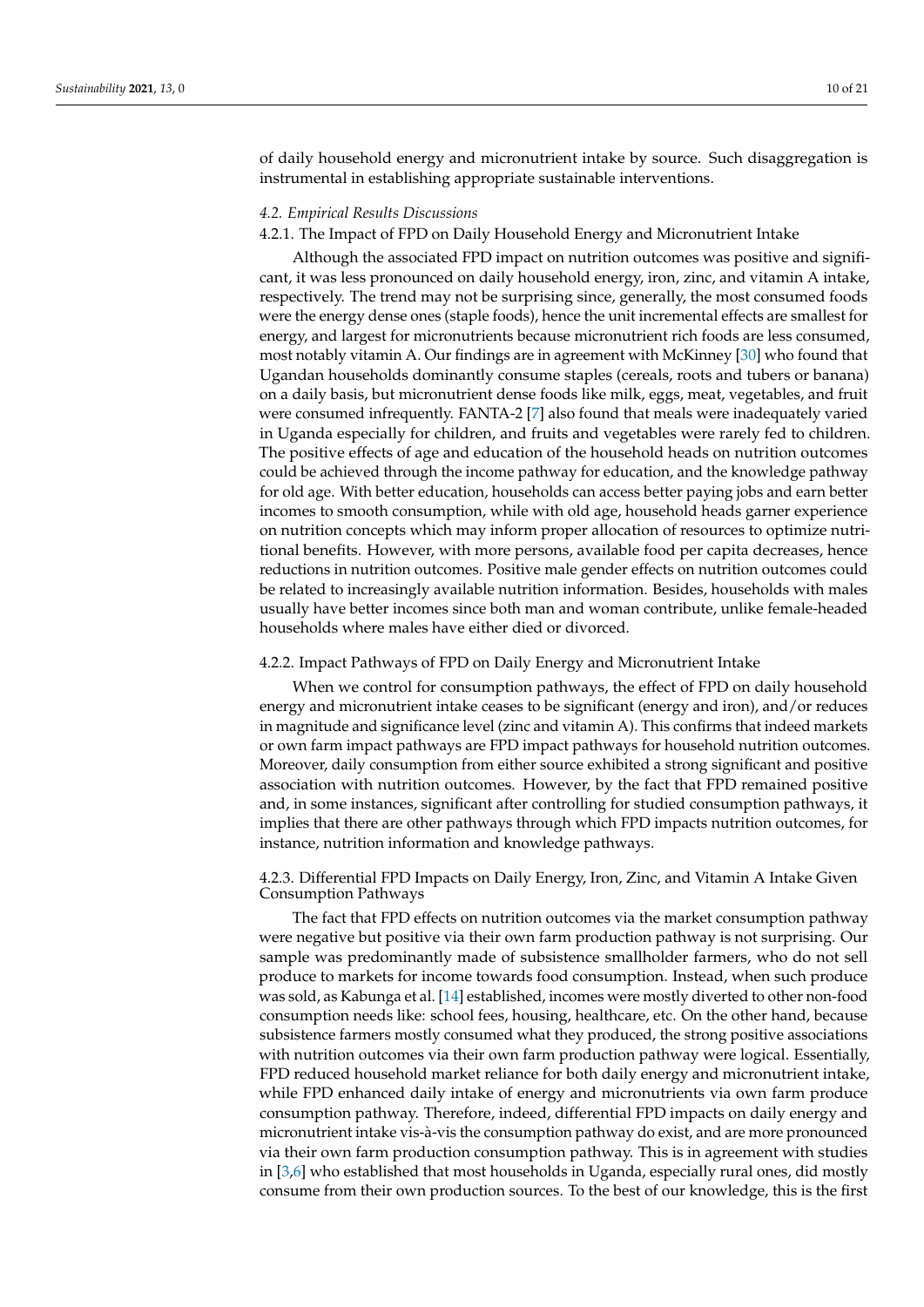study exploring differential effects of FPD vis-à-vis consumption pathways for energy and micronutrient intake, more so while using panel data. Related efforts have been done by Islam et al. [\[16\]](#page-20-22) but they only explored FPD associations with household dietary diversity scores (HDDS). However, our results should not be generalized since Sibhatu et al. [\[8\]](#page-20-1) found markets to contribute more than own farm reliance to nutrition outcomes. Therefore, country-specific conditions, for instance, urbanization, dominance of the sample (rural vs. urban) etc., could be important in determining the nature of FPD impacts via these consumption pathways on nutrition outcomes. Nevertheless, for the case of Uganda, FPD is more important in contributing to nutrition outcomes via their own farm production consumption pathway.

On the other hand, the male gender's differential impacts that are also more pronounced via the market consumption pathway is an interesting finding and aligns with literature that men's household dominance is more pronounced when farm or off-farm activities are commercialized [\[31–](#page-20-23)[33\]](#page-20-24). The comparative advantage from frequenting towns may favor males to access farm products' markets with competitive prices, thus earning better incomes that are used to smooth food consumption and hence nutrition.

#### 4.2.4. Robustness Checks and Limitations of the Study

We check the robustness of our results on importance of consumption pathways by using a different analytical methodology, a three-stage least squares (3SLS) technique elaborated in Appendix [D.](#page-15-0) We present detailed results in Appendix [E,](#page-16-0) Appendix [F,](#page-17-0) Appendix [G,](#page-18-0) Appendix [H,](#page-19-6) but briefly discuss them here. Both FPD impact consumption pathways were strongly associated with a positive and significant impact on daily household energy intake. The own farm production pathway produced the heavier impact, with increments of 5.1 (0.4 percentage points) as opposed to 0.8 kilocalories per AE (0.1 percentage points) added for each shilling spent via markets, see Appendix [E.](#page-16-0) With regards to iron intake, again, both FPD impact consumption pathways were associated with significant increases in daily iron intake, and still, the own farm production pathway showed a stronger impact, with 0.05 milligrams of iron (0.4 percentage points) added for each shilling spent via own farm production consumption, as opposed to 0.01 milligrams (0.1 percentage points) added from an equal expenditure via markets, see Appendix [F.](#page-17-0) With regards to zinc, still both FPD impact consumption pathways were associated with a positive and significant impact on daily intake, and still, the impact was stronger via the own farm production pathway, to tunes of 0.02 milligrams of zinc (0.3 percentage points) added for each shilling spent via own farm production consumption. This is opposed to only 0.004 milligrams (0.04 percentage points) added for each shilling spent via markets, see Appendix [G.](#page-18-0) The pattern depicted by energy, iron, and zinc vis-à-vis FPD impact consumption pathways, is similar to that found by Islam et al. [\[16\]](#page-20-22) who studied FPD and household dietary diversity scores. Moreover, coefficients interpreted in our main results are more conservative than these from robustness checks.

However, with regards to vitamin A, there was a slight diversion in the trend. The two FPD consumption pathways impacted daily vitamin A intake differently. Whereas, each shilling spent via the own farm consumption pathway was associated with a positive and significant impact (0.97 rae-mcg, implying a 0.4 percentage point increment) on daily vitamin A intake, equal increments via market consumption expenditure bore an associated negative impact (0.10 rae-mcg, implying a 0.1 percentage point decrease). This may be due to the fact that vitamin A dense foods were mostly produced on farm yet buying this for consumption was largely luxurious [\[7,](#page-20-0)[14](#page-20-19)[,15\]](#page-20-20). See Appendix [G.](#page-18-0)

As a limitation to the study, generation of nutrition outcomes required a lot of heavy computations, hence could not consider other important macro and micronutrients. Repetitive computations that also required strict consistence could be liable to mistakes. However, using the coding programs of Stata SE 16.0 enabled us to simplify the computation load that would be frequently easily verified to limit mistakes.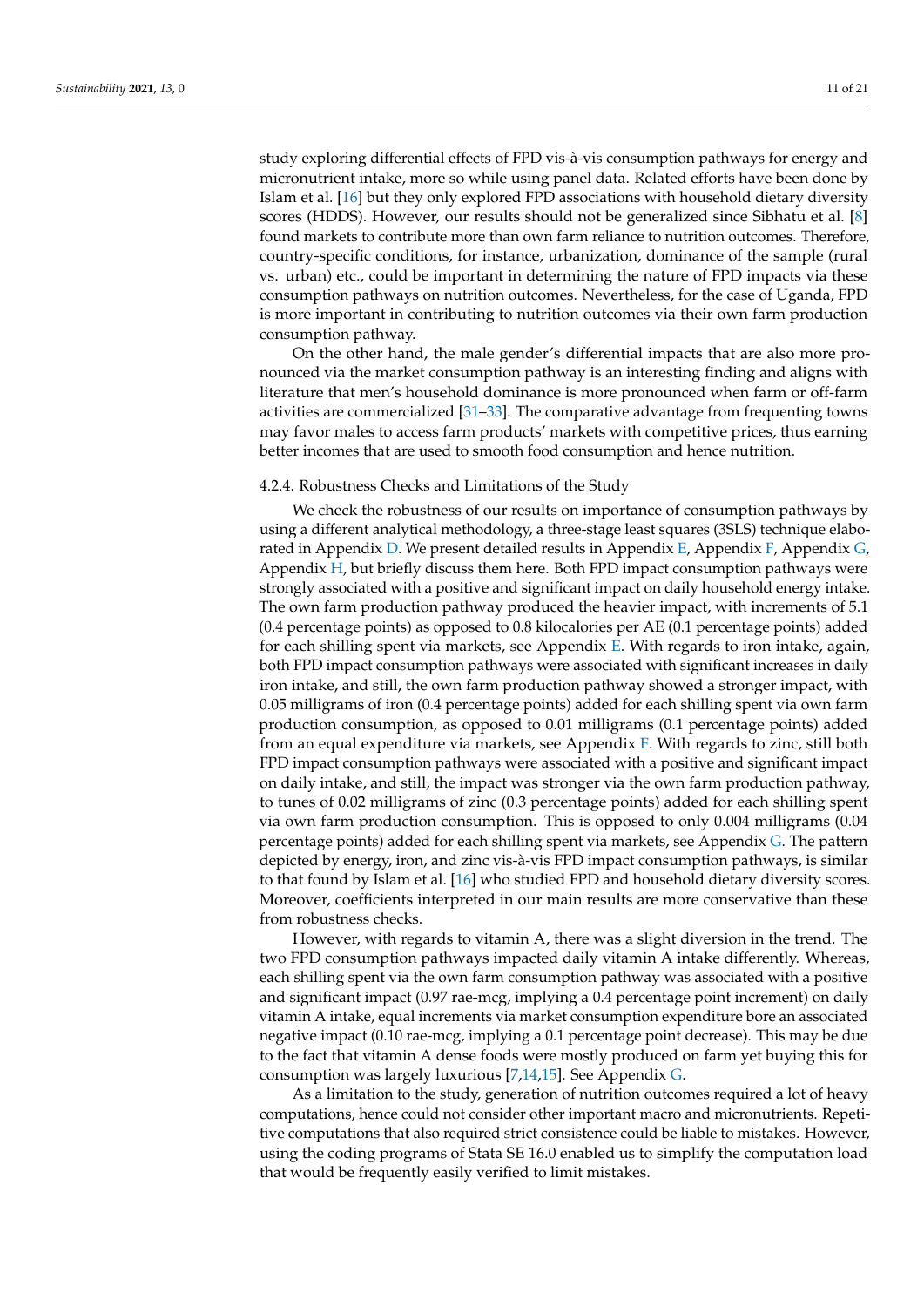### **5. Conclusions**

The study used panel data to study the nexus of farm production diversity (FPD) and nutrition (energy, iron, zinc, and vitamin A intake). At least 50% of sample households were deficient in energy, iron, zinc, or vitamin A vis-à-vis FAO recommended thresholds. Deficiencies were more pronounced for zinc (66%) and vitamin A (85%). FPD was positively associated with daily energy, iron, zinc, and vitamin A intake. Markets and own farm production were important impact pathways through which FPD influenced nutrition outcomes. However, relatively larger increments were attained via the own farm production consumption pathway. Therefore, for Uganda, investments focusing on improving household nutrition outcomes via own farm production could yield better nutrition outcomes than those focused on markets. Remoteness and relatively poor market infrastructure renders own farm reliance more beneficial. Strong gender effects with regards to nutrition outcomes do also exist. Male-headed households were associated with better nutrition outcomes, which were mostly realized via the market consumption pathway. However, our results may not be generalized since some evidence from other countries has pointed to markets being more important towards gains in nutrition outcomes. We also explored the data with a limited number of macro and micronutrients; therefore, extending the scope to other nutrition outcomes would enable a better understanding of the linkages between FPD and household nutrition more comprehensively. Nevertheless, with the rigor exhibited in analyzing this panel data, we are optimistic that our conclusions are binding, especially for Uganda and countries of similar contextual characteristics.

**Author Contributions:** H.S. and S.N. Conceptualized and designed the research, analyzed the data and wrote the first draft of the manuscript. Y.D.U.; L.N.; and S.P.D. reviewed the manuscript and contributed to writing of discussions and appropriateness of analytical methods. All authors have read and agreed to the published version of the manuscript.

**Funding:** This research was funded by the African Economic Research Consortium (AERC) under grant number RT17534. AERC did not participate in any way in the writing of the research, and the authors have no other attachments to AERC.

**Institutional Review Board Statement:** We used secondary data and we were never in touch with either humans or animals.

**Data Availability Statement:** Data used in this study was accessed from the World Bank's Central Data Catalog for Living Standards Measurement Study—Integrated Survey on Agriculture (LMSA—ISA) for Uganda, and is available online from [https://microdata.worldbank.org/index.php/catalog#\\_r=1568](https://microdata.worldbank.org/index.php/catalog#_r=1568635091798&collection=&country=&dtype=&from=1890&page=1&ps=&sid=&sk=LSMS%20Uganda&sort_by=rank&sort_order=desc&to=2019&topic=&view=s&vk) [635091798&collection=&country=&dtype=&from=1890&page=1&ps=&sid=&sk=LSMS%20Uganda&](https://microdata.worldbank.org/index.php/catalog#_r=1568635091798&collection=&country=&dtype=&from=1890&page=1&ps=&sid=&sk=LSMS%20Uganda&sort_by=rank&sort_order=desc&to=2019&topic=&view=s&vk) [sort\\_by=rank&sort\\_order=desc&to=2019&topic=&view=s&vk](https://microdata.worldbank.org/index.php/catalog#_r=1568635091798&collection=&country=&dtype=&from=1890&page=1&ps=&sid=&sk=LSMS%20Uganda&sort_by=rank&sort_order=desc&to=2019&topic=&view=s&vk) (accessed on 20 December 2020).

**Acknowledgments:** We wish to express our deep appreciation to the African Economic Research Consortium (AERC) for the financial support to carry out this research under grant number RT17534. We are also grateful to the AERC resource persons, most notably Victor Okoruwa who was our focal person, Damiano Manda who was managing Research at AERC, and members of AERC's thematic Group E (Agriculture, Nutrition, Climate change and Natural resource management) for various comments and suggestions that helped improve this study from its inception to completion. We are also indebted to the anonymous referees who reviewed the paper and provided very useful comments and suggestions to enhance the overall quality of the paper. The findings made and opinions expressed in this paper are exclusively those of the authors. Authors are also solely responsible for content and any errors.

**Conflicts of Interest:** The authors declare no conflict of interest.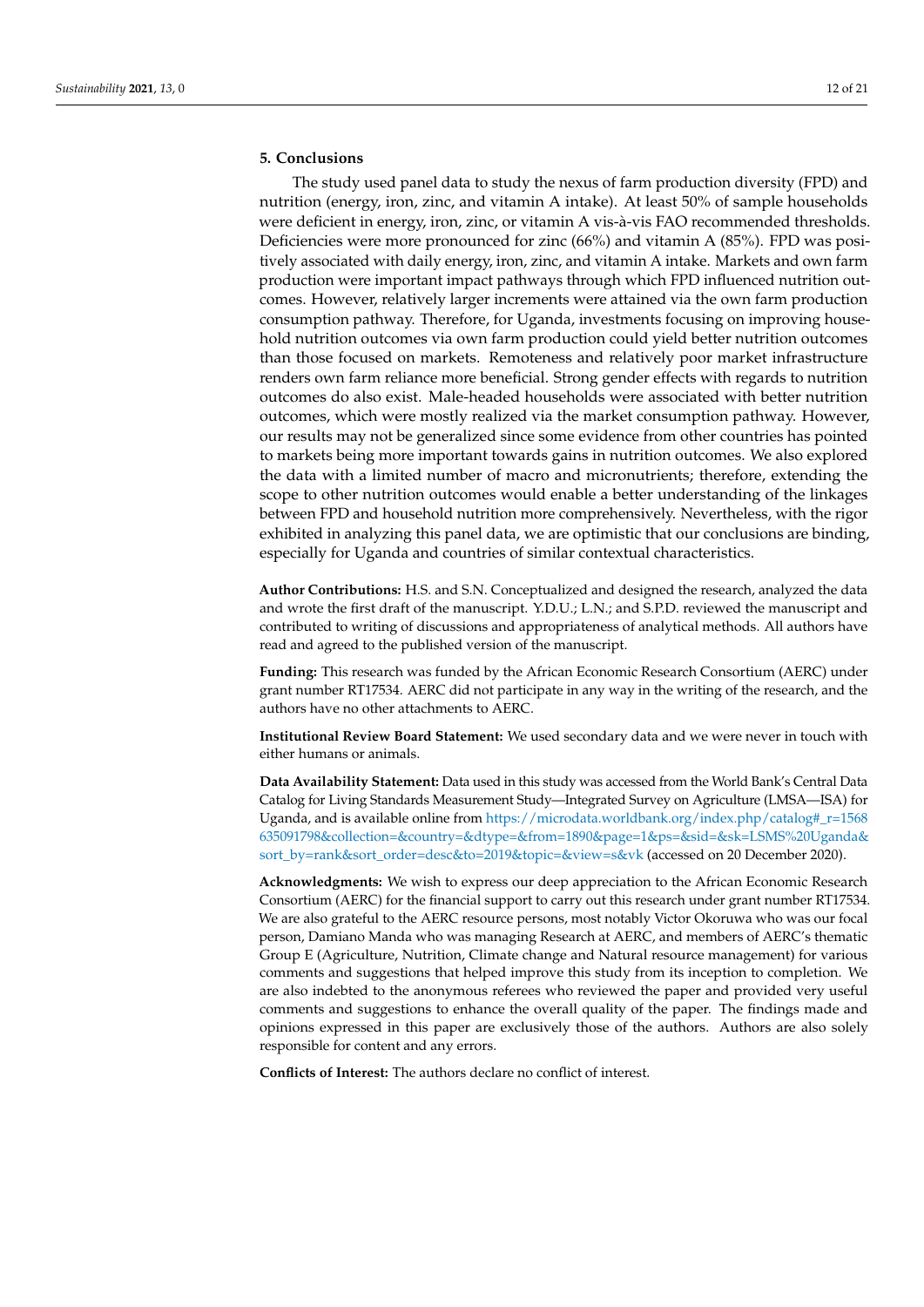$\overline{a}$ 

### <span id="page-12-0"></span>**Appendix A**

| Iron (Milligrams)<br>Zinc (Milligrams)<br><b>Energy (Kilocalories)</b><br>Vitamin A (Rae-Mcg)<br>RE(1)<br>MK(2)<br>RE(3)<br><b>MK(4)</b><br>RE(5)<br><b>MK (6)</b><br><b>RE(7)</b><br><b>MK (8)</b><br>$7.711**$<br>$0.114***$<br>$0.102$ ***<br>$0.066***$<br>$0.058**$<br>$5.004$ ***<br>$4.704$ ***<br>$6.535*$<br>FPD (biodiversity index)<br>(0.030)<br>(3.868)<br>(3.906)<br>(0.031)<br>(0.022)<br>(0.023)<br>(0.873)<br>(0.900)<br>$-1.493*$<br>$0.963***$<br>Distance to nearest market<br>2.275<br>0.005<br>$-0.006$<br>$-0.003$<br>$-0.0001$<br>$-1.408$<br>(3.918)<br>(0.897)<br>(0.007)<br>(0.032)<br>(0.005)<br>(0.021)<br>(1.087)<br>(kilometers)<br>(0.182)<br>217.8 ***<br>$0.627**$<br>$-0.557$<br>$1.442***$<br>$-0.007$<br>$-27.05$ ***<br>$-7.935$<br>$-23.11$<br>Head uses mobile phone (dummy)<br>(0.276)<br>(0.292)<br>(7.991)<br>(35.10)<br>(50.66)<br>(0.420)<br>(0.203)<br>(13.51)<br>$-126.9$ ***<br>$-194.5$ ***<br>$-0.877$ ***<br>$-1.382$ ***<br>$-0.691$ ***<br>$-0.994$ ***<br>$-9.353$ ***<br>$-15.16$ ***<br>Household size (Adult equivalents)<br>(7.907)<br>(18.45)<br>(0.061)<br>(0.145)<br>(0.045)<br>(0.100)<br>(1.696)<br>(4.266)<br>279.9**<br>23.79<br>$-0.046$<br>$1.642**$<br>$1.574**$<br>0.352<br>$-6.288$<br>0.855<br>Male heads (dummy)<br>(0.224)<br>(39.41)<br>(0.302)<br>(0.783)<br>(0.627)<br>(8.148)<br>(31.37)<br>(110.5)<br>1.905<br>15.58 **<br>0.0325<br>$0.129**$<br>0.001<br>$0.084**$<br>$-0.919$<br>2.078<br>Age of head (years)<br>(4.593)<br>(7.575)<br>(0.034)<br>(0.065)<br>(0.026)<br>(0.041)<br>(1.025)<br>(2.282)<br>$-0.028$<br>$-0.214**$<br>$-0.0004$<br>$-0.001$<br>$-0.0001$<br>$-0.001**$<br>0.015<br>$-0.025$<br>Age squared of head (years)<br>(0.047)<br>(0.097)<br>(0.0004)<br>(0.001)<br>(0.0003)<br>(0.001)<br>(0.010)<br>(0.031)<br>$-36.64$ **<br>$-0.274$ **<br>$-0.300$ ***<br>0.999<br>$-16.53$<br>0.004<br>$-0.097$<br>2.884<br>Education of head (years)<br>(17.24)<br>(0.089)<br>(0.137)<br>(0.066)<br>(0.099)<br>(2.587)<br>(4.353)<br>(11.45)<br>$2.625***$<br>$3.696**$<br>$0.027**$<br>$0.016***$<br>$0.024$ ***<br>0.007<br>$-0.155$<br>0.100<br>Education squared of head (years)<br>(0.893)<br>(1.441)<br>(0.007)<br>(0.011)<br>(0.005)<br>(0.008)<br>(0.200)<br>(0.344)<br>$-69.56**$<br>$-45.74$<br>0.007<br>$-0.107$<br>$-0.219$<br>$-0.197$<br>$-5.570$<br>$-16.05$<br>Shock experience (dummy)<br>(30.80)<br>(0.245)<br>(0.308)<br>(0.226)<br>(7.406)<br>(10.23)<br>(37.53)<br>(0.180)<br>1.188<br>$-0.926$<br>$-0.002$<br>$0.027*$<br>$-0.001$<br>0.650<br>$-0.195$<br>0.026<br>Land size (acres by GPS)<br>(0.019)<br>(2.449)<br>(2.930)<br>(0.026)<br>(0.014)<br>(0.017)<br>(0.572)<br>(0.791)<br>$-5\times10^{-5}$<br>$-5 \times 10^{-5}$ *<br>$-2\times10^{-5}$<br>$-0.004$<br>$-0.002$<br>$-1\times10^{-5}$<br>$-0.001$<br>$-0.0001$<br>Land size squared (acres by GPS)<br>**<br>(0.004)<br>(0.004)<br>$(3 \times 10^{-5})$<br>$(4 \times 10^{-5})$<br>$(3 \times 10^{-5})$<br>$(2 \times 10^{-5})$<br>(0.001)<br>(0.001)<br>34.99<br>57.38 *<br>0.264<br>0.295<br>$-0.018$<br>0.049<br>$-18.11**$<br>$-21.14**$<br>Year 2010<br>(33.28)<br>(33.87)<br>(0.271)<br>(0.271)<br>(0.197)<br>(0.197)<br>(8.868)<br>(9.143)<br>0.227<br>$-0.006$<br>$-16.91*$<br>9.166<br>49.32<br>0.301<br>$-0.146$<br>$-21.48**$<br>Year 2011<br>(33.37)<br>(34.52)<br>(0.271)<br>(0.277)<br>(0.197)<br>(0.203)<br>(8.818)<br>(9.088)<br>Mean values<br>$-3.289$<br>0.012<br>$-9 \times 10^{-5}$<br>2.344**<br>Distance to nearest market (kilometers)<br>(4.030)<br>(0.033)<br>(0.022)<br>(1.112)<br>414.1 ***<br>$1.812***$<br>$2.307***$<br>$-26.88$<br>Head uses mobile phone (dummy)<br>(70.06)<br>(0.559)<br>(0.401)<br>(16.83)<br>83.07***<br>$0.630***$<br>$0.347***$<br>7.138<br>Household size (Adult equivalents)<br>(20.59)<br>(4.865)<br>(0.162)<br>(0.115)<br>$-321.8$ ***<br>$-2.184**$<br>$-1.623**$<br>$-8.542$<br>Male heads (dummy)<br>(118.8)<br>(0.849)<br>(0.675)<br>(32.82)<br>$-0.168**$<br>$-21.40**$<br>$-0.124$ **<br>$-3.682$<br>Age of head (years)<br>(9.323)<br>(0.081)<br>(0.054)<br>(2.571)<br>$0.266**$<br>0.001<br>$0.001**$<br>0.046<br>Age squared of head (years)<br>(0.111)<br>(0.001)<br>(0.001)<br>(0.034)<br>$0.442**$<br>$0.335**$<br>28.52<br>3.065<br>Education of head (years)<br>(5.239)<br>(23.36)<br>(0.181)<br>(0.132)<br>$-2.068$<br>$-0.341$<br>$-0.032**$<br>$-0.016$<br>Education squared of head (years)<br>(1.859)<br>(0.011)<br>(0.405)<br>(0.015)<br>$-62.43$<br>0.355<br>0.072<br>20.04<br>Shock experience (dummy)<br>(64.66)<br>(0.507)<br>(0.372)<br>(15.06)<br>4.323<br>0.052<br>$0.057*$<br>1.322<br>Land size (acres by GPS)<br>(5.002)<br>(0.038)<br>(0.029)<br>(1.004)<br>$-0.004$<br>$-5.8\times10^{-5}$<br>$-6.9 \times 10^{-5}$<br>$-0.001$<br>Land size squared (acres by GPS)<br>(0.008)<br>$(6.4 \times 10^{-5})$<br>$(4.8 \times 10^{-5})$<br>(0.001)<br>4757 ***<br>4795***<br>$20.53***$<br>$21.33***$<br>14.76 ***<br>$14.74***$<br>322.5 ***<br>337.8 ***<br>Constant<br>(0.900)<br>(25.50)<br>(115.1)<br>(145.8)<br>(0.892)<br>(1.196)<br>(0.657)<br>(31.11)<br>8574<br>8574<br>8574<br>8574<br>8574<br>8574<br>8574<br>8574<br>Observations |  |  |  |  |  |
|---------------------------------------------------------------------------------------------------------------------------------------------------------------------------------------------------------------------------------------------------------------------------------------------------------------------------------------------------------------------------------------------------------------------------------------------------------------------------------------------------------------------------------------------------------------------------------------------------------------------------------------------------------------------------------------------------------------------------------------------------------------------------------------------------------------------------------------------------------------------------------------------------------------------------------------------------------------------------------------------------------------------------------------------------------------------------------------------------------------------------------------------------------------------------------------------------------------------------------------------------------------------------------------------------------------------------------------------------------------------------------------------------------------------------------------------------------------------------------------------------------------------------------------------------------------------------------------------------------------------------------------------------------------------------------------------------------------------------------------------------------------------------------------------------------------------------------------------------------------------------------------------------------------------------------------------------------------------------------------------------------------------------------------------------------------------------------------------------------------------------------------------------------------------------------------------------------------------------------------------------------------------------------------------------------------------------------------------------------------------------------------------------------------------------------------------------------------------------------------------------------------------------------------------------------------------------------------------------------------------------------------------------------------------------------------------------------------------------------------------------------------------------------------------------------------------------------------------------------------------------------------------------------------------------------------------------------------------------------------------------------------------------------------------------------------------------------------------------------------------------------------------------------------------------------------------------------------------------------------------------------------------------------------------------------------------------------------------------------------------------------------------------------------------------------------------------------------------------------------------------------------------------------------------------------------------------------------------------------------------------------------------------------------------------------------------------------------------------------------------------------------------------------------------------------------------------------------------------------------------------------------------------------------------------------------------------------------------------------------------------------------------------------------------------------------------------------------------------------------------------------------------------------------------------------------------------------------------------------------------------------------------------------------------------------------------------------------------------------------------------------------------------------------------------------------------------------------------------------------------------------------------------------------------------------------------------------------------------------------------------------------------------------------------------------------------------------------------------------------------------------------------------------------------------------------------------------------------------------------------------------------------------------------------------------------------------------------------------------------------------------------------------------------------------------------------------------------------------------------------------------------------------------------------------------------------------------------------|--|--|--|--|--|
|                                                                                                                                                                                                                                                                                                                                                                                                                                                                                                                                                                                                                                                                                                                                                                                                                                                                                                                                                                                                                                                                                                                                                                                                                                                                                                                                                                                                                                                                                                                                                                                                                                                                                                                                                                                                                                                                                                                                                                                                                                                                                                                                                                                                                                                                                                                                                                                                                                                                                                                                                                                                                                                                                                                                                                                                                                                                                                                                                                                                                                                                                                                                                                                                                                                                                                                                                                                                                                                                                                                                                                                                                                                                                                                                                                                                                                                                                                                                                                                                                                                                                                                                                                                                                                                                                                                                                                                                                                                                                                                                                                                                                                                                                                                                                                                                                                                                                                                                                                                                                                                                                                                                                                                                                     |  |  |  |  |  |
|                                                                                                                                                                                                                                                                                                                                                                                                                                                                                                                                                                                                                                                                                                                                                                                                                                                                                                                                                                                                                                                                                                                                                                                                                                                                                                                                                                                                                                                                                                                                                                                                                                                                                                                                                                                                                                                                                                                                                                                                                                                                                                                                                                                                                                                                                                                                                                                                                                                                                                                                                                                                                                                                                                                                                                                                                                                                                                                                                                                                                                                                                                                                                                                                                                                                                                                                                                                                                                                                                                                                                                                                                                                                                                                                                                                                                                                                                                                                                                                                                                                                                                                                                                                                                                                                                                                                                                                                                                                                                                                                                                                                                                                                                                                                                                                                                                                                                                                                                                                                                                                                                                                                                                                                                     |  |  |  |  |  |
|                                                                                                                                                                                                                                                                                                                                                                                                                                                                                                                                                                                                                                                                                                                                                                                                                                                                                                                                                                                                                                                                                                                                                                                                                                                                                                                                                                                                                                                                                                                                                                                                                                                                                                                                                                                                                                                                                                                                                                                                                                                                                                                                                                                                                                                                                                                                                                                                                                                                                                                                                                                                                                                                                                                                                                                                                                                                                                                                                                                                                                                                                                                                                                                                                                                                                                                                                                                                                                                                                                                                                                                                                                                                                                                                                                                                                                                                                                                                                                                                                                                                                                                                                                                                                                                                                                                                                                                                                                                                                                                                                                                                                                                                                                                                                                                                                                                                                                                                                                                                                                                                                                                                                                                                                     |  |  |  |  |  |
|                                                                                                                                                                                                                                                                                                                                                                                                                                                                                                                                                                                                                                                                                                                                                                                                                                                                                                                                                                                                                                                                                                                                                                                                                                                                                                                                                                                                                                                                                                                                                                                                                                                                                                                                                                                                                                                                                                                                                                                                                                                                                                                                                                                                                                                                                                                                                                                                                                                                                                                                                                                                                                                                                                                                                                                                                                                                                                                                                                                                                                                                                                                                                                                                                                                                                                                                                                                                                                                                                                                                                                                                                                                                                                                                                                                                                                                                                                                                                                                                                                                                                                                                                                                                                                                                                                                                                                                                                                                                                                                                                                                                                                                                                                                                                                                                                                                                                                                                                                                                                                                                                                                                                                                                                     |  |  |  |  |  |
|                                                                                                                                                                                                                                                                                                                                                                                                                                                                                                                                                                                                                                                                                                                                                                                                                                                                                                                                                                                                                                                                                                                                                                                                                                                                                                                                                                                                                                                                                                                                                                                                                                                                                                                                                                                                                                                                                                                                                                                                                                                                                                                                                                                                                                                                                                                                                                                                                                                                                                                                                                                                                                                                                                                                                                                                                                                                                                                                                                                                                                                                                                                                                                                                                                                                                                                                                                                                                                                                                                                                                                                                                                                                                                                                                                                                                                                                                                                                                                                                                                                                                                                                                                                                                                                                                                                                                                                                                                                                                                                                                                                                                                                                                                                                                                                                                                                                                                                                                                                                                                                                                                                                                                                                                     |  |  |  |  |  |
|                                                                                                                                                                                                                                                                                                                                                                                                                                                                                                                                                                                                                                                                                                                                                                                                                                                                                                                                                                                                                                                                                                                                                                                                                                                                                                                                                                                                                                                                                                                                                                                                                                                                                                                                                                                                                                                                                                                                                                                                                                                                                                                                                                                                                                                                                                                                                                                                                                                                                                                                                                                                                                                                                                                                                                                                                                                                                                                                                                                                                                                                                                                                                                                                                                                                                                                                                                                                                                                                                                                                                                                                                                                                                                                                                                                                                                                                                                                                                                                                                                                                                                                                                                                                                                                                                                                                                                                                                                                                                                                                                                                                                                                                                                                                                                                                                                                                                                                                                                                                                                                                                                                                                                                                                     |  |  |  |  |  |
|                                                                                                                                                                                                                                                                                                                                                                                                                                                                                                                                                                                                                                                                                                                                                                                                                                                                                                                                                                                                                                                                                                                                                                                                                                                                                                                                                                                                                                                                                                                                                                                                                                                                                                                                                                                                                                                                                                                                                                                                                                                                                                                                                                                                                                                                                                                                                                                                                                                                                                                                                                                                                                                                                                                                                                                                                                                                                                                                                                                                                                                                                                                                                                                                                                                                                                                                                                                                                                                                                                                                                                                                                                                                                                                                                                                                                                                                                                                                                                                                                                                                                                                                                                                                                                                                                                                                                                                                                                                                                                                                                                                                                                                                                                                                                                                                                                                                                                                                                                                                                                                                                                                                                                                                                     |  |  |  |  |  |
|                                                                                                                                                                                                                                                                                                                                                                                                                                                                                                                                                                                                                                                                                                                                                                                                                                                                                                                                                                                                                                                                                                                                                                                                                                                                                                                                                                                                                                                                                                                                                                                                                                                                                                                                                                                                                                                                                                                                                                                                                                                                                                                                                                                                                                                                                                                                                                                                                                                                                                                                                                                                                                                                                                                                                                                                                                                                                                                                                                                                                                                                                                                                                                                                                                                                                                                                                                                                                                                                                                                                                                                                                                                                                                                                                                                                                                                                                                                                                                                                                                                                                                                                                                                                                                                                                                                                                                                                                                                                                                                                                                                                                                                                                                                                                                                                                                                                                                                                                                                                                                                                                                                                                                                                                     |  |  |  |  |  |
|                                                                                                                                                                                                                                                                                                                                                                                                                                                                                                                                                                                                                                                                                                                                                                                                                                                                                                                                                                                                                                                                                                                                                                                                                                                                                                                                                                                                                                                                                                                                                                                                                                                                                                                                                                                                                                                                                                                                                                                                                                                                                                                                                                                                                                                                                                                                                                                                                                                                                                                                                                                                                                                                                                                                                                                                                                                                                                                                                                                                                                                                                                                                                                                                                                                                                                                                                                                                                                                                                                                                                                                                                                                                                                                                                                                                                                                                                                                                                                                                                                                                                                                                                                                                                                                                                                                                                                                                                                                                                                                                                                                                                                                                                                                                                                                                                                                                                                                                                                                                                                                                                                                                                                                                                     |  |  |  |  |  |
|                                                                                                                                                                                                                                                                                                                                                                                                                                                                                                                                                                                                                                                                                                                                                                                                                                                                                                                                                                                                                                                                                                                                                                                                                                                                                                                                                                                                                                                                                                                                                                                                                                                                                                                                                                                                                                                                                                                                                                                                                                                                                                                                                                                                                                                                                                                                                                                                                                                                                                                                                                                                                                                                                                                                                                                                                                                                                                                                                                                                                                                                                                                                                                                                                                                                                                                                                                                                                                                                                                                                                                                                                                                                                                                                                                                                                                                                                                                                                                                                                                                                                                                                                                                                                                                                                                                                                                                                                                                                                                                                                                                                                                                                                                                                                                                                                                                                                                                                                                                                                                                                                                                                                                                                                     |  |  |  |  |  |
|                                                                                                                                                                                                                                                                                                                                                                                                                                                                                                                                                                                                                                                                                                                                                                                                                                                                                                                                                                                                                                                                                                                                                                                                                                                                                                                                                                                                                                                                                                                                                                                                                                                                                                                                                                                                                                                                                                                                                                                                                                                                                                                                                                                                                                                                                                                                                                                                                                                                                                                                                                                                                                                                                                                                                                                                                                                                                                                                                                                                                                                                                                                                                                                                                                                                                                                                                                                                                                                                                                                                                                                                                                                                                                                                                                                                                                                                                                                                                                                                                                                                                                                                                                                                                                                                                                                                                                                                                                                                                                                                                                                                                                                                                                                                                                                                                                                                                                                                                                                                                                                                                                                                                                                                                     |  |  |  |  |  |
|                                                                                                                                                                                                                                                                                                                                                                                                                                                                                                                                                                                                                                                                                                                                                                                                                                                                                                                                                                                                                                                                                                                                                                                                                                                                                                                                                                                                                                                                                                                                                                                                                                                                                                                                                                                                                                                                                                                                                                                                                                                                                                                                                                                                                                                                                                                                                                                                                                                                                                                                                                                                                                                                                                                                                                                                                                                                                                                                                                                                                                                                                                                                                                                                                                                                                                                                                                                                                                                                                                                                                                                                                                                                                                                                                                                                                                                                                                                                                                                                                                                                                                                                                                                                                                                                                                                                                                                                                                                                                                                                                                                                                                                                                                                                                                                                                                                                                                                                                                                                                                                                                                                                                                                                                     |  |  |  |  |  |
|                                                                                                                                                                                                                                                                                                                                                                                                                                                                                                                                                                                                                                                                                                                                                                                                                                                                                                                                                                                                                                                                                                                                                                                                                                                                                                                                                                                                                                                                                                                                                                                                                                                                                                                                                                                                                                                                                                                                                                                                                                                                                                                                                                                                                                                                                                                                                                                                                                                                                                                                                                                                                                                                                                                                                                                                                                                                                                                                                                                                                                                                                                                                                                                                                                                                                                                                                                                                                                                                                                                                                                                                                                                                                                                                                                                                                                                                                                                                                                                                                                                                                                                                                                                                                                                                                                                                                                                                                                                                                                                                                                                                                                                                                                                                                                                                                                                                                                                                                                                                                                                                                                                                                                                                                     |  |  |  |  |  |
|                                                                                                                                                                                                                                                                                                                                                                                                                                                                                                                                                                                                                                                                                                                                                                                                                                                                                                                                                                                                                                                                                                                                                                                                                                                                                                                                                                                                                                                                                                                                                                                                                                                                                                                                                                                                                                                                                                                                                                                                                                                                                                                                                                                                                                                                                                                                                                                                                                                                                                                                                                                                                                                                                                                                                                                                                                                                                                                                                                                                                                                                                                                                                                                                                                                                                                                                                                                                                                                                                                                                                                                                                                                                                                                                                                                                                                                                                                                                                                                                                                                                                                                                                                                                                                                                                                                                                                                                                                                                                                                                                                                                                                                                                                                                                                                                                                                                                                                                                                                                                                                                                                                                                                                                                     |  |  |  |  |  |
|                                                                                                                                                                                                                                                                                                                                                                                                                                                                                                                                                                                                                                                                                                                                                                                                                                                                                                                                                                                                                                                                                                                                                                                                                                                                                                                                                                                                                                                                                                                                                                                                                                                                                                                                                                                                                                                                                                                                                                                                                                                                                                                                                                                                                                                                                                                                                                                                                                                                                                                                                                                                                                                                                                                                                                                                                                                                                                                                                                                                                                                                                                                                                                                                                                                                                                                                                                                                                                                                                                                                                                                                                                                                                                                                                                                                                                                                                                                                                                                                                                                                                                                                                                                                                                                                                                                                                                                                                                                                                                                                                                                                                                                                                                                                                                                                                                                                                                                                                                                                                                                                                                                                                                                                                     |  |  |  |  |  |
|                                                                                                                                                                                                                                                                                                                                                                                                                                                                                                                                                                                                                                                                                                                                                                                                                                                                                                                                                                                                                                                                                                                                                                                                                                                                                                                                                                                                                                                                                                                                                                                                                                                                                                                                                                                                                                                                                                                                                                                                                                                                                                                                                                                                                                                                                                                                                                                                                                                                                                                                                                                                                                                                                                                                                                                                                                                                                                                                                                                                                                                                                                                                                                                                                                                                                                                                                                                                                                                                                                                                                                                                                                                                                                                                                                                                                                                                                                                                                                                                                                                                                                                                                                                                                                                                                                                                                                                                                                                                                                                                                                                                                                                                                                                                                                                                                                                                                                                                                                                                                                                                                                                                                                                                                     |  |  |  |  |  |
|                                                                                                                                                                                                                                                                                                                                                                                                                                                                                                                                                                                                                                                                                                                                                                                                                                                                                                                                                                                                                                                                                                                                                                                                                                                                                                                                                                                                                                                                                                                                                                                                                                                                                                                                                                                                                                                                                                                                                                                                                                                                                                                                                                                                                                                                                                                                                                                                                                                                                                                                                                                                                                                                                                                                                                                                                                                                                                                                                                                                                                                                                                                                                                                                                                                                                                                                                                                                                                                                                                                                                                                                                                                                                                                                                                                                                                                                                                                                                                                                                                                                                                                                                                                                                                                                                                                                                                                                                                                                                                                                                                                                                                                                                                                                                                                                                                                                                                                                                                                                                                                                                                                                                                                                                     |  |  |  |  |  |
|                                                                                                                                                                                                                                                                                                                                                                                                                                                                                                                                                                                                                                                                                                                                                                                                                                                                                                                                                                                                                                                                                                                                                                                                                                                                                                                                                                                                                                                                                                                                                                                                                                                                                                                                                                                                                                                                                                                                                                                                                                                                                                                                                                                                                                                                                                                                                                                                                                                                                                                                                                                                                                                                                                                                                                                                                                                                                                                                                                                                                                                                                                                                                                                                                                                                                                                                                                                                                                                                                                                                                                                                                                                                                                                                                                                                                                                                                                                                                                                                                                                                                                                                                                                                                                                                                                                                                                                                                                                                                                                                                                                                                                                                                                                                                                                                                                                                                                                                                                                                                                                                                                                                                                                                                     |  |  |  |  |  |
|                                                                                                                                                                                                                                                                                                                                                                                                                                                                                                                                                                                                                                                                                                                                                                                                                                                                                                                                                                                                                                                                                                                                                                                                                                                                                                                                                                                                                                                                                                                                                                                                                                                                                                                                                                                                                                                                                                                                                                                                                                                                                                                                                                                                                                                                                                                                                                                                                                                                                                                                                                                                                                                                                                                                                                                                                                                                                                                                                                                                                                                                                                                                                                                                                                                                                                                                                                                                                                                                                                                                                                                                                                                                                                                                                                                                                                                                                                                                                                                                                                                                                                                                                                                                                                                                                                                                                                                                                                                                                                                                                                                                                                                                                                                                                                                                                                                                                                                                                                                                                                                                                                                                                                                                                     |  |  |  |  |  |
|                                                                                                                                                                                                                                                                                                                                                                                                                                                                                                                                                                                                                                                                                                                                                                                                                                                                                                                                                                                                                                                                                                                                                                                                                                                                                                                                                                                                                                                                                                                                                                                                                                                                                                                                                                                                                                                                                                                                                                                                                                                                                                                                                                                                                                                                                                                                                                                                                                                                                                                                                                                                                                                                                                                                                                                                                                                                                                                                                                                                                                                                                                                                                                                                                                                                                                                                                                                                                                                                                                                                                                                                                                                                                                                                                                                                                                                                                                                                                                                                                                                                                                                                                                                                                                                                                                                                                                                                                                                                                                                                                                                                                                                                                                                                                                                                                                                                                                                                                                                                                                                                                                                                                                                                                     |  |  |  |  |  |
|                                                                                                                                                                                                                                                                                                                                                                                                                                                                                                                                                                                                                                                                                                                                                                                                                                                                                                                                                                                                                                                                                                                                                                                                                                                                                                                                                                                                                                                                                                                                                                                                                                                                                                                                                                                                                                                                                                                                                                                                                                                                                                                                                                                                                                                                                                                                                                                                                                                                                                                                                                                                                                                                                                                                                                                                                                                                                                                                                                                                                                                                                                                                                                                                                                                                                                                                                                                                                                                                                                                                                                                                                                                                                                                                                                                                                                                                                                                                                                                                                                                                                                                                                                                                                                                                                                                                                                                                                                                                                                                                                                                                                                                                                                                                                                                                                                                                                                                                                                                                                                                                                                                                                                                                                     |  |  |  |  |  |
|                                                                                                                                                                                                                                                                                                                                                                                                                                                                                                                                                                                                                                                                                                                                                                                                                                                                                                                                                                                                                                                                                                                                                                                                                                                                                                                                                                                                                                                                                                                                                                                                                                                                                                                                                                                                                                                                                                                                                                                                                                                                                                                                                                                                                                                                                                                                                                                                                                                                                                                                                                                                                                                                                                                                                                                                                                                                                                                                                                                                                                                                                                                                                                                                                                                                                                                                                                                                                                                                                                                                                                                                                                                                                                                                                                                                                                                                                                                                                                                                                                                                                                                                                                                                                                                                                                                                                                                                                                                                                                                                                                                                                                                                                                                                                                                                                                                                                                                                                                                                                                                                                                                                                                                                                     |  |  |  |  |  |
|                                                                                                                                                                                                                                                                                                                                                                                                                                                                                                                                                                                                                                                                                                                                                                                                                                                                                                                                                                                                                                                                                                                                                                                                                                                                                                                                                                                                                                                                                                                                                                                                                                                                                                                                                                                                                                                                                                                                                                                                                                                                                                                                                                                                                                                                                                                                                                                                                                                                                                                                                                                                                                                                                                                                                                                                                                                                                                                                                                                                                                                                                                                                                                                                                                                                                                                                                                                                                                                                                                                                                                                                                                                                                                                                                                                                                                                                                                                                                                                                                                                                                                                                                                                                                                                                                                                                                                                                                                                                                                                                                                                                                                                                                                                                                                                                                                                                                                                                                                                                                                                                                                                                                                                                                     |  |  |  |  |  |
|                                                                                                                                                                                                                                                                                                                                                                                                                                                                                                                                                                                                                                                                                                                                                                                                                                                                                                                                                                                                                                                                                                                                                                                                                                                                                                                                                                                                                                                                                                                                                                                                                                                                                                                                                                                                                                                                                                                                                                                                                                                                                                                                                                                                                                                                                                                                                                                                                                                                                                                                                                                                                                                                                                                                                                                                                                                                                                                                                                                                                                                                                                                                                                                                                                                                                                                                                                                                                                                                                                                                                                                                                                                                                                                                                                                                                                                                                                                                                                                                                                                                                                                                                                                                                                                                                                                                                                                                                                                                                                                                                                                                                                                                                                                                                                                                                                                                                                                                                                                                                                                                                                                                                                                                                     |  |  |  |  |  |
|                                                                                                                                                                                                                                                                                                                                                                                                                                                                                                                                                                                                                                                                                                                                                                                                                                                                                                                                                                                                                                                                                                                                                                                                                                                                                                                                                                                                                                                                                                                                                                                                                                                                                                                                                                                                                                                                                                                                                                                                                                                                                                                                                                                                                                                                                                                                                                                                                                                                                                                                                                                                                                                                                                                                                                                                                                                                                                                                                                                                                                                                                                                                                                                                                                                                                                                                                                                                                                                                                                                                                                                                                                                                                                                                                                                                                                                                                                                                                                                                                                                                                                                                                                                                                                                                                                                                                                                                                                                                                                                                                                                                                                                                                                                                                                                                                                                                                                                                                                                                                                                                                                                                                                                                                     |  |  |  |  |  |
|                                                                                                                                                                                                                                                                                                                                                                                                                                                                                                                                                                                                                                                                                                                                                                                                                                                                                                                                                                                                                                                                                                                                                                                                                                                                                                                                                                                                                                                                                                                                                                                                                                                                                                                                                                                                                                                                                                                                                                                                                                                                                                                                                                                                                                                                                                                                                                                                                                                                                                                                                                                                                                                                                                                                                                                                                                                                                                                                                                                                                                                                                                                                                                                                                                                                                                                                                                                                                                                                                                                                                                                                                                                                                                                                                                                                                                                                                                                                                                                                                                                                                                                                                                                                                                                                                                                                                                                                                                                                                                                                                                                                                                                                                                                                                                                                                                                                                                                                                                                                                                                                                                                                                                                                                     |  |  |  |  |  |
|                                                                                                                                                                                                                                                                                                                                                                                                                                                                                                                                                                                                                                                                                                                                                                                                                                                                                                                                                                                                                                                                                                                                                                                                                                                                                                                                                                                                                                                                                                                                                                                                                                                                                                                                                                                                                                                                                                                                                                                                                                                                                                                                                                                                                                                                                                                                                                                                                                                                                                                                                                                                                                                                                                                                                                                                                                                                                                                                                                                                                                                                                                                                                                                                                                                                                                                                                                                                                                                                                                                                                                                                                                                                                                                                                                                                                                                                                                                                                                                                                                                                                                                                                                                                                                                                                                                                                                                                                                                                                                                                                                                                                                                                                                                                                                                                                                                                                                                                                                                                                                                                                                                                                                                                                     |  |  |  |  |  |
|                                                                                                                                                                                                                                                                                                                                                                                                                                                                                                                                                                                                                                                                                                                                                                                                                                                                                                                                                                                                                                                                                                                                                                                                                                                                                                                                                                                                                                                                                                                                                                                                                                                                                                                                                                                                                                                                                                                                                                                                                                                                                                                                                                                                                                                                                                                                                                                                                                                                                                                                                                                                                                                                                                                                                                                                                                                                                                                                                                                                                                                                                                                                                                                                                                                                                                                                                                                                                                                                                                                                                                                                                                                                                                                                                                                                                                                                                                                                                                                                                                                                                                                                                                                                                                                                                                                                                                                                                                                                                                                                                                                                                                                                                                                                                                                                                                                                                                                                                                                                                                                                                                                                                                                                                     |  |  |  |  |  |
|                                                                                                                                                                                                                                                                                                                                                                                                                                                                                                                                                                                                                                                                                                                                                                                                                                                                                                                                                                                                                                                                                                                                                                                                                                                                                                                                                                                                                                                                                                                                                                                                                                                                                                                                                                                                                                                                                                                                                                                                                                                                                                                                                                                                                                                                                                                                                                                                                                                                                                                                                                                                                                                                                                                                                                                                                                                                                                                                                                                                                                                                                                                                                                                                                                                                                                                                                                                                                                                                                                                                                                                                                                                                                                                                                                                                                                                                                                                                                                                                                                                                                                                                                                                                                                                                                                                                                                                                                                                                                                                                                                                                                                                                                                                                                                                                                                                                                                                                                                                                                                                                                                                                                                                                                     |  |  |  |  |  |
|                                                                                                                                                                                                                                                                                                                                                                                                                                                                                                                                                                                                                                                                                                                                                                                                                                                                                                                                                                                                                                                                                                                                                                                                                                                                                                                                                                                                                                                                                                                                                                                                                                                                                                                                                                                                                                                                                                                                                                                                                                                                                                                                                                                                                                                                                                                                                                                                                                                                                                                                                                                                                                                                                                                                                                                                                                                                                                                                                                                                                                                                                                                                                                                                                                                                                                                                                                                                                                                                                                                                                                                                                                                                                                                                                                                                                                                                                                                                                                                                                                                                                                                                                                                                                                                                                                                                                                                                                                                                                                                                                                                                                                                                                                                                                                                                                                                                                                                                                                                                                                                                                                                                                                                                                     |  |  |  |  |  |
|                                                                                                                                                                                                                                                                                                                                                                                                                                                                                                                                                                                                                                                                                                                                                                                                                                                                                                                                                                                                                                                                                                                                                                                                                                                                                                                                                                                                                                                                                                                                                                                                                                                                                                                                                                                                                                                                                                                                                                                                                                                                                                                                                                                                                                                                                                                                                                                                                                                                                                                                                                                                                                                                                                                                                                                                                                                                                                                                                                                                                                                                                                                                                                                                                                                                                                                                                                                                                                                                                                                                                                                                                                                                                                                                                                                                                                                                                                                                                                                                                                                                                                                                                                                                                                                                                                                                                                                                                                                                                                                                                                                                                                                                                                                                                                                                                                                                                                                                                                                                                                                                                                                                                                                                                     |  |  |  |  |  |
|                                                                                                                                                                                                                                                                                                                                                                                                                                                                                                                                                                                                                                                                                                                                                                                                                                                                                                                                                                                                                                                                                                                                                                                                                                                                                                                                                                                                                                                                                                                                                                                                                                                                                                                                                                                                                                                                                                                                                                                                                                                                                                                                                                                                                                                                                                                                                                                                                                                                                                                                                                                                                                                                                                                                                                                                                                                                                                                                                                                                                                                                                                                                                                                                                                                                                                                                                                                                                                                                                                                                                                                                                                                                                                                                                                                                                                                                                                                                                                                                                                                                                                                                                                                                                                                                                                                                                                                                                                                                                                                                                                                                                                                                                                                                                                                                                                                                                                                                                                                                                                                                                                                                                                                                                     |  |  |  |  |  |
|                                                                                                                                                                                                                                                                                                                                                                                                                                                                                                                                                                                                                                                                                                                                                                                                                                                                                                                                                                                                                                                                                                                                                                                                                                                                                                                                                                                                                                                                                                                                                                                                                                                                                                                                                                                                                                                                                                                                                                                                                                                                                                                                                                                                                                                                                                                                                                                                                                                                                                                                                                                                                                                                                                                                                                                                                                                                                                                                                                                                                                                                                                                                                                                                                                                                                                                                                                                                                                                                                                                                                                                                                                                                                                                                                                                                                                                                                                                                                                                                                                                                                                                                                                                                                                                                                                                                                                                                                                                                                                                                                                                                                                                                                                                                                                                                                                                                                                                                                                                                                                                                                                                                                                                                                     |  |  |  |  |  |
|                                                                                                                                                                                                                                                                                                                                                                                                                                                                                                                                                                                                                                                                                                                                                                                                                                                                                                                                                                                                                                                                                                                                                                                                                                                                                                                                                                                                                                                                                                                                                                                                                                                                                                                                                                                                                                                                                                                                                                                                                                                                                                                                                                                                                                                                                                                                                                                                                                                                                                                                                                                                                                                                                                                                                                                                                                                                                                                                                                                                                                                                                                                                                                                                                                                                                                                                                                                                                                                                                                                                                                                                                                                                                                                                                                                                                                                                                                                                                                                                                                                                                                                                                                                                                                                                                                                                                                                                                                                                                                                                                                                                                                                                                                                                                                                                                                                                                                                                                                                                                                                                                                                                                                                                                     |  |  |  |  |  |
|                                                                                                                                                                                                                                                                                                                                                                                                                                                                                                                                                                                                                                                                                                                                                                                                                                                                                                                                                                                                                                                                                                                                                                                                                                                                                                                                                                                                                                                                                                                                                                                                                                                                                                                                                                                                                                                                                                                                                                                                                                                                                                                                                                                                                                                                                                                                                                                                                                                                                                                                                                                                                                                                                                                                                                                                                                                                                                                                                                                                                                                                                                                                                                                                                                                                                                                                                                                                                                                                                                                                                                                                                                                                                                                                                                                                                                                                                                                                                                                                                                                                                                                                                                                                                                                                                                                                                                                                                                                                                                                                                                                                                                                                                                                                                                                                                                                                                                                                                                                                                                                                                                                                                                                                                     |  |  |  |  |  |
|                                                                                                                                                                                                                                                                                                                                                                                                                                                                                                                                                                                                                                                                                                                                                                                                                                                                                                                                                                                                                                                                                                                                                                                                                                                                                                                                                                                                                                                                                                                                                                                                                                                                                                                                                                                                                                                                                                                                                                                                                                                                                                                                                                                                                                                                                                                                                                                                                                                                                                                                                                                                                                                                                                                                                                                                                                                                                                                                                                                                                                                                                                                                                                                                                                                                                                                                                                                                                                                                                                                                                                                                                                                                                                                                                                                                                                                                                                                                                                                                                                                                                                                                                                                                                                                                                                                                                                                                                                                                                                                                                                                                                                                                                                                                                                                                                                                                                                                                                                                                                                                                                                                                                                                                                     |  |  |  |  |  |
|                                                                                                                                                                                                                                                                                                                                                                                                                                                                                                                                                                                                                                                                                                                                                                                                                                                                                                                                                                                                                                                                                                                                                                                                                                                                                                                                                                                                                                                                                                                                                                                                                                                                                                                                                                                                                                                                                                                                                                                                                                                                                                                                                                                                                                                                                                                                                                                                                                                                                                                                                                                                                                                                                                                                                                                                                                                                                                                                                                                                                                                                                                                                                                                                                                                                                                                                                                                                                                                                                                                                                                                                                                                                                                                                                                                                                                                                                                                                                                                                                                                                                                                                                                                                                                                                                                                                                                                                                                                                                                                                                                                                                                                                                                                                                                                                                                                                                                                                                                                                                                                                                                                                                                                                                     |  |  |  |  |  |
|                                                                                                                                                                                                                                                                                                                                                                                                                                                                                                                                                                                                                                                                                                                                                                                                                                                                                                                                                                                                                                                                                                                                                                                                                                                                                                                                                                                                                                                                                                                                                                                                                                                                                                                                                                                                                                                                                                                                                                                                                                                                                                                                                                                                                                                                                                                                                                                                                                                                                                                                                                                                                                                                                                                                                                                                                                                                                                                                                                                                                                                                                                                                                                                                                                                                                                                                                                                                                                                                                                                                                                                                                                                                                                                                                                                                                                                                                                                                                                                                                                                                                                                                                                                                                                                                                                                                                                                                                                                                                                                                                                                                                                                                                                                                                                                                                                                                                                                                                                                                                                                                                                                                                                                                                     |  |  |  |  |  |
|                                                                                                                                                                                                                                                                                                                                                                                                                                                                                                                                                                                                                                                                                                                                                                                                                                                                                                                                                                                                                                                                                                                                                                                                                                                                                                                                                                                                                                                                                                                                                                                                                                                                                                                                                                                                                                                                                                                                                                                                                                                                                                                                                                                                                                                                                                                                                                                                                                                                                                                                                                                                                                                                                                                                                                                                                                                                                                                                                                                                                                                                                                                                                                                                                                                                                                                                                                                                                                                                                                                                                                                                                                                                                                                                                                                                                                                                                                                                                                                                                                                                                                                                                                                                                                                                                                                                                                                                                                                                                                                                                                                                                                                                                                                                                                                                                                                                                                                                                                                                                                                                                                                                                                                                                     |  |  |  |  |  |
|                                                                                                                                                                                                                                                                                                                                                                                                                                                                                                                                                                                                                                                                                                                                                                                                                                                                                                                                                                                                                                                                                                                                                                                                                                                                                                                                                                                                                                                                                                                                                                                                                                                                                                                                                                                                                                                                                                                                                                                                                                                                                                                                                                                                                                                                                                                                                                                                                                                                                                                                                                                                                                                                                                                                                                                                                                                                                                                                                                                                                                                                                                                                                                                                                                                                                                                                                                                                                                                                                                                                                                                                                                                                                                                                                                                                                                                                                                                                                                                                                                                                                                                                                                                                                                                                                                                                                                                                                                                                                                                                                                                                                                                                                                                                                                                                                                                                                                                                                                                                                                                                                                                                                                                                                     |  |  |  |  |  |
|                                                                                                                                                                                                                                                                                                                                                                                                                                                                                                                                                                                                                                                                                                                                                                                                                                                                                                                                                                                                                                                                                                                                                                                                                                                                                                                                                                                                                                                                                                                                                                                                                                                                                                                                                                                                                                                                                                                                                                                                                                                                                                                                                                                                                                                                                                                                                                                                                                                                                                                                                                                                                                                                                                                                                                                                                                                                                                                                                                                                                                                                                                                                                                                                                                                                                                                                                                                                                                                                                                                                                                                                                                                                                                                                                                                                                                                                                                                                                                                                                                                                                                                                                                                                                                                                                                                                                                                                                                                                                                                                                                                                                                                                                                                                                                                                                                                                                                                                                                                                                                                                                                                                                                                                                     |  |  |  |  |  |
|                                                                                                                                                                                                                                                                                                                                                                                                                                                                                                                                                                                                                                                                                                                                                                                                                                                                                                                                                                                                                                                                                                                                                                                                                                                                                                                                                                                                                                                                                                                                                                                                                                                                                                                                                                                                                                                                                                                                                                                                                                                                                                                                                                                                                                                                                                                                                                                                                                                                                                                                                                                                                                                                                                                                                                                                                                                                                                                                                                                                                                                                                                                                                                                                                                                                                                                                                                                                                                                                                                                                                                                                                                                                                                                                                                                                                                                                                                                                                                                                                                                                                                                                                                                                                                                                                                                                                                                                                                                                                                                                                                                                                                                                                                                                                                                                                                                                                                                                                                                                                                                                                                                                                                                                                     |  |  |  |  |  |
|                                                                                                                                                                                                                                                                                                                                                                                                                                                                                                                                                                                                                                                                                                                                                                                                                                                                                                                                                                                                                                                                                                                                                                                                                                                                                                                                                                                                                                                                                                                                                                                                                                                                                                                                                                                                                                                                                                                                                                                                                                                                                                                                                                                                                                                                                                                                                                                                                                                                                                                                                                                                                                                                                                                                                                                                                                                                                                                                                                                                                                                                                                                                                                                                                                                                                                                                                                                                                                                                                                                                                                                                                                                                                                                                                                                                                                                                                                                                                                                                                                                                                                                                                                                                                                                                                                                                                                                                                                                                                                                                                                                                                                                                                                                                                                                                                                                                                                                                                                                                                                                                                                                                                                                                                     |  |  |  |  |  |
|                                                                                                                                                                                                                                                                                                                                                                                                                                                                                                                                                                                                                                                                                                                                                                                                                                                                                                                                                                                                                                                                                                                                                                                                                                                                                                                                                                                                                                                                                                                                                                                                                                                                                                                                                                                                                                                                                                                                                                                                                                                                                                                                                                                                                                                                                                                                                                                                                                                                                                                                                                                                                                                                                                                                                                                                                                                                                                                                                                                                                                                                                                                                                                                                                                                                                                                                                                                                                                                                                                                                                                                                                                                                                                                                                                                                                                                                                                                                                                                                                                                                                                                                                                                                                                                                                                                                                                                                                                                                                                                                                                                                                                                                                                                                                                                                                                                                                                                                                                                                                                                                                                                                                                                                                     |  |  |  |  |  |
|                                                                                                                                                                                                                                                                                                                                                                                                                                                                                                                                                                                                                                                                                                                                                                                                                                                                                                                                                                                                                                                                                                                                                                                                                                                                                                                                                                                                                                                                                                                                                                                                                                                                                                                                                                                                                                                                                                                                                                                                                                                                                                                                                                                                                                                                                                                                                                                                                                                                                                                                                                                                                                                                                                                                                                                                                                                                                                                                                                                                                                                                                                                                                                                                                                                                                                                                                                                                                                                                                                                                                                                                                                                                                                                                                                                                                                                                                                                                                                                                                                                                                                                                                                                                                                                                                                                                                                                                                                                                                                                                                                                                                                                                                                                                                                                                                                                                                                                                                                                                                                                                                                                                                                                                                     |  |  |  |  |  |
|                                                                                                                                                                                                                                                                                                                                                                                                                                                                                                                                                                                                                                                                                                                                                                                                                                                                                                                                                                                                                                                                                                                                                                                                                                                                                                                                                                                                                                                                                                                                                                                                                                                                                                                                                                                                                                                                                                                                                                                                                                                                                                                                                                                                                                                                                                                                                                                                                                                                                                                                                                                                                                                                                                                                                                                                                                                                                                                                                                                                                                                                                                                                                                                                                                                                                                                                                                                                                                                                                                                                                                                                                                                                                                                                                                                                                                                                                                                                                                                                                                                                                                                                                                                                                                                                                                                                                                                                                                                                                                                                                                                                                                                                                                                                                                                                                                                                                                                                                                                                                                                                                                                                                                                                                     |  |  |  |  |  |
|                                                                                                                                                                                                                                                                                                                                                                                                                                                                                                                                                                                                                                                                                                                                                                                                                                                                                                                                                                                                                                                                                                                                                                                                                                                                                                                                                                                                                                                                                                                                                                                                                                                                                                                                                                                                                                                                                                                                                                                                                                                                                                                                                                                                                                                                                                                                                                                                                                                                                                                                                                                                                                                                                                                                                                                                                                                                                                                                                                                                                                                                                                                                                                                                                                                                                                                                                                                                                                                                                                                                                                                                                                                                                                                                                                                                                                                                                                                                                                                                                                                                                                                                                                                                                                                                                                                                                                                                                                                                                                                                                                                                                                                                                                                                                                                                                                                                                                                                                                                                                                                                                                                                                                                                                     |  |  |  |  |  |
|                                                                                                                                                                                                                                                                                                                                                                                                                                                                                                                                                                                                                                                                                                                                                                                                                                                                                                                                                                                                                                                                                                                                                                                                                                                                                                                                                                                                                                                                                                                                                                                                                                                                                                                                                                                                                                                                                                                                                                                                                                                                                                                                                                                                                                                                                                                                                                                                                                                                                                                                                                                                                                                                                                                                                                                                                                                                                                                                                                                                                                                                                                                                                                                                                                                                                                                                                                                                                                                                                                                                                                                                                                                                                                                                                                                                                                                                                                                                                                                                                                                                                                                                                                                                                                                                                                                                                                                                                                                                                                                                                                                                                                                                                                                                                                                                                                                                                                                                                                                                                                                                                                                                                                                                                     |  |  |  |  |  |
|                                                                                                                                                                                                                                                                                                                                                                                                                                                                                                                                                                                                                                                                                                                                                                                                                                                                                                                                                                                                                                                                                                                                                                                                                                                                                                                                                                                                                                                                                                                                                                                                                                                                                                                                                                                                                                                                                                                                                                                                                                                                                                                                                                                                                                                                                                                                                                                                                                                                                                                                                                                                                                                                                                                                                                                                                                                                                                                                                                                                                                                                                                                                                                                                                                                                                                                                                                                                                                                                                                                                                                                                                                                                                                                                                                                                                                                                                                                                                                                                                                                                                                                                                                                                                                                                                                                                                                                                                                                                                                                                                                                                                                                                                                                                                                                                                                                                                                                                                                                                                                                                                                                                                                                                                     |  |  |  |  |  |
|                                                                                                                                                                                                                                                                                                                                                                                                                                                                                                                                                                                                                                                                                                                                                                                                                                                                                                                                                                                                                                                                                                                                                                                                                                                                                                                                                                                                                                                                                                                                                                                                                                                                                                                                                                                                                                                                                                                                                                                                                                                                                                                                                                                                                                                                                                                                                                                                                                                                                                                                                                                                                                                                                                                                                                                                                                                                                                                                                                                                                                                                                                                                                                                                                                                                                                                                                                                                                                                                                                                                                                                                                                                                                                                                                                                                                                                                                                                                                                                                                                                                                                                                                                                                                                                                                                                                                                                                                                                                                                                                                                                                                                                                                                                                                                                                                                                                                                                                                                                                                                                                                                                                                                                                                     |  |  |  |  |  |
|                                                                                                                                                                                                                                                                                                                                                                                                                                                                                                                                                                                                                                                                                                                                                                                                                                                                                                                                                                                                                                                                                                                                                                                                                                                                                                                                                                                                                                                                                                                                                                                                                                                                                                                                                                                                                                                                                                                                                                                                                                                                                                                                                                                                                                                                                                                                                                                                                                                                                                                                                                                                                                                                                                                                                                                                                                                                                                                                                                                                                                                                                                                                                                                                                                                                                                                                                                                                                                                                                                                                                                                                                                                                                                                                                                                                                                                                                                                                                                                                                                                                                                                                                                                                                                                                                                                                                                                                                                                                                                                                                                                                                                                                                                                                                                                                                                                                                                                                                                                                                                                                                                                                                                                                                     |  |  |  |  |  |
| 3258<br>3258<br>3258<br>3258<br>3258<br>3258<br>3258<br>3258<br>No. of households                                                                                                                                                                                                                                                                                                                                                                                                                                                                                                                                                                                                                                                                                                                                                                                                                                                                                                                                                                                                                                                                                                                                                                                                                                                                                                                                                                                                                                                                                                                                                                                                                                                                                                                                                                                                                                                                                                                                                                                                                                                                                                                                                                                                                                                                                                                                                                                                                                                                                                                                                                                                                                                                                                                                                                                                                                                                                                                                                                                                                                                                                                                                                                                                                                                                                                                                                                                                                                                                                                                                                                                                                                                                                                                                                                                                                                                                                                                                                                                                                                                                                                                                                                                                                                                                                                                                                                                                                                                                                                                                                                                                                                                                                                                                                                                                                                                                                                                                                                                                                                                                                                                                   |  |  |  |  |  |
| 358.80***<br>368.45***<br>229.67***<br>262.13 ***<br>344.79 ***<br>409.63***<br>138.00***<br>158.75***<br>Wald Chi <sub>2</sub> value                                                                                                                                                                                                                                                                                                                                                                                                                                                                                                                                                                                                                                                                                                                                                                                                                                                                                                                                                                                                                                                                                                                                                                                                                                                                                                                                                                                                                                                                                                                                                                                                                                                                                                                                                                                                                                                                                                                                                                                                                                                                                                                                                                                                                                                                                                                                                                                                                                                                                                                                                                                                                                                                                                                                                                                                                                                                                                                                                                                                                                                                                                                                                                                                                                                                                                                                                                                                                                                                                                                                                                                                                                                                                                                                                                                                                                                                                                                                                                                                                                                                                                                                                                                                                                                                                                                                                                                                                                                                                                                                                                                                                                                                                                                                                                                                                                                                                                                                                                                                                                                                               |  |  |  |  |  |

### **Table A1.** The impact of FPD on household daily energy and micronutrient intake.

Standard errors in parentheses; \*\*\* *p* < 0.01, \*\* *p* < 0.05, \* *p* < 0.1; rae-mcg is Retinal Activity Equivalents—micrograms; FPD is farm production diversity; GPS is Global Positioning System; MK is Mundlak estimation; RE is random effects estimation.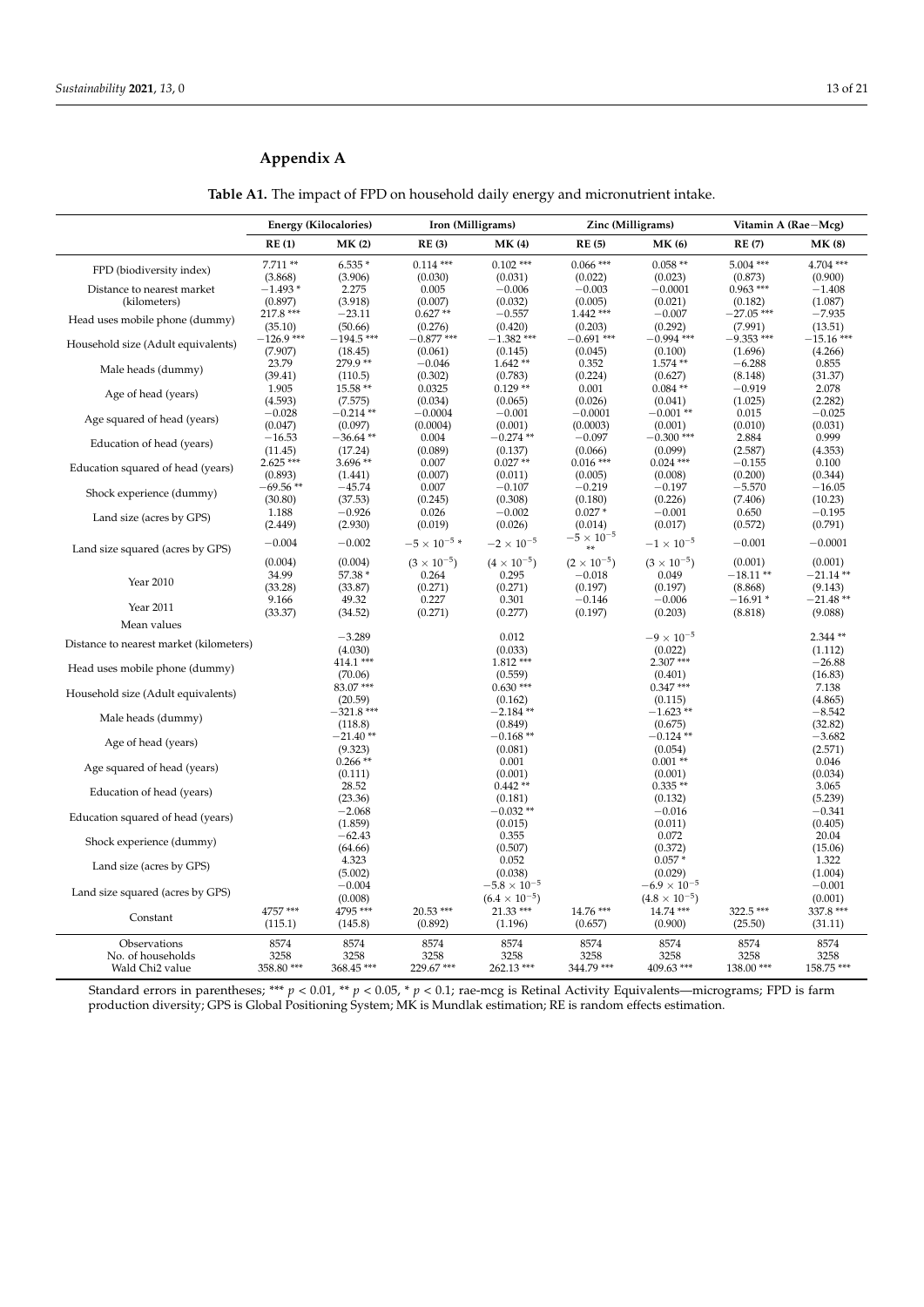### <span id="page-13-0"></span>**Appendix B**

**Table A2.** Impact pathways of FPD on household daily energy and micronutrient intake.

|                                                                          | Energy<br>(Kilocalories) | Iron<br>(Milligrams)                | Zinc<br>(Milligrams)               | Vitamin A<br>$(Rae-Mcg)$ |
|--------------------------------------------------------------------------|--------------------------|-------------------------------------|------------------------------------|--------------------------|
|                                                                          | MK(1)                    | MK(2)                               | MK(3)                              | <b>MK(4)</b>             |
| Farm production diversity (biodiversity index)                           | 1.758                    | 0.050                               | $0.047**$                          | $1.962**$                |
|                                                                          | (3.788)                  | (0.031)                             | (0.022)                            | (0.920)                  |
| Daily per adult equivalent consumption via markets (Uganda               | $0.181***$               | $0.001$ ***                         | $0.001$ ***                        | $0.004*$                 |
| shilling)<br>Daily per adult equivalent consumption from home production | (0.011)<br>$1.441$ ***   | $(8 \times 10^{-5})$<br>$0.012$ *** | $(6 \times 10^{-5})$<br>$0.008***$ | (0.002)<br>$0.297***$    |
| (Uganda shilling)                                                        | (0.122)                  | (0.001)                             | (0.001)                            | (0.024)                  |
|                                                                          | $-5.469$                 | $-0.064*$                           | $-0.051**$                         | $-2.286**$               |
| Distance nearest market (kilometers)                                     | (4.576)                  | (0.034)                             | (0.025)                            | (1.114)                  |
| Head uses mobile phone (dummy)                                           | $-58.08$                 | $-0.806*$                           | $-0.265$                           | $-9.416$                 |
|                                                                          | (51.44)<br>$-112.8$ ***  | (0.427)<br>$-0.802$ ***             | (0.304)<br>$-0.403$ ***            | (13.50)<br>$-10.38**$    |
| Household size (adult equivalent)                                        | (18.82)                  | (0.146)                             | (0.103)                            | (4.244)                  |
|                                                                          | 309.7***                 | $1.857**$                           | $1.804$ ***                        | 2.094                    |
| Male heads (dummy)                                                       | (111.4)                  | (0.800)                             | (0.660)                            | (31.19)                  |
| Age of head (years)                                                      | $-1.416$                 | 0.005                               | $-0.034$                           | 0.608                    |
|                                                                          | (8.259)                  | (0.069)                             | (0.046)                            | (2.287)                  |
| Age squared of head (years)                                              | $-0.053$                 | $3 \times 10^{-5}$                  | $7 \times 10^{-5}$                 | $-0.009$                 |
|                                                                          | (0.105)<br>$-51.98$ ***  | (0.001)<br>$-0.381$ ***             | (0.001)<br>$-0.412$ ***            | (0.031)<br>0.340         |
| Education of head (years)                                                | (17.98)                  | (0.142)                             | (0.104)                            | (4.392)                  |
|                                                                          | 4.650***                 | $0.033***$                          | $0.031$ ***                        | 0.158                    |
| Educ. squared of head (years)                                            | (1.511)                  | (0.012)                             | (0.009)                            | (0.347)                  |
| Shock experience (dummy)                                                 | $-79.47**$               | $-0.348$                            | $-0.420*$                          | $-19.31*$                |
|                                                                          | (38.32)                  | (0.312)                             | (0.232)                            | (10.29)                  |
| Land size (acres by GPS)                                                 | $-0.738$                 | $-4 \times 10^{-5}$                 | 0.001                              | $-0.182$                 |
|                                                                          | (3.100)                  | (0.028)<br>$-2 \times 10^{-5}$      | (0.019)<br>$-2 \times 10^{-5}$     | (0.765)                  |
| Land size squared (acres by GPS)                                         | $-0.002$<br>(0.005)      | $(4 \times 10^{-5})$                | $(3 \times 10^{-5})$               | $-0.0002$<br>(0.001)     |
|                                                                          | 14.86                    | $-0.006$                            | $-0.254$                           | $-24.18***$              |
| Year 2010                                                                | (34.57)                  | (0.276)                             | (0.202)                            | (9.125)                  |
| Year 2011                                                                | $-86.24**$               | $-0.670**$                          | $-0.951$ ***                       | $-32.36$ ***             |
|                                                                          | (35.73)                  | (0.286)                             | (0.212)                            | (9.157)                  |
| Mean values                                                              |                          |                                     |                                    |                          |
| Distance nearest market (kilometers)                                     | 3.501<br>(4.647)         | $0.061*$<br>(0.034)                 | $0.048*$<br>(0.025)                | $2.864**$<br>(1.136)     |
|                                                                          | 315.4 ***                | $1.210**$                           | $1.406$ ***                        | $-18.56$                 |
| Head uses mobile phone (dummy)                                           | (67.68)                  | (0.549)                             | (0.388)                            | (16.74)                  |
|                                                                          | 33.76 *                  | $0.264*$                            | 0.019                              | 2.247                    |
| Household size (adult equivalent)                                        | (20.41)                  | (0.159)                             | (0.113)                            | (4.808)                  |
| Male heads (dummy)                                                       | $-369.5$ ***             | $-2.534$ ***                        | $-1.959$ ***                       | $-12.27$                 |
|                                                                          | (118.2)                  | (0.857)                             | (0.695)                            | (32.58)                  |
| Age of head (years)                                                      | $-9.029$<br>(9.408)      | $-0.078$<br>(0.081)                 | $-0.037$<br>(0.054)                | $-2.614$<br>(2.542)      |
|                                                                          | 0.151                    | 0.001                               | 0.001                              | 0.032                    |
| Age squared of head (years)                                              | (0.114)                  | (0.001)                             | (0.001)                            | (0.033)                  |
| Education of head (years)                                                | 36.06                    | $0.462**$                           | $0.421$ ***                        | 0.013                    |
|                                                                          | (22.98)                  | (0.180)                             | (0.130)                            | (5.222)                  |
| Educ. squared of head (years)                                            | $-3.404*$                | $-0.039$ ***                        | $-0.029$ ***                       | $-0.071$                 |
|                                                                          | (1.848)<br>$-70.67$      | (0.015)<br>0.268                    | (0.011)<br>0.115                   | (0.403)<br>13.27         |
| Shock experience (dummy)                                                 | (61.18)                  | (0.486)                             | (0.346)                            | (14.86)                  |
|                                                                          | 1.005                    | 0.024                               | 0.041                              | 0.492                    |
| Land size (acres by GPS)                                                 | (4.885)                  | (0.038)                             | (0.028)                            | (0.914)                  |
| Land size squared (acres by GPS)                                         | 0.001                    | $-2 \times 10^{-5}$                 | $-5\times10^{-5}$                  | $5 \times 10^{-5}$       |
|                                                                          | (0.007)                  | $(7 \times 10^{-5})$                | $(5 \times 10^{-5})$               | (0.001)                  |
| Constant                                                                 | 3921 ***                 | $15.36***$                          | 7.858 ***                          | 327.3 ***                |
| Observations                                                             | (148.0)<br>8574          | (1.178)<br>8574                     | (0.844)<br>8574                    | (33.22)<br>8574          |
| No. of households                                                        | 3258                     | 3258                                | 3258                               | 3258                     |
| Wald Chi <sub>2</sub> value                                              | 694.19 ***               | 579.94 ***                          | 947.38 ***                         | 325.80***                |

Robust standard errors in parentheses; \*\*\* *p* < 0.01, \*\* *p* < 0.05, \* *p* < 0.1; rae-mcg is Retinal Activity Equivalents—micrograms; GPS is Global Positioning System; MK is Mundlak estimation.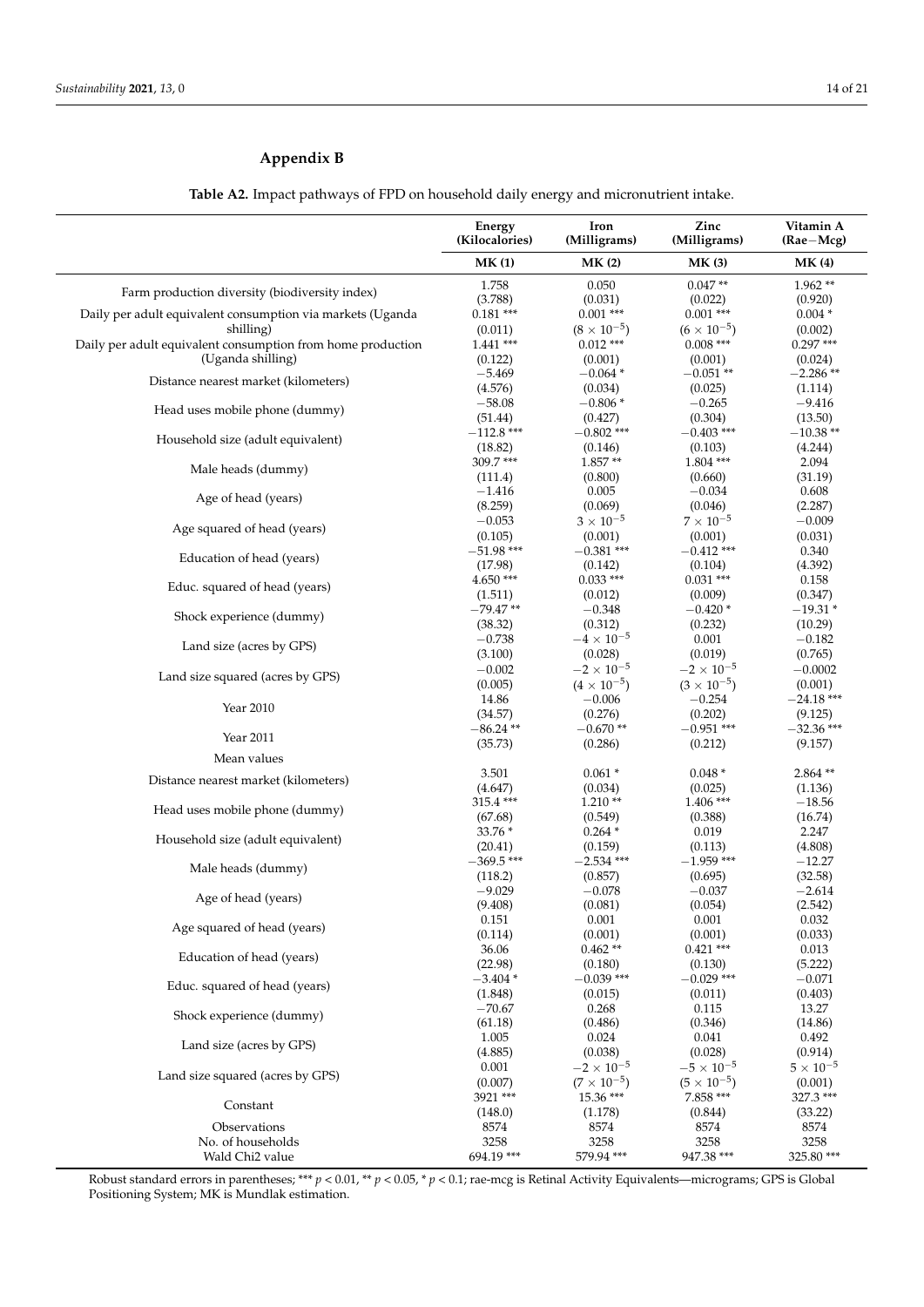### <span id="page-14-0"></span>**Appendix C**

**Table A3.** Differential impacts of FPD on energy and micronutrient intake with regards to different consumption sources (markets vs. own production).

|                                  |                | <b>Energy (Kilocalories)</b> | Iron (Milligrams)    |                      | Zinc (Milligrams)                |                       |                     | Vitamin A (Rae-Mcg) |
|----------------------------------|----------------|------------------------------|----------------------|----------------------|----------------------------------|-----------------------|---------------------|---------------------|
| Variables                        | <b>Markets</b> | Own Farm                     | <b>Markets</b>       | Own Farm             | <b>Markets</b>                   | Own Farm              | <b>Markets</b>      | Own Farm            |
|                                  | MK(1)          | MK(2)                        | MK(3)                | <b>MK (4)</b>        | <b>MK (5)</b>                    | <b>MK (6)</b>         | <b>MK(7)</b>        | <b>MK(8)</b>        |
| FPD (biodiversity index)         | $-74.58$ ***   | 20.75 ***                    | $-0.208$ ***         | $0.179***$           | $-0.099$ ***                     | $0.098$ ***           | $-2.535$ ***        | $4.057***$          |
|                                  | (10.94)        | (2.423)                      | (0.029)              | (0.023)              | (0.020)                          | (0.012)               | (0.507)             | (0.927)             |
| Distance to nearest market       | $-8.043$       | $4.222*$                     | $-0.017$             | 0.014                | $-0.015$                         | 0.014                 | 0.291               | $-2.215$            |
| (kilometers)                     | (10.43)        | (2.450)                      | (0.028)              | (0.026)              | (0.019)                          | (0.013)               | (0.995)             | (1.636)             |
| Head uses mobile phone           | 104.7          | $-34.70$                     | 0.224                | $-0.391$             | 0.272                            | $-0.158$              | 4.798               | $-10.80$            |
| (dummy)                          | (142.4)        | (33.79)                      | (0.378)              | (0.303)              | (0.256)                          | (0.161)               | (7.200)             | (14.71)             |
| Household size (Adult            | $-358.7$ ***   | $-98.36$ ***                 | $-0.519$ ***         | $-0.932$ ***         | $-0.434$ ***                     | $-0.493$ ***          | $-13.84$ ***        | $-7.768$            |
| equivalents)                     | (45.89)        | (10.69)                      | (0.114)              | (0.099)              | (0.077)                          | (0.053)               | (2.444)             | (4.779)             |
| Male heads (dummy)               | 444.7          | 111.8                        | $1.232*$             | 0.652                | $0.825*$                         | 0.529                 | 1.182               | 11.39               |
|                                  | (280.4)        | (76.69)                      | (0.740)              | (0.690)              | (0.495)                          | (0.374)               | (14.91)             | (36.30)             |
| Age of head (years)              | 15.90          | 1.514                        | 0.005                | 0.059                | 0.008                            | 0.021                 | 0.824               | 0.368               |
|                                  | (21.55)        | (4.757)                      | (0.058)              | (0.047)              | (0.039)                          | (0.024)               | (1.499)             | (2.331)             |
| Age squared of head (years)      | $-0.215$       | $-0.002$                     | $-9 \times 10^{-5}$  | $-3 \times 10^{-4}$  | $-8\times10^{-5}$                | $-0.0002$             | $-0.016$            | 0.008               |
|                                  | (0.263)        | (0.060)                      | (0.001)              | (0.001)              | (0.001)                          | (0.0003)              | (0.022)             | (0.027)             |
| Education of head (years)        | $-33.75$       | $-8.453$                     | $-0.090$             | $-0.115$             | $-0.123$                         | $-0.049$              | $-2.612$            | 3.381               |
|                                  | (47.40)        | (11.47)                      | (0.124)              | (0.106)              | (0.084)                          | (0.056)               | (2.686)             | (4.895)             |
| Education squared of head        | 6.028          | 0.535                        | 0.012                | 0.007                | $0.012*$                         | 0.003                 | $0.467**$           | $-0.357$            |
| (years)                          | (3.925)        | (1.002)                      | (0.010)              | (0.009)              | (0.007)                          | (0.005)               | (0.226)             | (0.397)             |
| Shock experience (dummy)         | 5.254          | $-54.36**$                   | $-0.009$             | $-0.389*$            | $-0.009$                         | $-0.227*$             | $-5.863$            | $-9.351$            |
|                                  | (103.6)        | (24.82)                      | (0.273)              | (0.228)              | (0.189)                          | (0.119)               | (6.238)             | (10.59)             |
| Land size (acres by GPS)         | 5.714          | $-2.876$                     | 0.024                | $-0.027*$            | 0.017                            | $-0.015**$            | 0.216               | $-1.185*$           |
|                                  | (6.710)        | (1.777)                      | (0.020)              | (0.015)              | (0.013)                          | (0.007)               | (0.779)             | (0.660)             |
| Land size squared (acres by GPS) | $-0.015$       | 0.004                        | $-5\times10^{-5}$    | $4 \times 10^{-5}$ * | $-4 \times 10^{-5}$ <sup>*</sup> | $2 \times 10^{-5}$ ** | $-5 \times 10^{-5}$ | 0.001               |
|                                  | (0.009)        | (0.003)                      | $(3 \times 10^{-5})$ | $(2 \times 10^{-5})$ | $(2 \times 10^{-5})$             | $(1 \times 10^{-5})$  | (0.001)             | (0.001)             |
|                                  | $-25.37$       | $61.01***$                   | $-0.232$             | $0.363*$             | $-0.219$                         | $0.304$ ***           | $-11.41**$          | $-17.34*$           |
| Year 2010                        | (92.81)        | (23.16)                      | (0.248)              | (0.210)              | (0.169)                          | (0.111)               | (5.689)             | (10.08)             |
|                                  | 184.9*         | $-18.24$                     | 0.371                | $-0.220$             | 0.173                            | $-0.078$              | $-9.840*$           | $-19.02*$           |
| Year 2011                        | (95.15)        | (23.09)                      | (0.252)              | (0.211)              | (0.171)                          | (0.110)               | (5.869)             | (9.923)             |
| Means of variables               |                |                              |                      |                      |                                  |                       |                     |                     |
| Distance to nearest market       | $-10.29$       | $-2.665$                     | $-0.019$             | $-0.004$             | $-0.004$                         | $-0.006$              | $-0.266$            | 2.483               |
| (kilometers)                     | (10.77)        | (2.520)                      | (0.029)              | (0.026)              | (0.019)                          | (0.013)               | (1.004)             | (1.660)             |
| Head uses mobile phone           | 1624 ***       | 58.38                        | 2.876 ***            | 0.434                | 2.577 ***                        | 0.326                 | 11.95               | $-12.25$            |
| (dummy)                          | (198.4)        | (46.05)                      | (0.528)              | (0.409)              | (0.361)                          | (0.217)               | (9.596)             | (18.49)             |
| Household size (Adult            | 15.05          | 55.85***                     | $-0.099$             | $0.479***$           | $-0.033$                         | $0.268***$            | $-0.190$            | 6.113               |
| Equivalents)                     | (53.05)        | (12.33)                      | (0.135)              | (0.113)              | (0.092)                          | (0.059)               | (2.867)             | (5.455)             |
|                                  | $-888.8$ ***   | $-33.60$                     | $-1.989**$           | $-0.378$             | $-1.015*$                        | $-0.278$              | $-13.15$            | $-20.22$            |
| Male heads (dummy)               | (308.0)        | (81.26)                      | (0.818)              | (0.731)              | (0.549)                          | (0.396)               | (16.13)             | (38.07)             |
|                                  | $-38.30$       | $-2.190$                     | $-0.038$             | $-0.058$             | $-0.042$                         | $-0.020$              | $-0.718$            | $-3.337$            |
| Age of head (years)              | (28.30)        | (6.153)                      | (0.076)              | (0.059)              | (0.053)                          | (0.031)               | (1.720)             | (2.623)             |
|                                  | 0.331          | 0.019                        | 0.0002               | 0.0004               | 0.0002                           | 0.0002                | 0.012               | 0.028               |
| Age squared of head (years)      | (0.323)        | (0.071)                      | (0.001)              | (0.001)              | (0.001)                          | (0.0004)              | (0.024)             | (0.029)             |
|                                  | $-133.9**$     | $30.01*$                     | $-0.234$             | $0.297**$            | $-0.018$                         | $0.131*$              | $-7.511**$          | 9.263               |
| Education of head (years)        | (64.72)        | (15.83)                      | (0.173)              | (0.143)              | (0.118)                          | (0.076)               | (3.285)             | (6.172)             |
| Education squared of head        | 14.54 ***      | $-3.371$ ***                 | $0.033**$            | $-0.030**$           | $0.015*$                         | $-0.014**$            | $0.641**$           | $-0.798$            |
| (years)                          | (5.108)        | (1.307)                      | (0.014)              | (0.012)              | (0.009)                          | (0.006)               | (0.263)             | (0.499)             |
|                                  | $-269.9$       | $-15.99$                     | 0.323                | $-0.321$             | 0.042                            | $-0.063$              | $-2.804$            | 2.583               |
| Shock experience (dummy)         | (183.7)        | (42.90)                      | (0.479)              | (0.384)              | (0.330)                          | (0.203)               | (9.538)             | (16.37)             |
|                                  | $-39.00**$     | 11.92***                     | $-0.102**$           | $0.093$ ***          | $-0.052*$                        | $0.058$ ***           | 0.001               | 1.065               |
| Land size (acres by GPS)         | (16.49)        | (2.852)                      | (0.042)              | (0.020)              | (0.028)                          | (0.011)               | (1.005)             | (1.083)             |
|                                  |                |                              | $-2 \times 10^{-4}$  | $-2 \times 10^{-4}$  |                                  | $-9 \times 10^{-5}$   |                     |                     |
| Land size squared (acres by GPS) | $0.066$ ***    | $-0.019$ ***                 | ***                  | ***                  | $9 \times 10^{-5}$ **            | $***$                 | $3 \times 10^{-4}$  | $-0.001$            |
|                                  | (0.023)        | (0.004)                      | $(6 \times 10^{-5})$ | $(4 \times 10^{-5})$ | $(4 \times 10^{-5})$             | $(2 \times 10^{-5})$  | (0.001)             | (0.002)             |
| Constant                         | 13,104 ***     | 1632***                      | 18.97***             | 9.411 ***            | $11.15***$                       | $3.092$ ***           | 250.4 ***           | 270.6 ***           |
|                                  | (437.1)        | (103.4)                      | (1.183)              | (0.927)              | (0.829)                          | (0.499)               | (19.40)             | (37.68)             |
| Observations                     | 8310           | 6373                         | 8310                 | 6373                 | 8310                             | 6373                  | 8310                | 6373                |
| No. of households                | 3207           | 2633                         | 3207                 | 2633                 | 3207                             | 2633                  | 3207                | 2633                |
| Wald Chi <sub>2</sub> value      | 929.55 ***     | 278.44 ***                   | 542.38 ***           | 275.79 ***           | 623.55 ***                       | 275.61 ***            | 347.1 ***           | 337.03 ***          |

Robust standard errors in parentheses; \*\*\* *p* < 0.01, \*\* *p* < 0.05, \* *p* < 0.1; rae-mcg is Retinal Activity Equivalents—micrograms; GPS is Global Positioning System; MK is Mundlak estimation.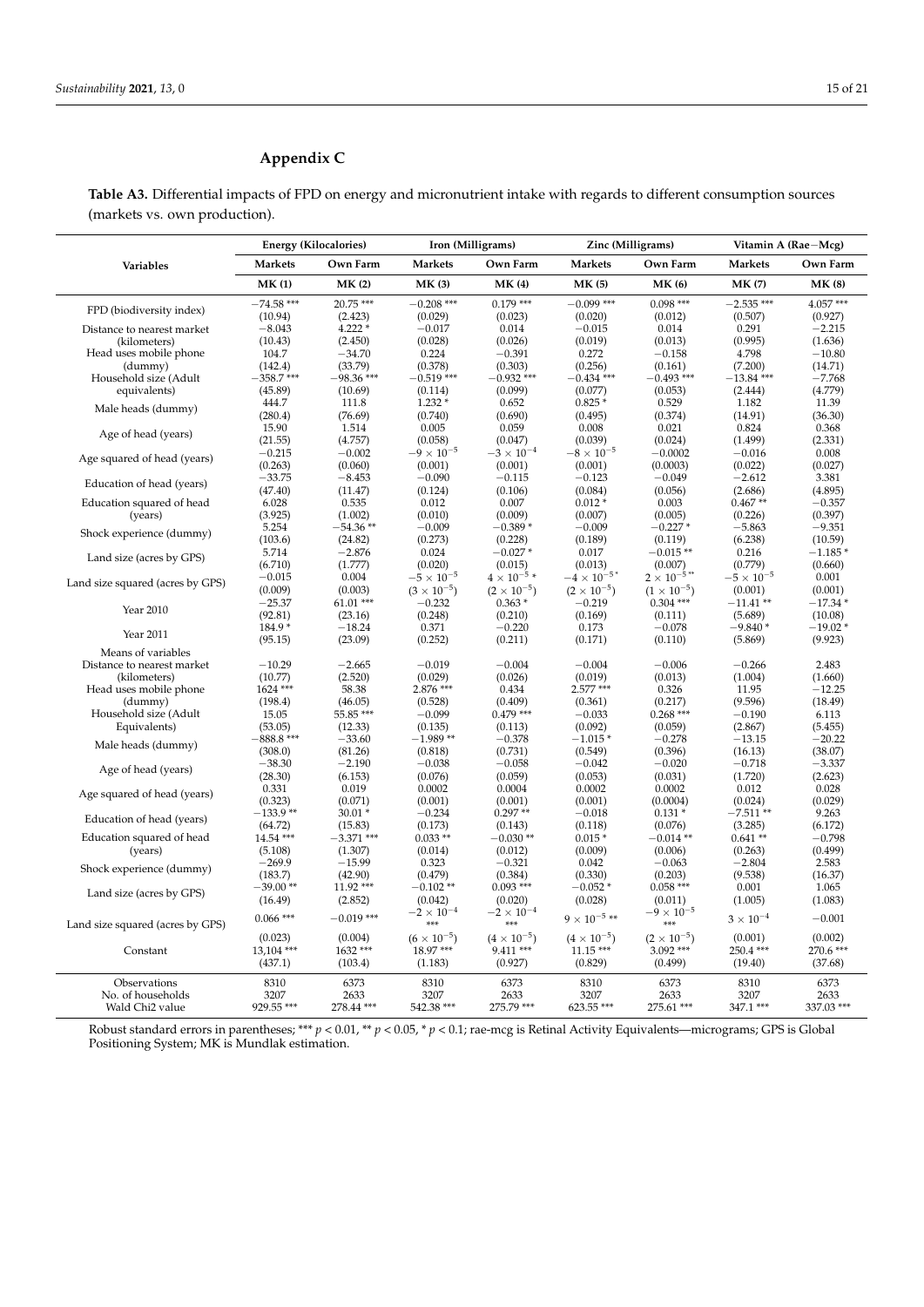### <span id="page-15-0"></span>**Appendix D**

Specification of the Three-Stage Least Squares regressions (3SLS)

We ran robustness checks on our main FPD results for impact pathways on daily energy and micronutrient intake following a 3SLS procedure in Equations (A1) to (A4). Essentially, first, we estimated reduced equations individually, then after, estimated structural Equations (results of (A4) fed into (A2) and (A3)) individually in second stage. Then finally, we used results from the second stage in the core Equation (A1). Note that this system of equations was estimated simultaneously. The procedure is based on explanations of Zellner and Theil (1962). We have also executed tests of identification to establish the viability of variables used as system instruments.

$$
EM_{it} = \alpha_0 + \alpha_1 OwnFarm_{it} + \alpha_2 Markets_{it} + \alpha_3 X_{it} + \alpha_4 T_t + \varepsilon_{it2}
$$
 (A1)

$$
OwnFarm_{it} = \beta_0 + \beta_1 FPD_{it} + \beta_2 Y_{it} + \beta_3 T_t + \varepsilon_{it3}
$$
 (A2)

$$
Markets_{it} = \gamma_0 + \gamma_1 FPD_{it} + \gamma_2 \mathbf{Z}_{it} + \gamma_3 T_t + \varepsilon_{it4}
$$
\n(A3)

$$
FPD_{it} = \delta_0 + \delta_1 A_{it} + \delta_2 T_t + \varepsilon_{it5}
$$
 (A4)

where *EMit* is daily energy or micronutrient intake (iron, zinc, or vitamin A) of household *i* in year *t*, *OwnFarmit* is the daily own farm generated household per capita food consumption expenditure in UGX. *Marketsit* is the market generated daily household per capita food consumption expenditure from market channels (direct purchases consumed at home, those purchased and consumed away from homes, and consumption from in-kind sources). *FPDit* is farm production diversity of household *i* in year *t*. Parameters to be estimated included *α*, *β*, *γ*, and *δ* while *ε* is the random error term. *T* is the year identifier, *X*, *Y*, *Z*, and *A* are respectively vectors of household, contextual, and farm characteristics that affect household daily energy and micronutrient intake, own farm production consumption value, market-sourced consumption value, and farm production diversity for instance: age, gender, and education of the head, household size, farm size, accessibility to markets, and agricultural extension access, locality etc.

Theoretically, FPD could positively influence own farm food consumption and the market sourced one, which could both positively influence energy or micronutrient intake. Further, farm or market-sourced food consumption are endogenous because both could theoretically be influenced by FPD. Energy or micronutrient intake are also thus endogenous since both could be directly influenced by own farm consumption or the market-based one. Besides, own farm or market-based consumption could reversely be driven by consumers' energy or micronutrient values. For instance, if a household bears a favorable or non-favorable energy or micronutrient value, this could determine household's food expenditure via either consumption pathway (own farm or markets). The 3SLS technique enables specification of endogenous variables that are instrumented by other covariates, thus controlling endogeneity. Subsequently, the system of equations is estimated simultaneously yielding successively independent error terms that are homoscedastic and with a zero mean [\[34\]](#page-20-25). For this estimation, exogenous variables were: size, gender, type of land tenure, distance to nearest market, age, elevation, location dummy, household annual precipitation, year dummy, education of household head, land size, value of productive assets, and if households had access to extension services or experienced consumption shocks. From the available exogenous variables, the system automatically selects instruments to instrument pre-selected endogenous variables.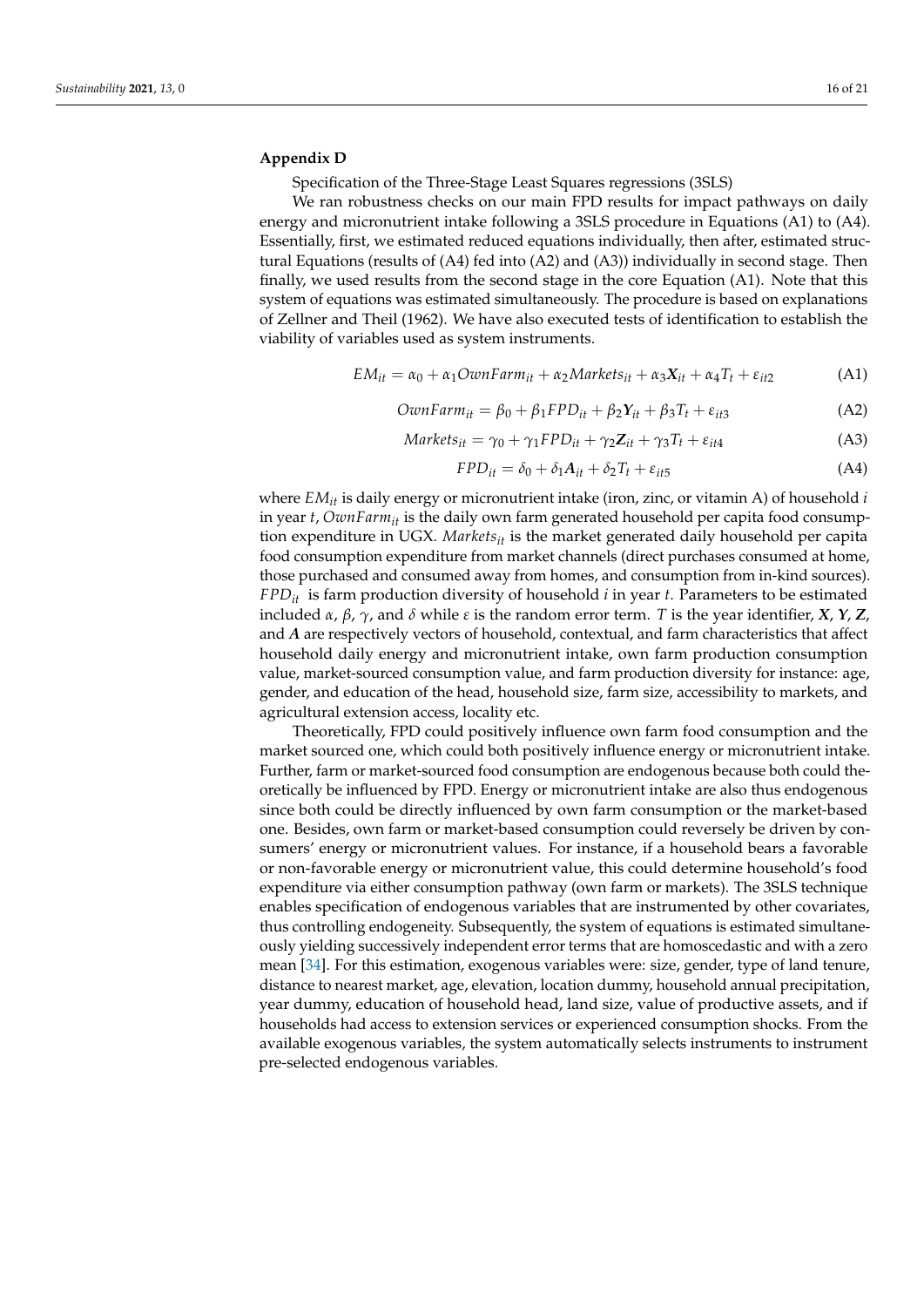### <span id="page-16-0"></span>**Appendix E**

**Table A4.** FPD impact pathways for daily household energy intake using simultaneous equations.

| Variables                                                                                               | Energy (Kilocalories)                            | Daily per AE<br>Consumption via<br>Markets (UGX) | Daily per AE<br><b>Consumption from</b><br><b>Home Production</b><br>(UGX) | <b>Farm Production</b><br>Diversity (Biodiversity<br>Index) |
|---------------------------------------------------------------------------------------------------------|--------------------------------------------------|--------------------------------------------------|----------------------------------------------------------------------------|-------------------------------------------------------------|
|                                                                                                         | (1)                                              | (2)                                              | (3)                                                                        | (4)                                                         |
| Daily per AE consumption via<br>markets (UGX)<br>Daily per AE consumption from<br>home production (UGX) | $0.842$ ***<br>(0.063)<br>$5.129$ ***<br>(0.447) |                                                  |                                                                            |                                                             |
| Farm production diversity<br>(biodiversity index)                                                       |                                                  | $-70.63$ ***<br>(21.45)                          | 67.30 ***<br>(1.940)                                                       |                                                             |
| Distance to nearest market<br>(kilometers)                                                              | $-4.965$ ***<br>(1.044)<br>$-1122$ ***           | $-0.376$<br>(1.130)<br>1502 ***                  | $-290.0$ ***                                                               |                                                             |
| Head uses mobile phone (dummy)                                                                          | (248.0)<br>78.52 ***                             | (338.3)<br>$-232.4$ ***                          | (22.33)<br>$-14.05***$                                                     | $0.424$ ***                                                 |
| Household size (Adult equivalents)                                                                      | (20.59)<br>$-79.48**$                            | (16.48)<br>66.80                                 | (1.947)<br>$-17.34$ ***                                                    | (0.020)<br>$0.655***$                                       |
| Male heads (dummy)                                                                                      | (36.45)<br>$-6.928$                              | (42.80)<br>$-1.963$                              | (5.614)<br>$-1.746$ ***                                                    | (0.099)<br>$0.017***$                                       |
| Age of head (years)                                                                                     | (4.757)<br>0.041                                 | (2.083)                                          | (0.178)                                                                    | (0.003)                                                     |
| Age squared of head (years)                                                                             | (0.046)<br>$-26.36**$                            | 42.32 ***                                        | $4.855***$                                                                 | $0.027**$                                                   |
| Education of head (years)                                                                               | (12.99)<br>$1.414*$                              | (11.60)                                          | (1.058)                                                                    | (0.011)                                                     |
| Education squared of head (years)                                                                       | (0.859)<br>$-248.1$ ***                          | $106.3***$                                       | $-14.60$ ***                                                               | $0.437***$                                                  |
| Shock experience (dummy)                                                                                | (36.96)<br>$-3.814$                              | (38.59)                                          | (4.894)<br>$-0.677$ ***                                                    | (0.092)<br>$0.017***$                                       |
| Land size (acres by GPS)<br>Land size squared (acres by GPS)                                            | (2.489)<br>0.001                                 |                                                  | (0.137)                                                                    | (0.003)                                                     |
| Year 2010                                                                                               | (0.004)<br>$-147.3$ ***<br>(40.13)               | $165.8***$<br>(54.16)                            | 81.90***<br>(5.906)                                                        | $-0.913$ ***<br>(0.108)                                     |
| Year 2011                                                                                               | $-540.7$ ***<br>(57.12)                          | 518.7***<br>(58.67)                              | 36.78 ***<br>(6.525)                                                       | $0.607***$<br>(0.109)                                       |
| Urban household (dummy)                                                                                 |                                                  | 747.5 ***<br>(100.8)                             | $1 \times 10^{-7}$ ***                                                     | $-1 \times 10^{-9}$ ***                                     |
| Productive assets (UGX)                                                                                 |                                                  |                                                  | $(3 \times 10^{-8})$                                                       | $(5 \times 10^{-10})$                                       |
| Access to extension services<br>(dummy)<br>Free/lease hold land tenure                                  |                                                  |                                                  |                                                                            | $0.779$ ***<br>(0.088)<br>$1.759$ ***                       |
| (dummy)<br>Annual precipitation (mm)                                                                    |                                                  |                                                  |                                                                            | (0.079)<br>$0.002$ ***                                      |
| Elevation (meters)                                                                                      |                                                  |                                                  |                                                                            | (0.0002)<br>$-0.001$ ***                                    |
| Constant                                                                                                | 518.2<br>(324.6)                                 | 5184***<br>(205.7)                               | $-336.2$ ***<br>(24.77)                                                    | (0.0001)<br>$6.399***$<br>(0.344)                           |
| Observations<br>Chi <sub>2</sub> value                                                                  | 8490<br>568.58 ***                               | 8490<br>2795.66 ***                              | 8490<br>4371.26 ***                                                        | 8490<br>1708.34 ***                                         |

Standard errors in parentheses; \*\*\* *p* < 0.01, \*\* *p* < 0.05, \* *p* < 0.1; GPS is Global Positioning System; AE is adult equivalent; UGX is Uganda shilling (1 US\$ = 3500 UGX).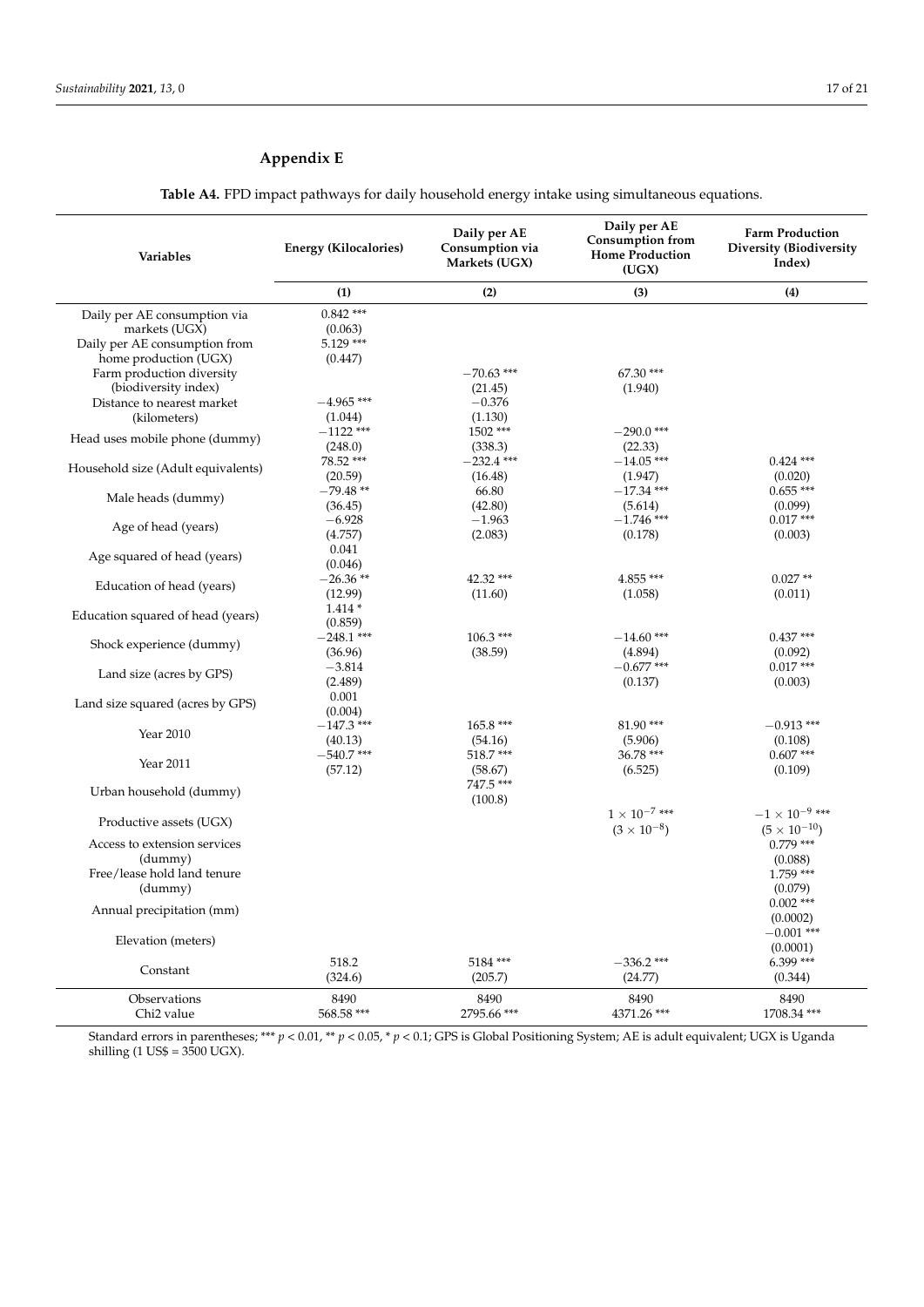### <span id="page-17-0"></span>**Appendix F**

**Table A5.** FPD impact pathways on daily household iron intake using simultaneous equations.

| Variables                                          | Iron (Milligrams)                           | Daily per AE<br>Consumption via<br>Markets (UGX) | Daily per AE<br><b>Consumption from</b><br><b>Home Production</b><br>(UGX) | <b>Farm Production</b><br>Diversity (Biodiversity<br>Index) |
|----------------------------------------------------|---------------------------------------------|--------------------------------------------------|----------------------------------------------------------------------------|-------------------------------------------------------------|
|                                                    | (1)                                         | (2)                                              | (3)                                                                        | (4)                                                         |
| Daily per AE consumption via<br>markets (UGX)      | $0.008$ ***<br>(0.001)                      |                                                  |                                                                            |                                                             |
| Daily per AE consumption from                      | $0.047***$                                  |                                                  |                                                                            |                                                             |
| home production (UGX)<br>Farm production diversity | (0.005)                                     | $-55.01**$                                       | 67.39 ***                                                                  |                                                             |
| (biodiversity index)                               |                                             | (21.61)                                          | (1.940)                                                                    |                                                             |
| Distance to nearest market                         | $-0.035$ ***                                | $-0.715$                                         |                                                                            |                                                             |
| (kilometers)                                       | (0.011)<br>$-14.44$ ***                     | (1.132)<br>1399 ***                              | $-289.2$ ***                                                               |                                                             |
| Head uses mobile phone (dummy)                     | (2.701)                                     | (339.4)                                          | (22.34)                                                                    |                                                             |
| Household size (Adult equivalents)                 | $0.962$ ***                                 | $-235.7$ ***                                     | $-14.13***$                                                                | $0.423$ ***                                                 |
|                                                    | (0.225)<br>$-0.707*$                        | (16.49)<br>62.52                                 | (1.947)<br>$-17.42$ ***                                                    | (0.020)<br>$0.655***$                                       |
| Male heads (dummy)                                 | (0.394)                                     | (42.80)                                          | (5.614)                                                                    | (0.099)                                                     |
| Age of head (years)                                | $-0.052$                                    | $-2.742$                                         | $-1.745$ ***                                                               | $0.017***$                                                  |
|                                                    | (0.052)<br>0.0001                           | (2.091)                                          | (0.178)                                                                    | (0.003)                                                     |
| Age squared of head (years)                        | (0.001)                                     |                                                  |                                                                            |                                                             |
| Education of head (years)                          | 0.026                                       | 44.23 ***                                        | 4.817***                                                                   | $0.027**$                                                   |
|                                                    | (0.142)<br>$-0.002$                         | (11.62)                                          | (1.059)                                                                    | (0.011)                                                     |
| Education squared of head (years)                  | (0.009)                                     |                                                  |                                                                            |                                                             |
| Shock experience (dummy)                           | $-1.604$ ***                                | $100.0***$                                       | $-14.58$ ***                                                               | $0.435***$                                                  |
|                                                    | (0.400)                                     | (38.61)                                          | (4.894)<br>$-0.682$ ***                                                    | (0.092)<br>$0.017***$                                       |
| Land size (acres by GPS)                           | $-0.020$<br>(0.027)                         |                                                  | (0.137)                                                                    | (0.003)                                                     |
| Land size squared (acres by GPS)                   | $-7 \times 10^{-6}$<br>$(4 \times 10^{-5})$ |                                                  |                                                                            |                                                             |
| Year 2010                                          | $-1.179$ ***<br>(0.434)                     | 188.9***<br>(54.33)                              | 81.96 ***<br>(5.906)                                                       | $-0.913$ ***<br>(0.108)                                     |
| Year 2011                                          | $-4.149$ ***<br>(0.619)                     | 527.0 ***<br>(58.73)                             | 36.65***<br>(6.526)                                                        | $0.605***$<br>(0.109)                                       |
| Urban household (dummy)                            |                                             | 805.6***<br>(101.5)                              |                                                                            |                                                             |
| Productive assets (UGX)                            |                                             |                                                  | $1\times10^{-7}$ ***                                                       | $-1 \times 10^{-9}$ ***                                     |
|                                                    |                                             |                                                  | $(3 \times 10^{-8})$                                                       | $(5 \times 10^{-10})$                                       |
| Access to extension services<br>(dummy)            |                                             |                                                  |                                                                            | $0.813***$<br>(0.089)                                       |
| Free/lease hold land tenure                        |                                             |                                                  |                                                                            | $1.745***$                                                  |
| (dummy)                                            |                                             |                                                  |                                                                            | (0.079)                                                     |
| Annual precipitation (mm)                          |                                             |                                                  |                                                                            | $0.002$ ***<br>(0.0002)                                     |
| Elevation (meters)                                 |                                             |                                                  |                                                                            | $-0.001$ ***<br>(0.0001)                                    |
|                                                    | $-1.101$                                    | 5091 ***                                         | $-337.2$ ***                                                               | $6.417***$                                                  |
| Constant                                           | (3.542)                                     | (206.1)                                          | (24.78)                                                                    | (0.345)                                                     |
| Observations<br>Chi <sub>2</sub> value             | 8490<br>291.58 ***                          | 8490<br>2794.26 ***                              | 8490<br>4372.02 ***                                                        | 8490<br>1706.00 ***                                         |

Standard errors in parentheses; \*\*\* *p* < 0.01, \*\* *p* < 0.05, \* *p* < 0.1; GPS is Global Positioning System; AE is adult equivalent; UGX is Uganda shilling (1 US\$ = 3500 UGX).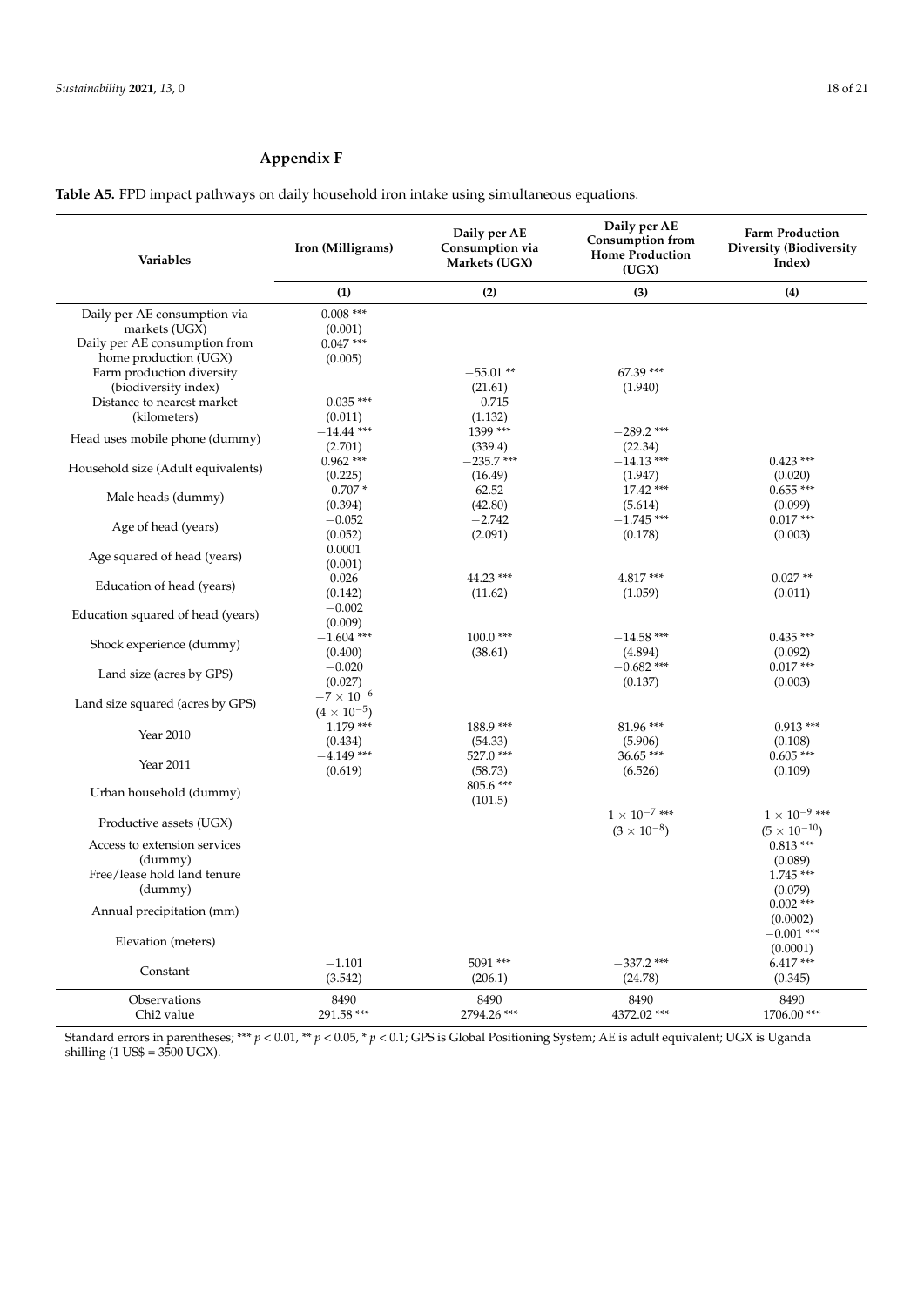## <span id="page-18-0"></span>**Appendix G**

**Table A6.** FPD impact pathways towards daily household zinc intake using simultaneous equations.

| Variables                          | Daily per AE<br>Zinc (Milligrams)<br>Consumption via<br>Markets (UGX) |              | Daily per AE<br><b>Consumption from</b><br><b>Home Production</b><br>(UGX) | <b>Farm Production</b><br>Diversity (Biodiversity<br>Index) |
|------------------------------------|-----------------------------------------------------------------------|--------------|----------------------------------------------------------------------------|-------------------------------------------------------------|
|                                    | (1)                                                                   | (2)          | (3)                                                                        | (4)                                                         |
| Daily per AE consumption via       | $0.004$ ***                                                           |              |                                                                            |                                                             |
| markets (UGX)                      | (0.0003)                                                              |              |                                                                            |                                                             |
| Daily per AE consumption from      | $0.019***$                                                            |              |                                                                            |                                                             |
| home production (UGX)              | (0.002)                                                               |              |                                                                            |                                                             |
| Farm production diversity          |                                                                       | $-61.46$ *** | 67.35 ***                                                                  |                                                             |
| (biodiversity index)               |                                                                       | (21.70)      | (1.940)                                                                    |                                                             |
| Distance to nearest market         | $-0.011**$                                                            | $-0.547$     |                                                                            |                                                             |
| (kilometers)                       | (0.005)                                                               | (1.133)      |                                                                            |                                                             |
| Head uses mobile phone (dummy)     | $-4.276$ ***                                                          | 1466 ***     | $-289.8$ ***                                                               |                                                             |
|                                    | (1.277)                                                               | (340.0)      | (22.34)                                                                    |                                                             |
| Household size (Adult equivalents) | $0.383$ ***                                                           | $-235.3$ *** | $-14.10***$                                                                | $0.423$ ***                                                 |
|                                    | (0.107)                                                               | (16.49)      | (1.947)                                                                    | (0.020)                                                     |
| Male heads (dummy)                 | $-0.079$                                                              | 63.01        | $-17.38$ ***                                                               | $0.655***$                                                  |
|                                    | (0.185)                                                               | (42.80)      | (5.614)                                                                    | (0.099)                                                     |
| Age of head (years)                | $-0.025$                                                              | $-2.308$     | $-1.748$ ***                                                               | $0.0167$ ***                                                |
|                                    | (0.025)                                                               | (2.095)      | (0.178)                                                                    | (0.003)                                                     |
| Age squared of head (years)        | 0.0001                                                                |              |                                                                            |                                                             |
|                                    | (0.0002)                                                              |              |                                                                            |                                                             |
| Education of head (years)          | $-0.058$                                                              | 42.68 ***    | 4.838 ***                                                                  | $0.027**$                                                   |
|                                    | (0.067)                                                               | (11.63)      | (1.059)                                                                    | (0.011)                                                     |
| Education squared of head (years)  | 0.003                                                                 |              |                                                                            |                                                             |
|                                    | (0.005)                                                               |              |                                                                            |                                                             |
| Shock experience (dummy)           | $-0.799$ ***                                                          | $103.2***$   | $-14.59$ ***                                                               | $0.435***$                                                  |
|                                    | (0.189)                                                               | (38.62)      | (4.894)                                                                    | (0.092)                                                     |
| Land size (acres by GPS)           | 0.002                                                                 |              | $-0.681$ ***                                                               | $0.017***$                                                  |
|                                    | (0.013)                                                               |              | (0.137)                                                                    | (0.003)                                                     |
| Land size squared (acres by GPS)   | $-1.9 \times 10^{-5}$                                                 |              |                                                                            |                                                             |
|                                    | $(2.1 \times 10^{-5})$                                                |              |                                                                            |                                                             |
| Year 2010                          | $-0.793$ ***                                                          | 178.0***     | 81.95***                                                                   | $-0.913$ ***                                                |
|                                    | (0.204)                                                               | (54.43)      | (5.906)                                                                    | (0.108)                                                     |
| Year 2011                          | $-2.386$ ***                                                          | 520.4 ***    | 36.75 ***                                                                  | $0.605***$                                                  |
|                                    | (0.292)                                                               | (58.77)      | (6.526)                                                                    | (0.109)                                                     |
| Urban household (dummy)            |                                                                       | 774.5 ***    |                                                                            |                                                             |
|                                    |                                                                       | (102.0)      |                                                                            |                                                             |
| Productive assets (UGX)            |                                                                       |              | $1 \times 10^{-7}$ ***                                                     | $-1\times10^{-9}$ ***                                       |
|                                    |                                                                       |              | $(3 \times 10^{-8})$                                                       | $(5 \times 10^{-10})$                                       |
| Access to extension services       |                                                                       |              |                                                                            | $0.810***$                                                  |
| (dummy)                            |                                                                       |              |                                                                            | (0.089)                                                     |
| Free/lease hold land tenure        |                                                                       |              |                                                                            | $1.746$ ***                                                 |
| (dummy)                            |                                                                       |              |                                                                            | (0.079)                                                     |
| Annual precipitation (mm)          |                                                                       |              |                                                                            | $0.002$ ***                                                 |
|                                    |                                                                       |              |                                                                            | (0.0002)                                                    |
| Elevation (meters)                 |                                                                       |              |                                                                            | $-0.001$ ***                                                |
|                                    |                                                                       |              |                                                                            | (0.0002)                                                    |
| Constant                           | $-2.381$                                                              | 5121 ***     | $-336.5$ ***                                                               | $6.427***$                                                  |
|                                    | (1.677)                                                               | (206.4)      | (24.78)                                                                    | (0.345)                                                     |
| Observations                       | 8490                                                                  | 8490         | 8490                                                                       | 8490                                                        |
| Chi <sub>2</sub> value             | 432.04 ***                                                            | 2791.94 ***  | 4372.63 ***                                                                | 1706.12***                                                  |

Standard errors in parentheses; \*\*\* *p* < 0.01, \*\* *p* < 0.05; GPS is Global Positioning System; AE is adult equivalent; UGX is Uganda shilling (1 US\$ = 3500 UGX).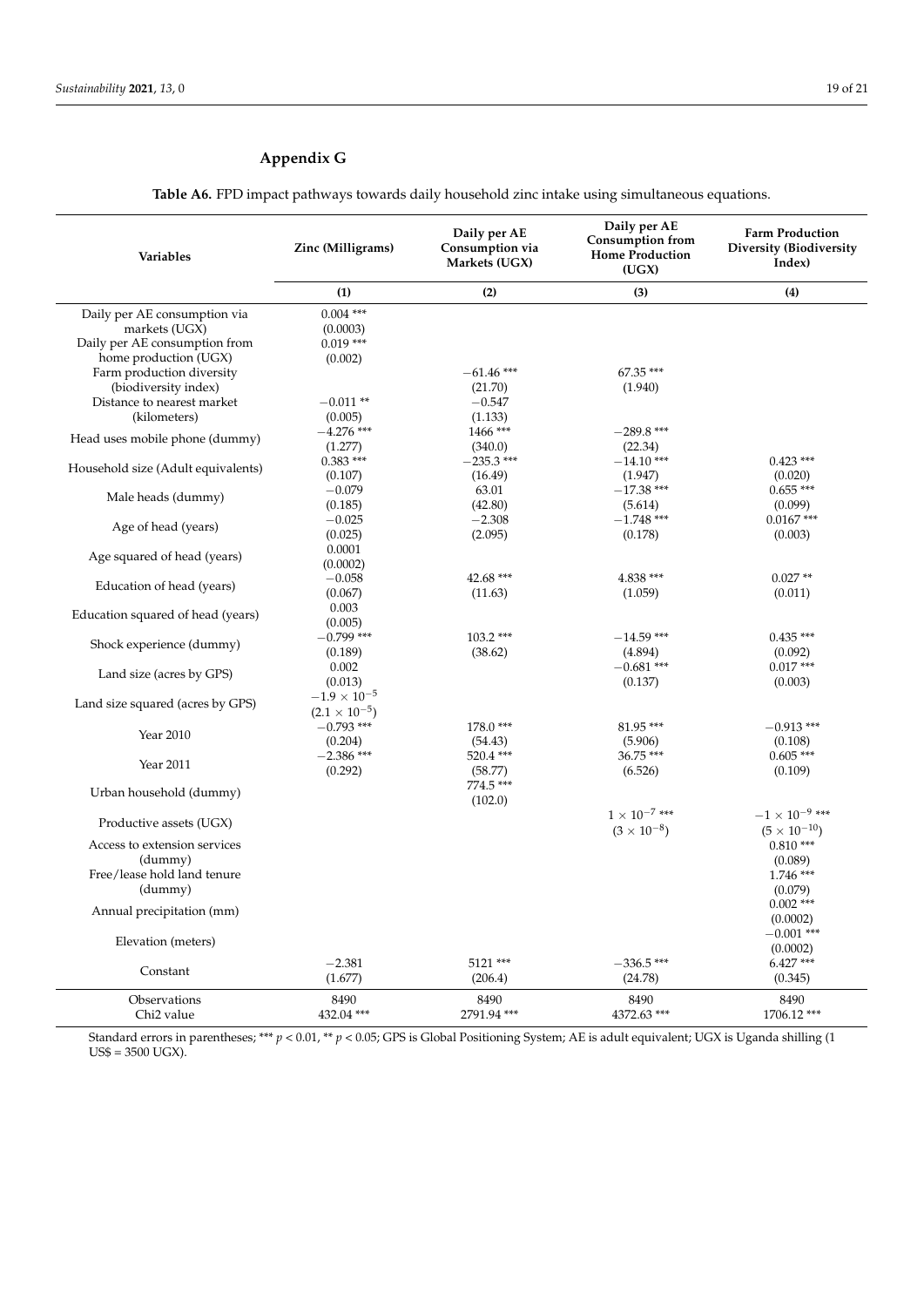### <span id="page-19-6"></span>**Appendix H**

**Table A7.** FPD impact pathways towards daily household vitamin A intake using simultaneous equations.

| Variables                                                                           | Vitamin A<br>(RAE-Micrograms)        | Daily per AE<br><b>Consumption via Markets</b><br>(UGX) | Daily per AE<br><b>Consumption from Home</b><br>Production (UGX) | <b>Farm Production Diversity</b><br>(Biodiversity Index)        |
|-------------------------------------------------------------------------------------|--------------------------------------|---------------------------------------------------------|------------------------------------------------------------------|-----------------------------------------------------------------|
|                                                                                     | (1)                                  | (2)                                                     | (3)                                                              | (4)                                                             |
| Daily per AE consumption via markets<br>(UGX)<br>Daily per AE consumption from home | $-0.102**$<br>(0.044)<br>$0.972$ *** |                                                         |                                                                  |                                                                 |
| production (UGX)                                                                    | (0.302)                              |                                                         |                                                                  |                                                                 |
| Farm production diversity (biodiversity<br>index)                                   |                                      | $-59.20$ ***<br>(22.01)                                 | 67.38 ***<br>(1.940)                                             |                                                                 |
| Distance to nearest market (kilometers)                                             | $1.862***$<br>(0.696)                | $-0.604$<br>(1.137)                                     |                                                                  |                                                                 |
| Head uses mobile phone (dummy)                                                      | 223.8<br>(168.2)                     | 1444 ***<br>(342.1)                                     | $-289.6$ ***<br>(22.35)                                          |                                                                 |
| Household size (Adult equivalents)                                                  | $-63.20$ ***<br>(14.11)              | $-235.5$ ***<br>(16.51)                                 | $-14.12$ ***<br>(1.947)                                          | $0.423$ ***<br>(0.020)                                          |
| Male heads (dummy)                                                                  | $-6.315$<br>(24.06)                  | 62.77<br>(42.81)                                        | $-17.40$ ***<br>(5.614)                                          | $0.655***$<br>(0.099)                                           |
| Age of head (years)                                                                 | 0.246<br>(3.303)                     | $-2.454$<br>(2.109)                                     | $-1.747$ ***<br>(0.178)                                          | $0.017***$<br>(0.003)                                           |
| Age squared of head (years)                                                         | 0.002<br>(0.032)                     |                                                         |                                                                  |                                                                 |
| Education of head (years)                                                           | $-17.96**$<br>(8.908)                | 43.19 ***<br>(11.66)                                    | 4.829 ***<br>(1.059)                                             | $0.027**$<br>(0.011)                                            |
| Education squared of head (years)                                                   | 1.991 ***<br>(0.600)                 |                                                         |                                                                  |                                                                 |
| Shock experience (dummy)                                                            | $-24.47$<br>(24.54)                  | $102.1***$<br>(38.66)                                   | $-14.59$ ***<br>(4.894)                                          | $0.435***$<br>(0.092)                                           |
| Land size (acres by GPS)                                                            | 1.435<br>(1.715)                     |                                                         | $-0.682$ ***<br>(0.137)                                          | $0.017***$<br>(0.003)                                           |
| Land size squared (acres by GPS)                                                    | $-0.003$<br>(0.003)                  |                                                         |                                                                  |                                                                 |
| Year 2010                                                                           | $-56.89**$<br>(26.53)                | 181.7***<br>(54.77)                                     | 81.97***<br>(5.906)                                              | $-0.913$ ***<br>(0.108)                                         |
| Year 2011                                                                           | $-57.21$<br>(38.15)                  | 522.6 ***<br>(58.90)                                    | 36.71 ***<br>(6.526)                                             | $0.605***$<br>(0.109)                                           |
| Urban household (dummy)                                                             |                                      | 785.0***<br>(103.5)                                     |                                                                  |                                                                 |
| Productive assets (UGX)                                                             |                                      |                                                         | $1 \times 10^{-7}$ ***<br>$(3 \times 10^{-8})$                   | $-1$ $\times$ $10^{-9}$ $\ast\ast\ast$<br>$(5 \times 10^{-10})$ |
| Access to extension services (dummy)                                                |                                      |                                                         |                                                                  | $0.814***$<br>(0.089)                                           |
| Free/lease hold land tenure (dummy)                                                 |                                      |                                                         |                                                                  | $1.744$ ***<br>(0.079)                                          |
| Annual precipitation (mm)                                                           |                                      |                                                         |                                                                  | $0.002$ ***<br>(0.0002)                                         |
| Elevation (meters)                                                                  |                                      |                                                         |                                                                  | $-0.001$ ***<br>(0.0002)                                        |
| Constant                                                                            | 3435 ***<br>(221.6)                  | 5110***<br>(207.3)                                      | $-336.8$ ***<br>(24.78)                                          | $6.409***$<br>(0.346)                                           |
| Observations<br>Chi <sub>2</sub> value                                              | 8490<br>234.77 ***                   | 8490<br>2791.83***                                      | 8490<br>4373.51 ***                                              | 8490<br>1705.59 ***                                             |

Standard errors in parentheses; \*\*\* *p* < 0.01, \*\* *p* < 0.05; rae-mcg is Retinal Activity Equivalents—micrograms; GPS is Global Positioning System; AE is adult equivalent; UGX is Uganda shilling  $(1 \text{ US} \frac{1}{2} = 3500 \text{ UGX})$ .

#### **References**

- <span id="page-19-0"></span>1. WFP. *World Hunger Map*; WFP: Rome, Italy, 2019; Available online: [https://docs.wfp.org/api/documents/WFP-0000108355](https://docs.wfp.org/api/documents/WFP-0000108355/download/?_ga=2.168856609.1887230557.1605775526-251624598.1597932958) [/download/?\\_ga=2.168856609.1887230557.1605775526-251624598.1597932958](https://docs.wfp.org/api/documents/WFP-0000108355/download/?_ga=2.168856609.1887230557.1605775526-251624598.1597932958) (accessed on 19 November 2020).
- <span id="page-19-1"></span>2. FAO; IFAD; UNICEF; WFP; WHO. The State of Food Security and Nutrition in the World 2019. In *Safeguarding against Economic Slowdowns and Downturns*; FAO: Rome, Italy, 2019.
- <span id="page-19-2"></span>3. Benson, T. *Improving Nutrition as a Development Priority: Addressing under Nutrition in National Policy Processes in Sub-Saharan Africa*; Research Report 156; International Food Policy Research Institute (IFPRI): Washington, DC, USA, 2008; pp. 42–68.
- <span id="page-19-4"></span>4. Godfray, H.C.J.; Beddington, J.R.; Crute, I.R.; Haddad, L.; Lawrence, D.; Muir, J.F.; Pretty, J.; Robinson, S.; Thomas, S.M.; Toulmin, C.; et al. Food Security: The Challenge of Feeding 9 Billion People. *Science* **2010**, *327*, 812–818. [\[CrossRef\]](http://doi.org/10.1126/science.1185383) [\[PubMed\]](http://www.ncbi.nlm.nih.gov/pubmed/20110467)
- <span id="page-19-5"></span>5. Haddinott, J. Agriculture, health, and nutrition: Towards conceptualizing the linkages. In *Reshaping Agriculture for Nutrition and Health*; Fan, S., Pandya-Lorch, R., Eds.; International Food Policy Research Institute (IFPRI): Washington, DC, USA, 2012; Chapter 2; pp. 13–20. ISBN 978-0-8962-9673-2.
- <span id="page-19-3"></span>6. Webb, P.; Kennedy, E. Impacts of Agriculture on Nutrition: Nature of the evidence and research gaps. *Food Nutr. Bull.* **2014**, *35*, 126–132. [\[CrossRef\]](http://doi.org/10.1177/156482651403500113) [\[PubMed\]](http://www.ncbi.nlm.nih.gov/pubmed/24791585)